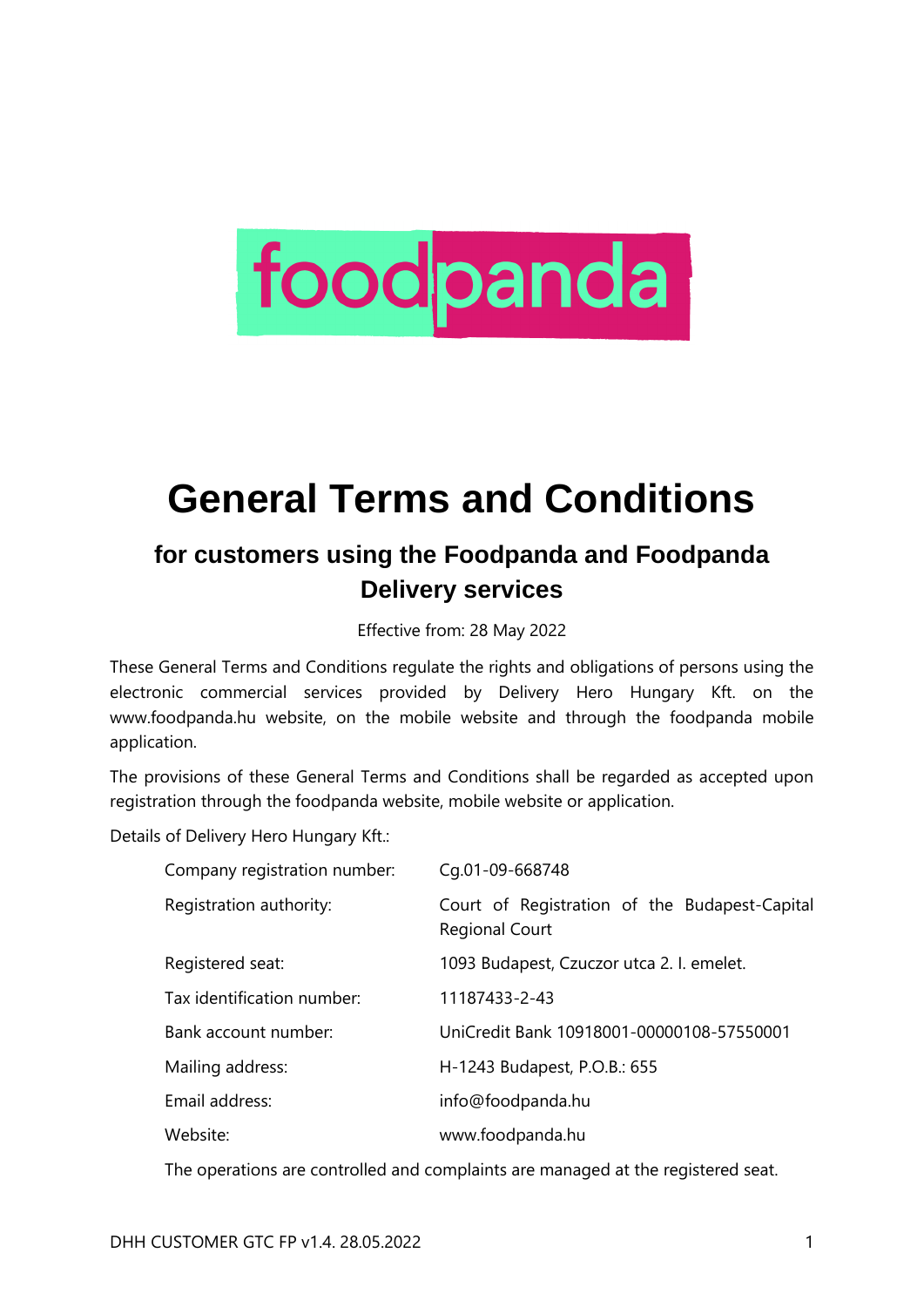#### <span id="page-1-0"></span>TABLE OF CONTENTS

| $\mathbf{1}$ .<br>2.<br>3.<br>4.<br>5.<br>6.<br>7.<br>8.<br>9.<br>10.<br>11.<br>12.<br>13.<br>14.<br>15.<br>16.<br>1.<br>2.<br>3.<br>4.<br>5.<br>ANNEX 2 - GENERAL TERMS AND CONDITIONS APPLICABLE TO ORDERS PLACED WITH |  |  |
|--------------------------------------------------------------------------------------------------------------------------------------------------------------------------------------------------------------------------|--|--|
|                                                                                                                                                                                                                          |  |  |
|                                                                                                                                                                                                                          |  |  |
|                                                                                                                                                                                                                          |  |  |
|                                                                                                                                                                                                                          |  |  |
|                                                                                                                                                                                                                          |  |  |
|                                                                                                                                                                                                                          |  |  |
|                                                                                                                                                                                                                          |  |  |
|                                                                                                                                                                                                                          |  |  |
|                                                                                                                                                                                                                          |  |  |
|                                                                                                                                                                                                                          |  |  |
|                                                                                                                                                                                                                          |  |  |
|                                                                                                                                                                                                                          |  |  |
|                                                                                                                                                                                                                          |  |  |
|                                                                                                                                                                                                                          |  |  |
|                                                                                                                                                                                                                          |  |  |
|                                                                                                                                                                                                                          |  |  |
|                                                                                                                                                                                                                          |  |  |
|                                                                                                                                                                                                                          |  |  |
|                                                                                                                                                                                                                          |  |  |
|                                                                                                                                                                                                                          |  |  |
|                                                                                                                                                                                                                          |  |  |
|                                                                                                                                                                                                                          |  |  |
|                                                                                                                                                                                                                          |  |  |
|                                                                                                                                                                                                                          |  |  |
|                                                                                                                                                                                                                          |  |  |
|                                                                                                                                                                                                                          |  |  |
|                                                                                                                                                                                                                          |  |  |
|                                                                                                                                                                                                                          |  |  |
| 1.                                                                                                                                                                                                                       |  |  |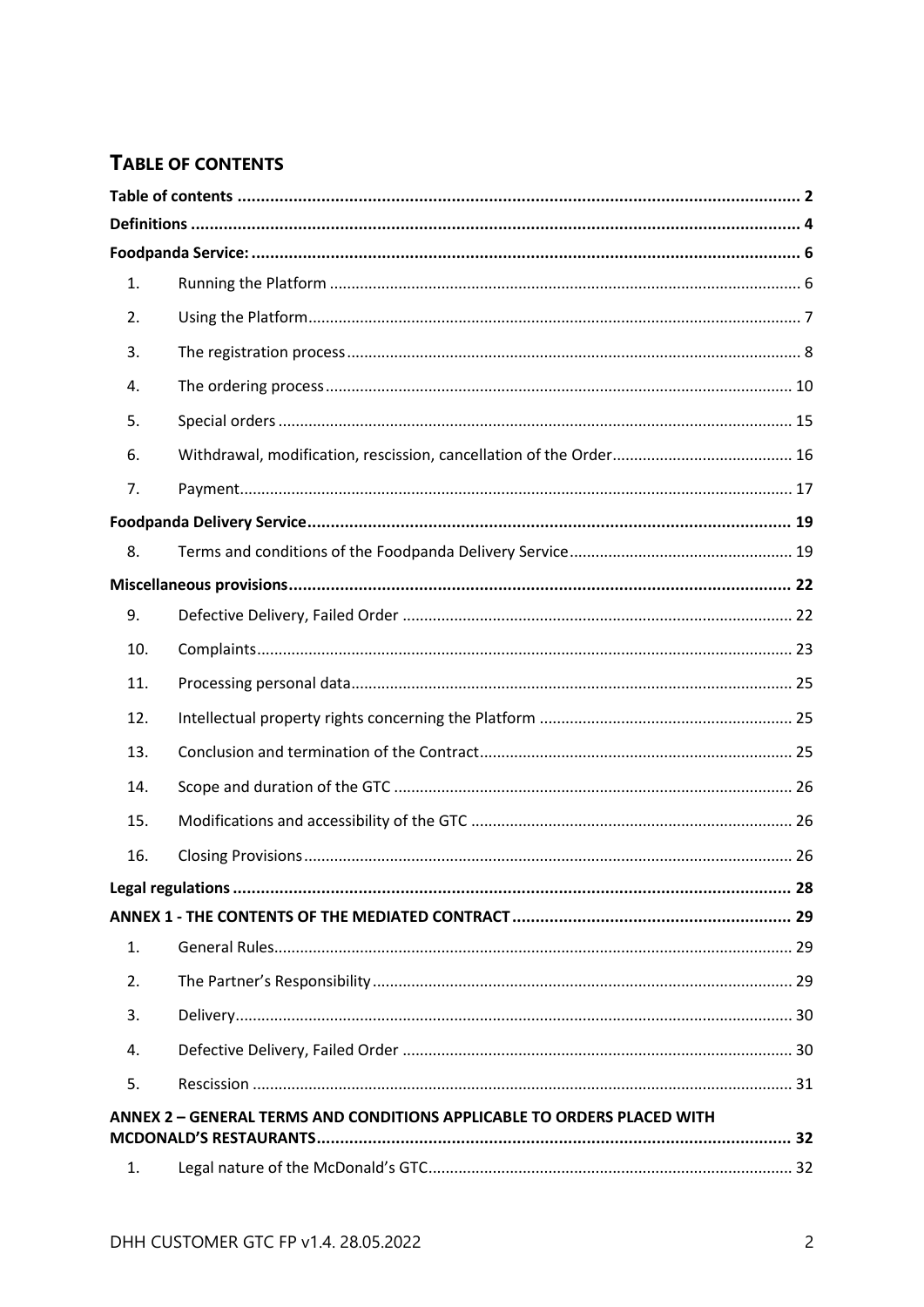| 2. |                                                                               |  |
|----|-------------------------------------------------------------------------------|--|
| 3. |                                                                               |  |
| 4. |                                                                               |  |
| 5. |                                                                               |  |
| 6. |                                                                               |  |
|    | ANNEX 3 - GENERAL TERMS AND CONDITIONS APPLICABLE TO ORDERS PLACED WITH PANDA |  |
|    |                                                                               |  |
|    |                                                                               |  |
| 1. |                                                                               |  |
| 2. |                                                                               |  |
| 3. |                                                                               |  |
| 4. |                                                                               |  |
| 5. |                                                                               |  |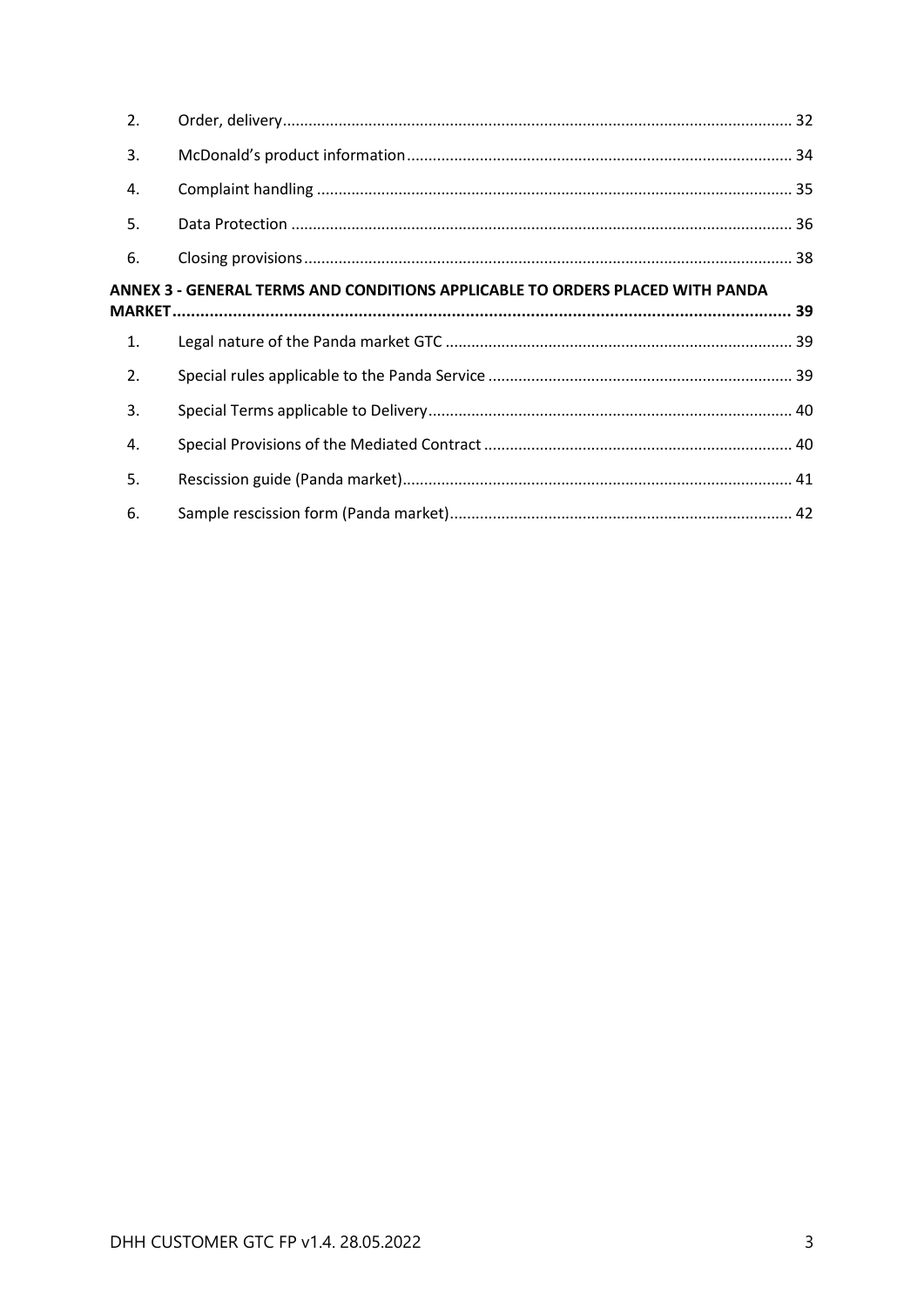# <span id="page-3-0"></span>**DEFINITIONS**

**Service Provider:** Delivery Hero Hungary Kft. (company registration number: 01-09-668748, tax identification number: 11187433-2-43, registered seat: 1093 Budapest, Czuczor utca 2. I. emelet).

**Customer:** Natural persons registered at the Platform who can place an Order through the Platform.

**Parties:** The Service Provider and the Customer together.

**Partner:** A private contractor or a business company offering their Products for purchase on the Platform within the framework of their business activities, based on a separate contract signed with the Service Provider. In all cases the Partner qualifies as a merchant on the basis of the relevant legislation, the statement given to the Service Provider and other facts, in other words the Partner does not qualify as an individual.

**Contract:** The contract concluded by the Service Provider and the Customer via registration, based on the GTC and the data given by Customer.

**GTC:** These General Terms and Conditions.

**Mediated Contract:** Contract mediated by the Service Provider via the Platform and concluded by the Customer and the Partner with the contents laid down in the Annexes to the GTC

**Platform:** The online ordering website called foodpanda, operated by the Service Provider [\(www.foodpanda.hu](http://www.foodpanda.hu/), hereinafter: "website"), the mobile optimized website [\(https://m.foodpanda.hu,](https://m.foodpanda.hu/) hereinafter: "mobile website"), the foodpanda mobile application (hereinafter: "application") and all the server-side applications serving them. The Platform contains the list of Products distributed by the Partners and this is where the Customers can place their Orders.

**Foodpanda Account:** The Account created by the Customers when registering on the Platform in order to identify themselves towards the Service Provider on the Platform, to place Orders as well as to store basic information required for using the Service.

**Commercial Unit ("Unit"):** The Partner's smallest, independent economic unit from where Products are delivered or where the products are picked up by the Customer.

**Product:** Food, drink and any other electronically traded goods that can be purchased from the Partner via the Order placed by the Customer through the Platform.

**Cart:** The list of Products picked by the Customer, indicating the price of the products and the fees of the ordered Service.

**Order:** The contracting offer of the Customer to purchase the Product selected on the Platform, mediated by the Service Provider to the Partner based on a separate contract signed by the Service Provider and the Partner.

**Service:** The Foodpanda Service and the Foodpanda Delivery Service together.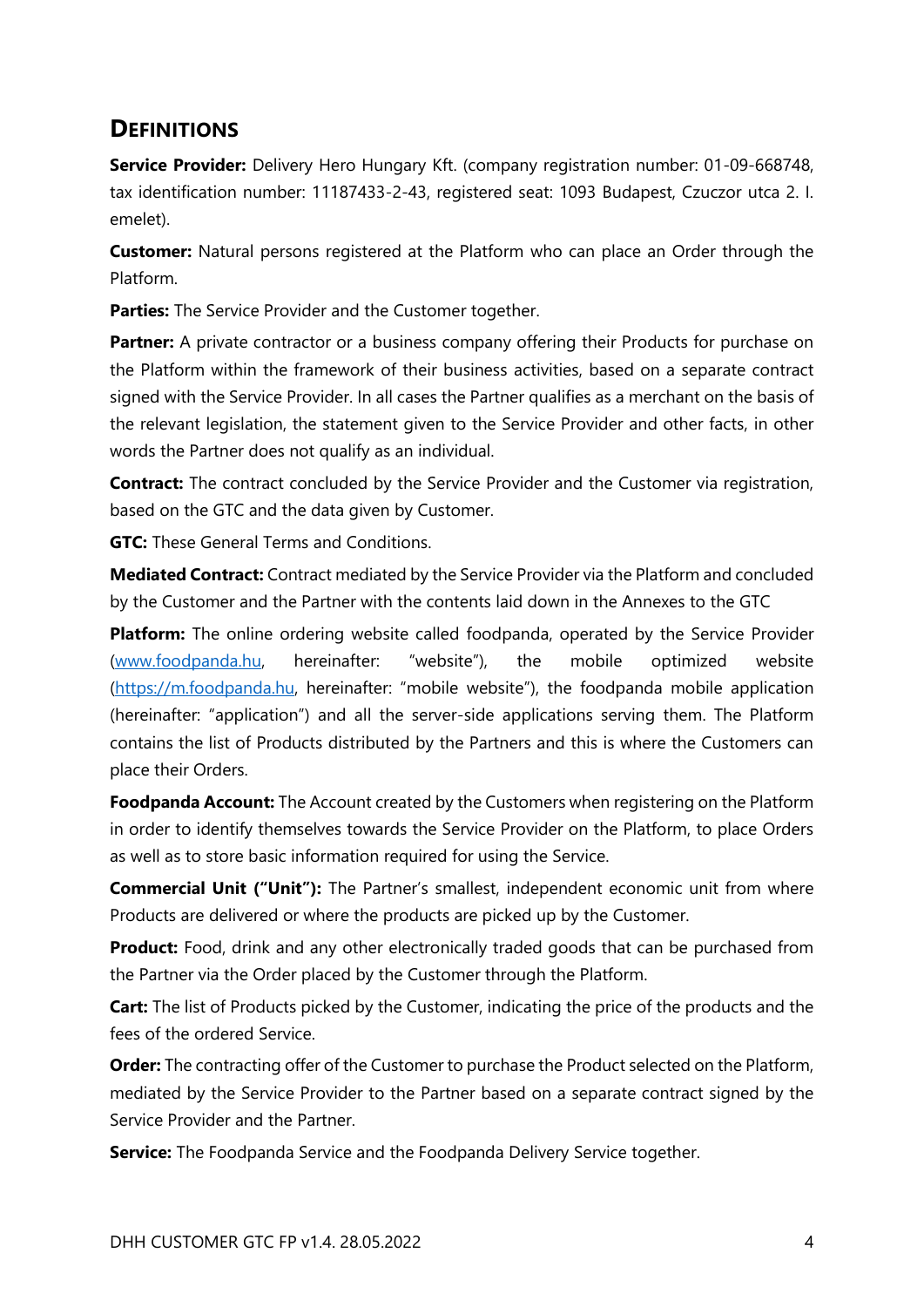**Foodpanda Service:** All free services provided by the Service Provider to the Customers, i.e. running the Platform and enabling usage of the Platform (including registration, browsing as well as processing Orders and complaints).

**Foodpanda Delivery Service:** The service provided by the Rider - contacted and selected by the Service Provider with the authorization of the Customer - to the Customer against payment, the Rider delivers the Products ordered by the Customer on the Platform from the Partner to the Customer based on the delivery agreement concluded between the Rider selected by the Service Provider and the Customer, with terms and conditions accepted by the Customer.

**Rider or Foodpanda Delivery Rider:** Independent business partner of the Service Provider, who is available to deliver the Products from the Partner to the Customer within the Foodpanda Delivery Service, based on the delivery agreement directly concluded with the Customer with the support of the Service Provider, with terms and conditions accepted by the Customer.

**Panda market:** An online retail platform available solely through the Platform, operated by Delivery Hero Dmart Hungary Kft. (registered seat: H-1093 Budapest, Czuczor utca 2. I. em.; hereinafter: 'Dmart') affiliated to the Delivery Hero group as the owner of the Service Provider, offering food and household products to the Customers for sale. For the purposes of this Contract, Dmart is considered to be a Partner of the Service Provider.

**Online payment method:** Payment for the Order via bank card, SZÉP card or Apple Pay through a payment service provider.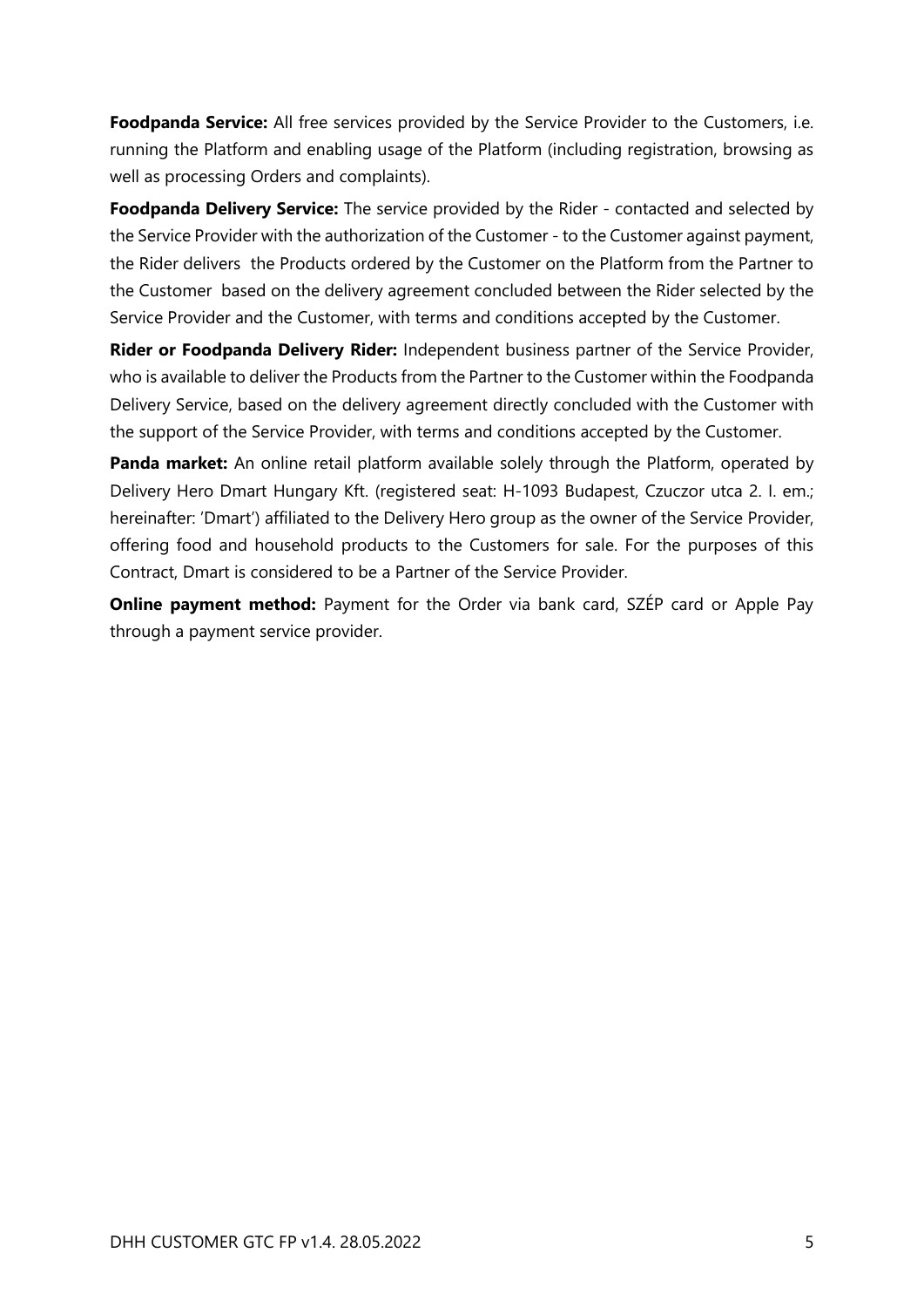# <span id="page-5-0"></span>**FOODPANDA SERVICE:**

#### <span id="page-5-1"></span>**1. Running the Platform**

- 1.1. The Platform is owned and run by the Service Provider. On the Platform the Service Provider collects the Products offered by the Partners and makes them available to the Customers so that the Customers can buy the Partners' Products online, then they can receive the Products through delivery service or pick them up at the Partner's Commercial Unit. The goal of the Service Provider is to make the Partners and their Products available and visible as widely as possible with a view to the Customers' needs, rights and lawful interests, and, at the same time, to enable the Partners to increase the turnover of their Products.
- 1.2. The Service Provider provides services independently from its Partners. When providing the Services, the Service Provider does not proceed on behalf of the Customers.
- 1.3. The Service Provider provides online intermediary commercial services whereby it receives Orders from the Customers on the Platform on behalf of the Partners, and processes and forwards the Orders to the Partners.
- 1.4. The contents, the data and the information made available on the Platform change continuously due to the nature of the Foodpanda Service. The Service Provider expressly strives for providing the Customers at all times with the latest contents and offers. Since the information displayed on the Platform as well as the list, the description and the price of Products are given by the Partner, the Service Provider shall not be held liable for their content, up-to-dateness, availability and quality and cannot be obliged to pay compensation.
- 1.5. The Service Provider states that the Partner's products offered on the Platform may differ from the products available in the shops of the Partner's Commercial Unit or from the products offered in their own, online ordering channels. The terms and conditions of sale applied in the Partner's commercial unit or through its own online sales channels – thus specifically the product prices, eventual promotions, delivery fees – may differ from the terms and conditions of sale applied on the Platform. If the Partner runs several commercial units, the terms and conditions regarding the product range and product sales may be different between the units.
- 1.6. The Service Provider informs the Customer that besides the provisions of Section 1.5., the Service Provider shall have the right to restrict the right of its Partners to apply different Order conditions on their own order channels (website or app), especially different prices compared to the order conditions displayed on the Platform. The restriction is intended to maintain the Service Provider's business model so that Customers may continue to benefit from the Platform and the Services, which customer benefits include the reduction in search time and costs resulting from the Platform's operation, wide selection, high quality services (especially extremely fast delivery time for Foodpanda Delivery Service). The Service Provider constantly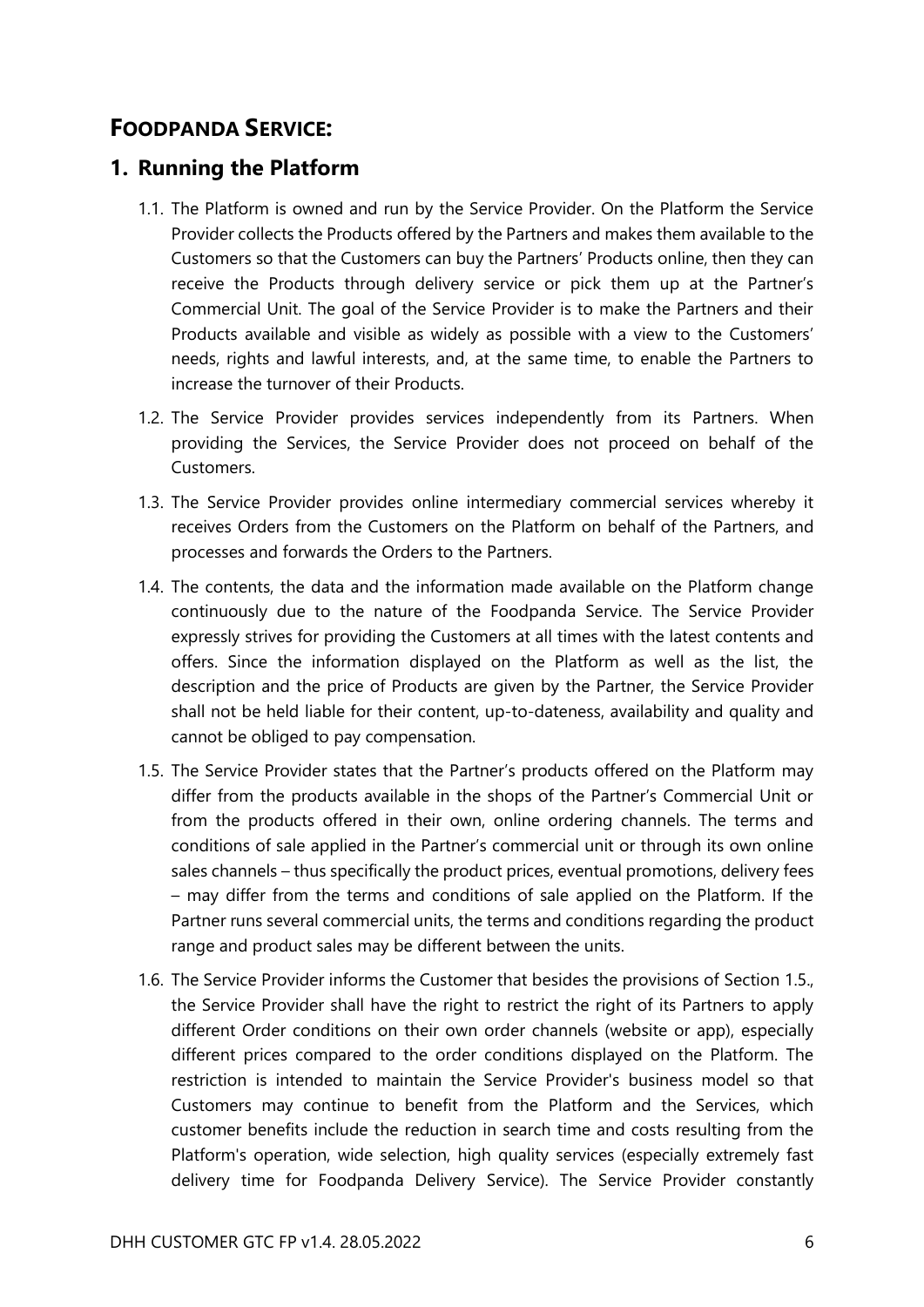improves and invests into the operation of its Platform and Services, in order to acquire a customer base and new Customers, which investment also serves the interest of the Partners. Restrictions imposed on the Partner help the Service Provider to prevent the Partners from using the Platform exclusively for their own marketing purposes and to obtain (attract) their own customers, taking advantage of the benefits arising out of the operation of the Platform. Therefore, the restriction serves the legitimate business and economic interest of the Service Provider to balance the benefits of the Partners arising out of their appearance on the Platform and the Services with the efforts and expenditures of the Service Provider incurred in the course of developing the Platform and maintaining and improving the quality of its Services. In order to avoid misunderstandings, the Service Provider stipulates that the restriction does not affect the Partner's right to apply different conditions when accepting orders on-site at its own offline units and by telephone, or via a third-party ordering interface, or apply different conditions periodically on its.

- 1.7. All times indicated on the Platform, e.g. the time for delivery and preparation for Pickup are estimated times. The Service Provider may specify the delivery times indicated on the Platform algorithmically, considering the data of previous Orders and other circumstances. The actual delivery times are also affected by other, unforeseeable external factors that are independent from the Service Provider and the Partner.
- 1.8. The Service Provider reserves the right to modify the content appearing on the Platform at any time, to change its availability as well as to suspend or finally terminate the operation of the Platform.
- 1.9. The Service Provider reserves the right to limit or disable the content of the Platform as well as the offers partially or fully, to all or some of the Customers.

#### <span id="page-6-0"></span>**2. Using the Platform**

- 2.1. Customers can use the Platform free of charge.
- 2.2. The Platform may be used by anyone who validly and successfully registered and accepted the provisions of these GTC as binding on them as well as read and accepted the Privacy Policy on processing the Customers' personal data. The Platform is used through the Foodpanda Account.
- 2.3. The Platform may be used exclusively by natural persons aged 18 or over. By accepting these GTC, the Customer declares that he has reached the age of 18. The Service Provider is not obliged to verify the age of the Customer, however, it is entitled to call the Customer to confirm his age in a credible way. If the Customer has not reached the age of 18 or has not confirmed his age at the request of the Service Provider, the Service Provider shall terminate the Contract and the Foodpanda Account with immediate effect. The Customer may not purchase a Product on the Platform for a person under the age of 18 that an underaged may not purchase for himself (e.g., alcoholic beverages, sexual products). The Customer is solely responsible for ensuring that no person under the age of 18 has access to his Foodpanda Account.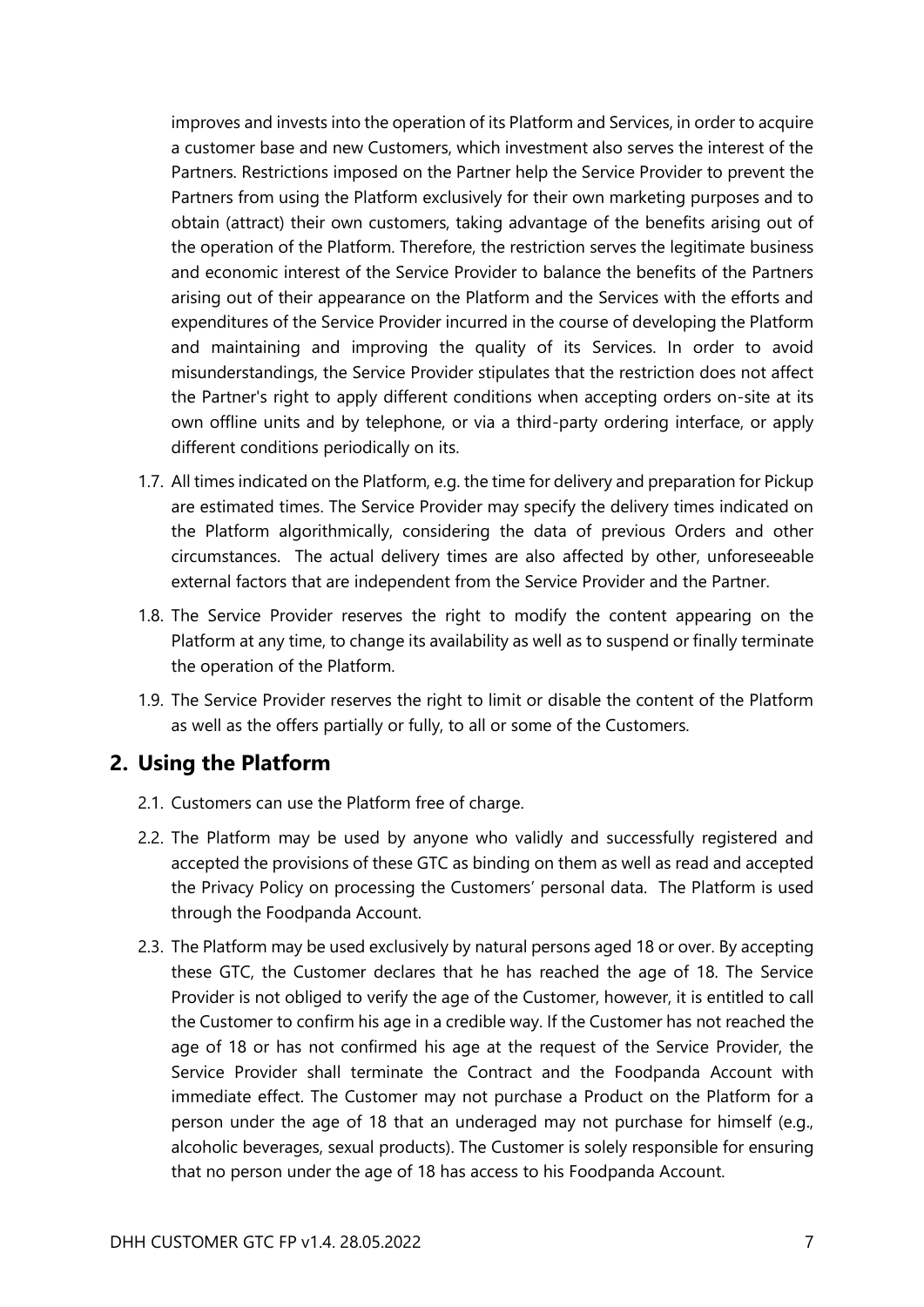- 2.4. Natural persons may also act on behalf of legal entities and may request an invoice for the order. By accepting these GTC and submitting an invoice request, the Customer declares that they may act on behalf of a particular legal entity. The natural person acting on behalf of a legal entity warrants that they are entitled to sign the Contract and to place Orders. The Service Provider is not obliged to check such signature rights but if it is informed that no such rights exist, the Service Provider may immediately terminate the Contract and the Foodpanda Account.
- 2.5. Customers shall observe all legal regulations, prescriptions and obligations when using the Platform and the Services. This obligation also includes the rules on buying alcoholic drinks, sex products and other products subject to other, similarly strict regulations.

#### <span id="page-7-0"></span>**3. The registration process**

- 3.1. Only registered consumers may place Orders on the Platform. The Customer's Foodpanda Account is created through registration. The Foodpanda Account can be registered on the website, on the mobile website and in the mobile application.
- 3.2. Customers shall provide their personal data for the registration. Customers may register on the Platform exclusively with their own personal data, i.e. it is forbidden to register in the name of others.
- 3.3. Customers can create a Foodpanda account through their e-mail address or Facebook account (hereinafter: Facebook Connect) by clicking on the "Login" button in the header of the website. On the mobile website, an Account can be created by clicking on the Login button. For registering with an application, the free foodpanda mobile phone application must be downloaded from App Store, Google Play or Huawei's AppGallery. Customers can create a Foodpanda Account with their e-mail address or Facebook account by entering the Application and clicking on the "Login / Create account" button on the left-hand side menu.
- 3.4. When registering with an e-mail address, the system verifies the e-mail address entered by the customer to check whether the e-mail address is attached to a previously created Foodpanda Account. After this the Customer must provide the following personal data: e-mail address, password, first name, surname. No delivery address is needed for registration, it is enough to provide it when placing the given Order.
- 3.5. In the case of Facebook Connect, the Customers allow access to their following data provided on Facebook: public profile details, e-mail address and list of friends. If any of the Customer's Facebook registration data is missing or not given correctly in the case of registration with Facebook connect, the Customer shall separately provide or modify the missing or incorrect personal data upon registration. Customers may disconnect from Facebook at any time by modifying the settings accessible under the menu point "Settings" of the Customer's Facebook profile. The Foodpanda Account is not deactivated by disconnecting from Facebook or upon terminating the Facebook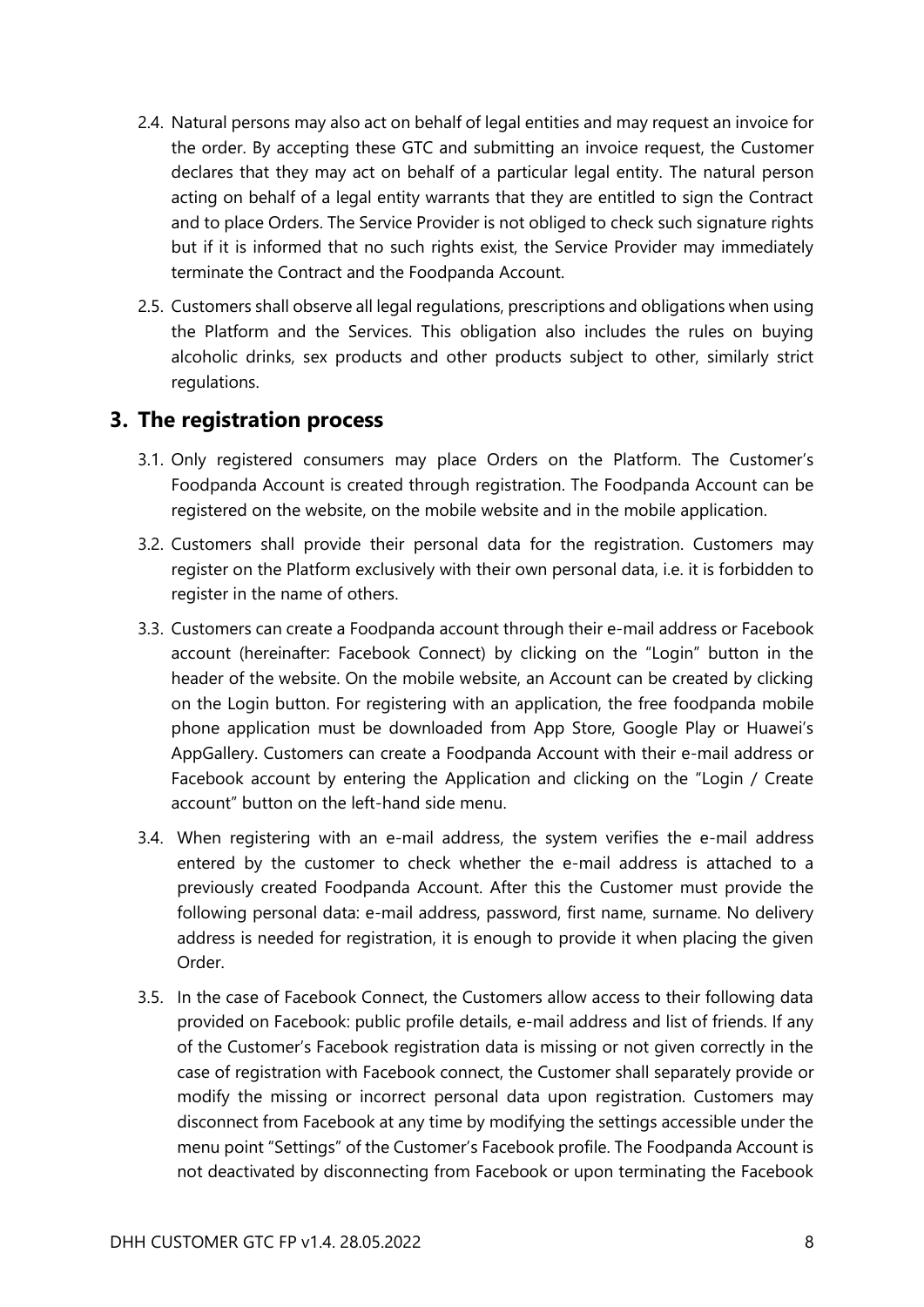account but Customers can no longer log in through their Facebook account so they can log in the Foodpanda Account using their e-mail address and providing a password.

- 3.6. Customers shall accept these GTC and the Privacy Policy for successful registration. Customers declare by ticking the appropriate boxes that they have read and understood, and that they accept and fully observe all provisions of these GTC and the Privacy Policy and recognize all of their provisions to be binding on them. Upon the registration, Customers may subscribe - by ticking the appropriate boxes - to direct marketing messages (newsletters) sent by the Service Provider but the subscription is not a condition for successful registration.
- 3.7. Registration is completed by selecting the "Create account" button, this will create the Customer's Foodpanda Account and the Platform redirects the Customer to the home page of the website. In the Application, the telephone number can be verified with an SMS code in the next step.
- 3.8. It is the Consumer's exclusive responsibility to ensure that the personal data given upon registration and when using the Service are true, accurate and up to date. The Service Provider shall not be held liable for any damage arising from the Customer's forgotten password or access by unauthorized persons. Customers shall immediately notify the Service Provider if it is suspected that unauthorized persons have accessed their Account.
- 3.9. Before delivery of the first order, the Customers shall verify their telephone number by returning an SMS code. If the telephone number is not verified, the registration will be completed but the Customer cannot place Orders. The telephone number can be verified upon placing the first order on the website and the verification can also be made in the application upon the registration or when placing the order.
- 3.10. Only one telephone number can be given for a Foodpanda Account. Only one telephone number can be verified for a Foodpanda account but the Customer may change the telephone number of a Foodpanda account in the Profile menu point item or on the Checkout page before placing the Order. If the telephone number is modified, the new telephone number shall be verified on the Platform.
- 3.11. To verify the telephone number, the Customer receives a four-digit code in SMS to the telephone number given upon the data entry, the code must be entered to the verification platform to verify the telephone number. If the code is entered erroneously, the Customer is given a new code.
- 3.12. By verifying the telephone number it can be checked if the Customer gave a real telephone number, which is meant to prevent any order-related abuse. If required for performing the Services, the Service Provider, the Partners or the delivery Riders contact the Customer on the verified telephone number and the Service Provider may give information in SMS about the operation of the Platform or about the status and the delivery of the Order.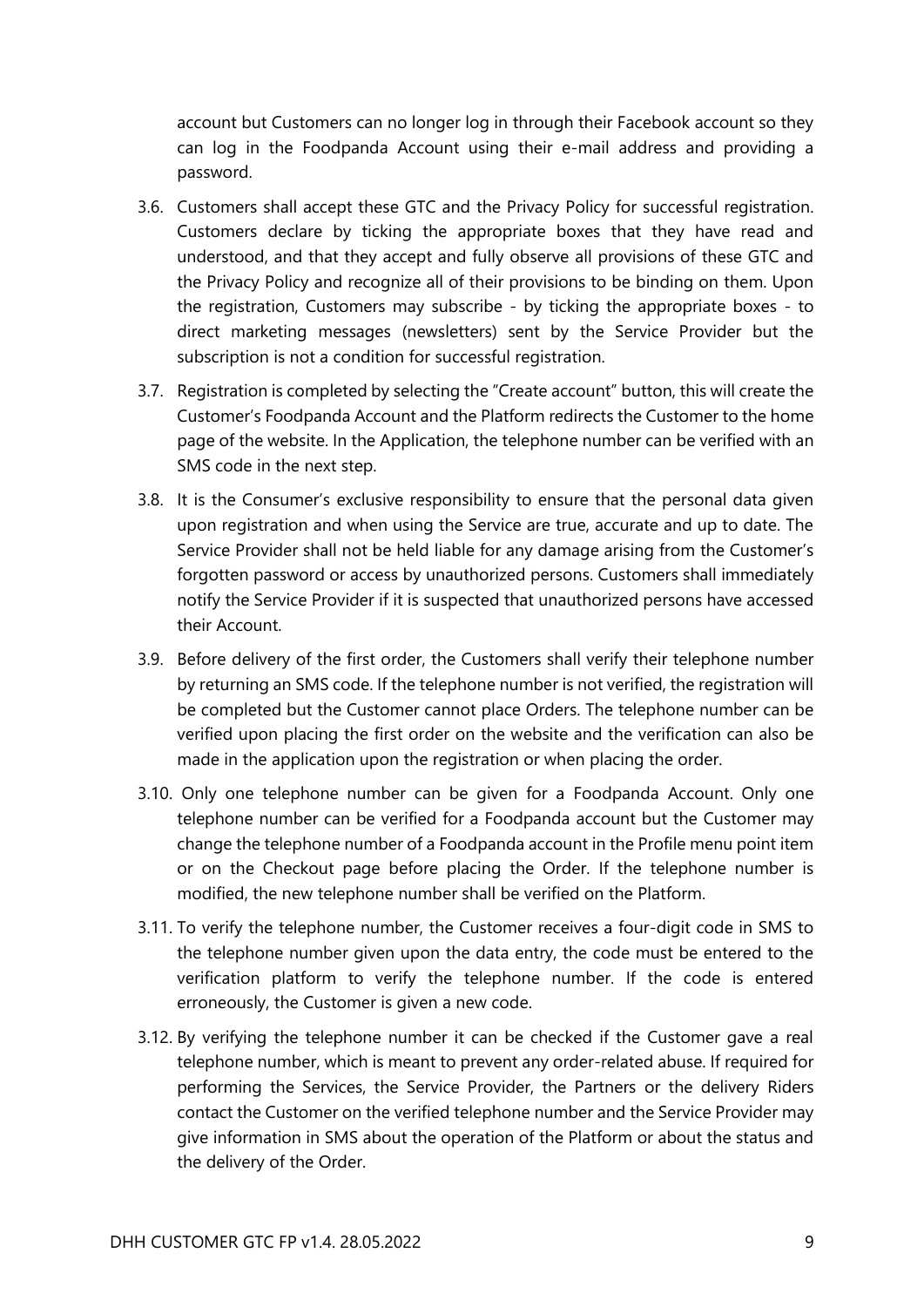3.13. Customers may place Orders on the Platform after successful Registration and after successfully verifying their telephone number.

#### <span id="page-9-0"></span>**4. The ordering process**

- 4.1. Orders can be placed exclusively electronically, via the Platform. The Service Provider accepts Orders through the Platform only from registered Customers and only if Customers provide all the data required for the Order.
- 4.2. The Service Provider excludes any liability arising from giving inaccurate, mistyped or false data on the Platform. The Service Provider shall not be held liable for late or erroneous contractual performance or for any other problem or mistake if it is due to data that was erroneously and/or inaccurately given by Customer.
- 4.3. Selecting a delivery address is a pre-condition for placing the order. The delivery address can be selected also if the Customer uses the Platform without logging in. Entering the home page the Customer can decide to authorize Google Location Services in the pop-up window by clicking on the Location  $\circledcirc$  icon. In this case, the Customer's current position is automatically loaded, or the Customer can select a delivery address from the formerly saved addresses or enter a new address. If Google Location Services are used, the Customer is obliged to check the automatically loaded address. The Service Provider shall not be held liable for any damage related to the operation of Google Location Services or the inaccuracy of the location service. When selecting the delivery address, the Platform offers in the first place the address that was used and saved for the last time. If the Customer already gave a delivery address when using the Platform but has not placed any order yet and has not saved the delivery address, the given delivery address will be stored by the browser used by the Customer with the help of a cookie, and this address will be offered when the Customer enters the Platform the next time. The delivery address will also be deleted from the system by deleting the browsing history used by the Customer. When the application is used and Google Location Services are enabled, your current location data will be automatically loaded but you can also select your new address by entering the address or by moving the cursor on the map.
- 4.4. Customers can modify the Delivery address on the Partner List page, on the ordering platform of the selected Partner (hereinafter: Partner page) as well as on the Checkout page appearing after placing the Products into the Cart (hereinafter: Checkout page). If the delivery address is modified, the contents of the given Partner List may change, furthermore the Delivery address on the Checkout page cannot be modified to an address where the given Partner does not deliver. The Customer may save, modify or delete the selected Delivery address on the Checkout page. If the application is used, the Delivery address can be saved, deleted or edited in the My Addresses menu point on the left and on the Checkout page.
- 4.5. After selecting the delivery address, the Customer can select by clicking on the "Delivery" or "Pickup" button whether the rider service of the Partner or the Foodpanda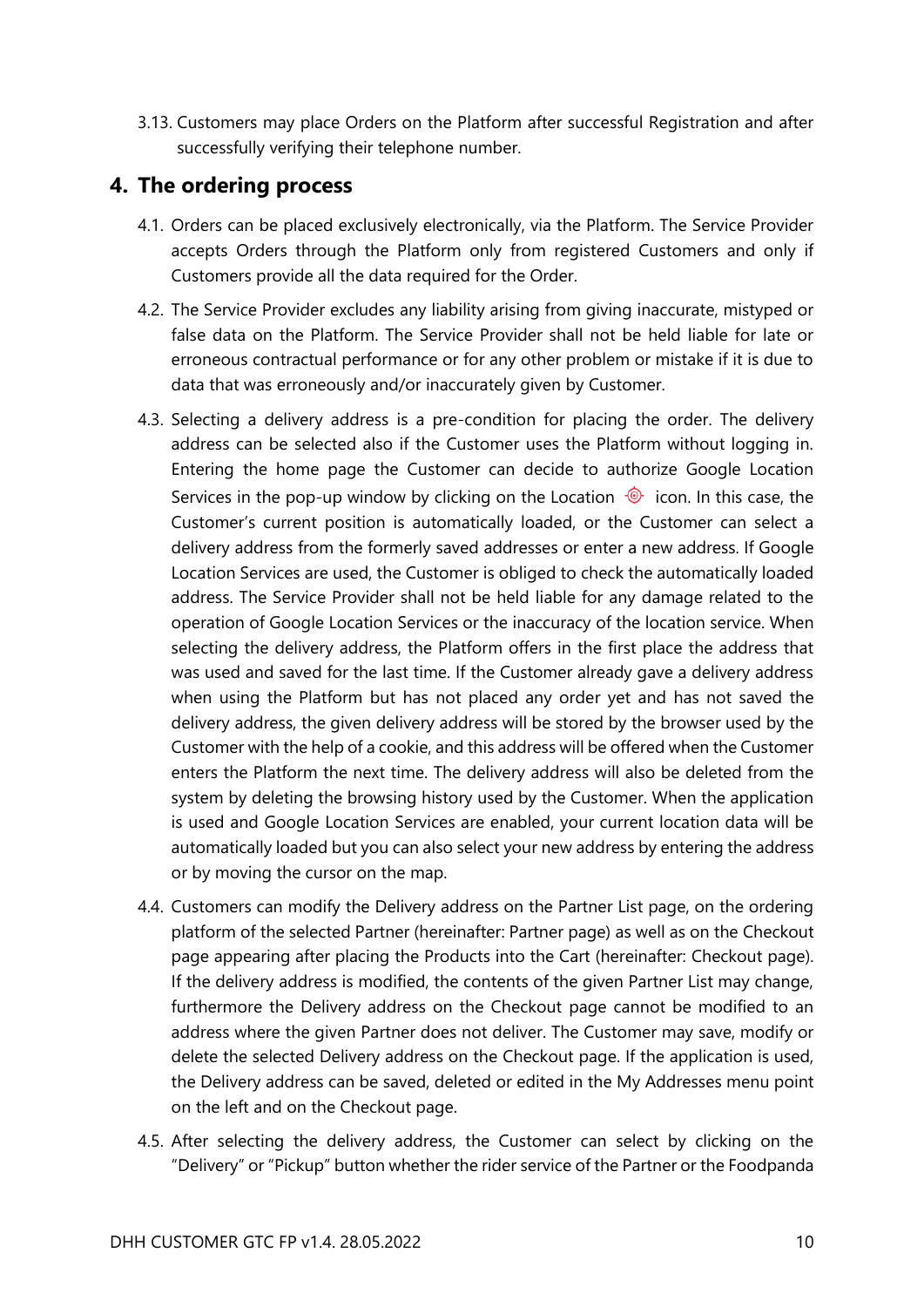Delivery Rider with the authorization of the Customer should deliver the product to their delivery address (hereinafter: "Delivery") or they pick up the product at the Partner's unit (hereinafter: "Pickup"). The Customer can also select from Delivery and Pickup when the Partner List is displayed, and if a change is made the Partner List is automatically updated by displaying the Partners providing Delivery or Pickup to the given address.

- 4.6. After selecting the delivery address and the Delivery or Pickup service, the Platform displays the list of Partners who are accessible from the given address (hereinafter: "Partner List"). Customers can select on the Partner List page whether to list "Restaurants" selling catering products and non-pre-packed foods or Partners in the category of "Shops" selling pre-packed foods and non-food products. Customers acknowledge that some Partners are displayed with priority as agreed by the Service Provider and the Partner (swimlane, first positions in the restaurants list), otherwise the Service Provider is entitled to specify the order of appearance of Partners. Customers can place orders with the Partners included in the Partner List and accessible on the Platform. Customers note that the Partner List displays exclusively Partners delivering to the delivery address selected by the Customers and, in the case of Pickup service, Partners that can be selected from the given address, thus the content of the Partner List differs depending on the delivery addresses. The availability of the Pickup service may differ according to Partners, i.e. a Partner delivering to a given address is not necessarily available in the Partner List for Pickup service.
- 4.7. The offerings of the Partners are automatically ranked in their display on the Platform according to the following criteria:
	- paid highlight
	- new Partner status for 14 days following the launch date
	- ranking determined by an algorithm configured with consideration of the following criteria: the Partner's turnover data (number of acquisitions, number of orders, referred traffic); quality of the Partner's services (mean rating, failure rate); location of the Retail Outlet (distance, delivery time).
- 4.8. In the case of a search by the Customer, the search results are also displayed to the Customer in an automatically generated, algorithmically calculated ranking based on the following criteria: paid highlighting, proximity of the search term, opening time, distance and delivery time, search term characteristics (e.g. sushi "), traffic, number of visitors.
- 4.9. In exceptional cases, a Partner's commercial unit may appear twice in the Partner List if the commercial unit's own delivery service and the Service Provider's Foodpanda Delivery Service is also accessible from the given address. In this case the Customer can decide by selecting the given commercial unit (marked or unmarked with Foodpanda Delivery label) whether to use the Partner's own delivery service or the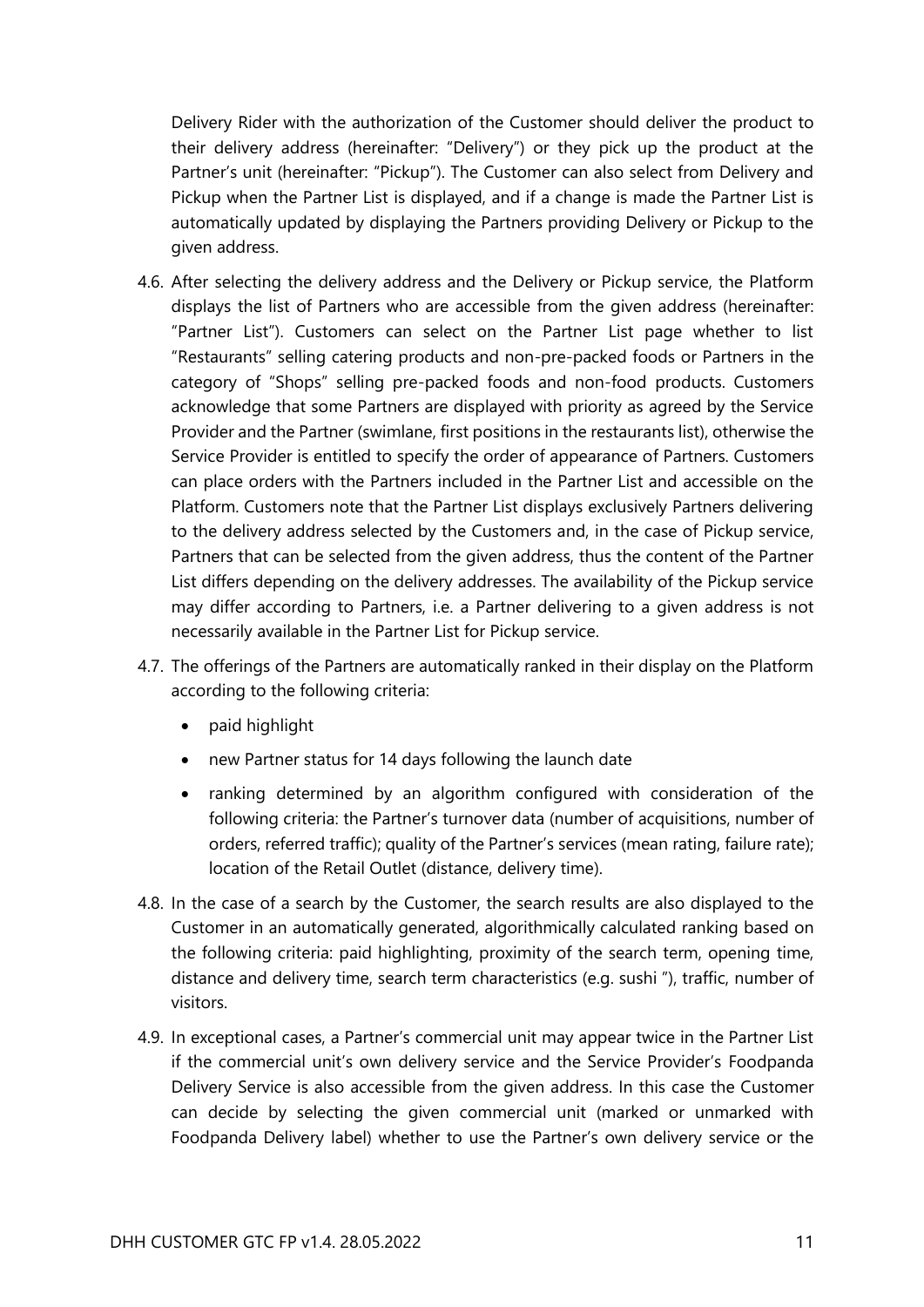Foodpanda Delivery Service to order from the Partner's unit under the terms and conditions set forth on the Platform.

- 4.10. The Customer may select any Partner from the list. The availability (opening hours) of the Partners on the Platform may be different. The opening hours indicated for the Partners are indicative only, the Partners and the Service Provider reserve the right to modify the Partners' availability. The Partners' availability on the Platform may be different from the opening hours indicated in the given commercial unit's nononline sales channels (retail activities in its Commercial Unit), in the Partner's own online sales channels or on other ordering pages. If a given Partner is closed or not available temporarily, the Partner's unit is displayed in the list also in this case but the Customer can only place a pre-order. Units that are closed or temporarily unavailable are featured on the Platform with the note "Pre-order".
- 4.11. Customers can freely place into the Cart any products of the Partner selected while browsing on the Platform. The Partner's page displays the ordering terms and conditions, including the Partner's offer, the list and the prices of various Products, the delivery fee, the estimated delivery time, the available payment methods, the Partner's price category, users' ratings as well as allergens and detailed product information if provided by the Partner. The prices and fees are given on the Platform in forint, as a gross value. If you click on the "i" button, you can see the Partner's opening hours, address and location on the map. In the case of discounts, the Platform shows the original price, the discounted price and the rate of discount. The Partner's page also shows clearly whether the Products are delivered from the given Commercial Unit by the Foodpanda Delivery Rider under the Foodpanda Delivery Service (the Foodpanda Delivery logo is displayed).
- 4.12. The Service Provider states that the delivery time displayed on the Platform for the given Partner is estimated, i.e. it is only for information. This covers all platforms displaying delivery times, thus specifically the order tracking page appearing after the order, and the order verification e-mail. The Service Provider attempts to calculate and display the expected delivery time as accurately as possible, but the delivery time is influenced by several external circumstances that are beyond the Partner's or the Service Provider's control (especially including without limitation: traffic jam, technical issues not imputable to the Partner or the Service Provider, weather conditions), therefore the Service Provider shall not be responsible for any earlier or late delivery compared to the indicated delivery time, and may not be obliged to pay damages.
- 4.13. The Partner may set a minimum ordering value, however, it may not be higher than five thousand forints. The minimum ordering value may differ from Partner to Partner. The minimum ordering value excludes the delivery fee, the extra delivery fee and the tip, i.e. it only includes the gross value of the Products. In the case of a discounted price, the rate of discount is not included in the minimum ordering value. Customers may also place an Order below the minimum ordering value if this option is enabled by the Service Provider. In this case, the Customer shall pay the difference between the gross Product value and the minimum ordering value as an extra delivery fee.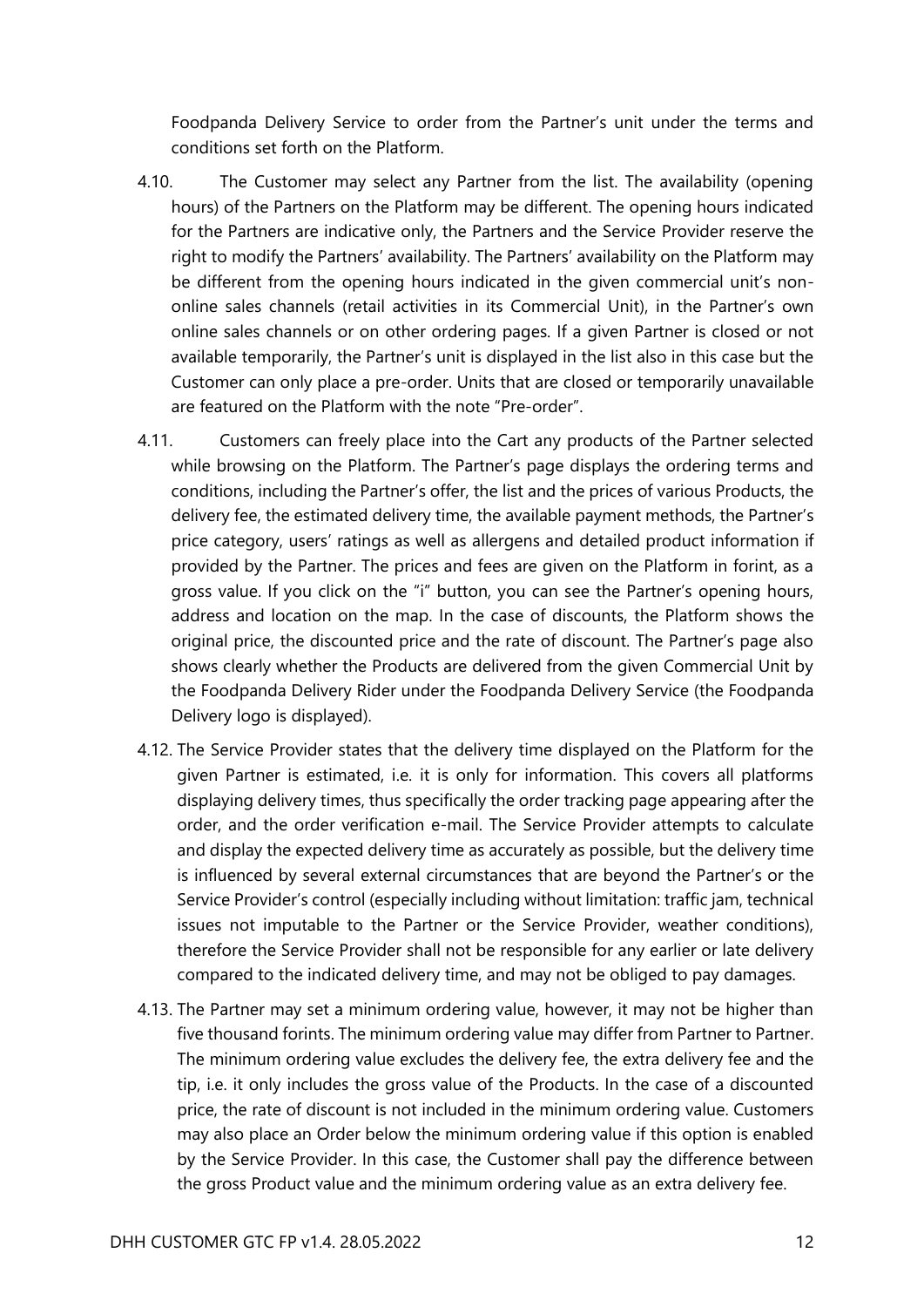- 4.14. After placing Products into the Cart, the Customer can click on the "Checkout" button and the Platform will automatically redirect them to the Checkout page in order to check the details of the Order. This is where Customers can check and finalize the data needed for fulfilling the Order (delivery address, delivery or pickup time, personal data and telephone number, instructions for the rider), they can select the payment method, can request an invoice and can use their vouchers. Customers can also check on the Checkout page whether they also order the Service Provider's Foodpanda Delivery Service by placing the Order. In the application the order is checked in two steps: the Customers can change the delivery time, add a new item to the Order and use the voucher on the first interface ("Cart"), and in the second step they can change the Delivery address and the payment method, can make payment and request an invoice on the "Payment" interface.
- 4.15. The voucher is an electronic promissory note offering a discount and not qualified as a cash equivalent instrument. The voucher can only be used for discounts on the Platform but it can be used for Orders from any Partner that is available on the Platform. The vouchers, which can be used on the Foodpanda Platform as a percentage or a fixed amount, giving title to prompt discount, can only be used in the case of online payment (bank card, SZÉP card). The discount is deducted from the total amount of the order and cannot be combined with other discounts. The Service Provider reserves the right to cancel the Order, to block the Foodpanda Account in the case of suspected abuse as well as to modify the details of the promotion or to promptly suspend it without any prior notice. Any abuse or unauthorized use of the vouchers may give rise to a police report. Further information about the details of promotions and about other conditions on voucher use is available on the platforms announced in the promotions (e.g.: Website, application, Facebook page).
- 4.16. In the case of a Partner participating in the Foodpanda Delivery service, Customers can indicate on the Checkout page whether they want to tip the Rider via electronic payment, and if yes, with what amount. The Service Provider collects the tip in favour and on behalf of the Rider delivering the given Order, based on the Rider's authorization. At default, the tip is HUF 0, and the Customer may select HUF 100, HUF 200, HUF 300, HUF 500 or any other amount by clicking on the "Other" button. The Service Provider shall account for the full tip – without any deduction – with the Rider delivering the ordered Product. Should the Customer decide to give a tip electronically, it will be added to the Cart value, i.e. the total amount to be paid electronically will increase. Online tips cannot be refunded if the Customer is not satisfied with the delivery, but the Service Provider will pay back the tip to the Customer's account if the Order is cancelled or the Partner or the Service Provider performs defectively. Online tip is not available if cash payment is selected, if an order is placed to Partners not participating in the Foodpanda Delivery service and in the case of Pickup service.
- 4.17. The contents of the Cart will be saved also if the Customer does not finalize the Order but continues browsing on the Platform. The contents of the Cart are automatically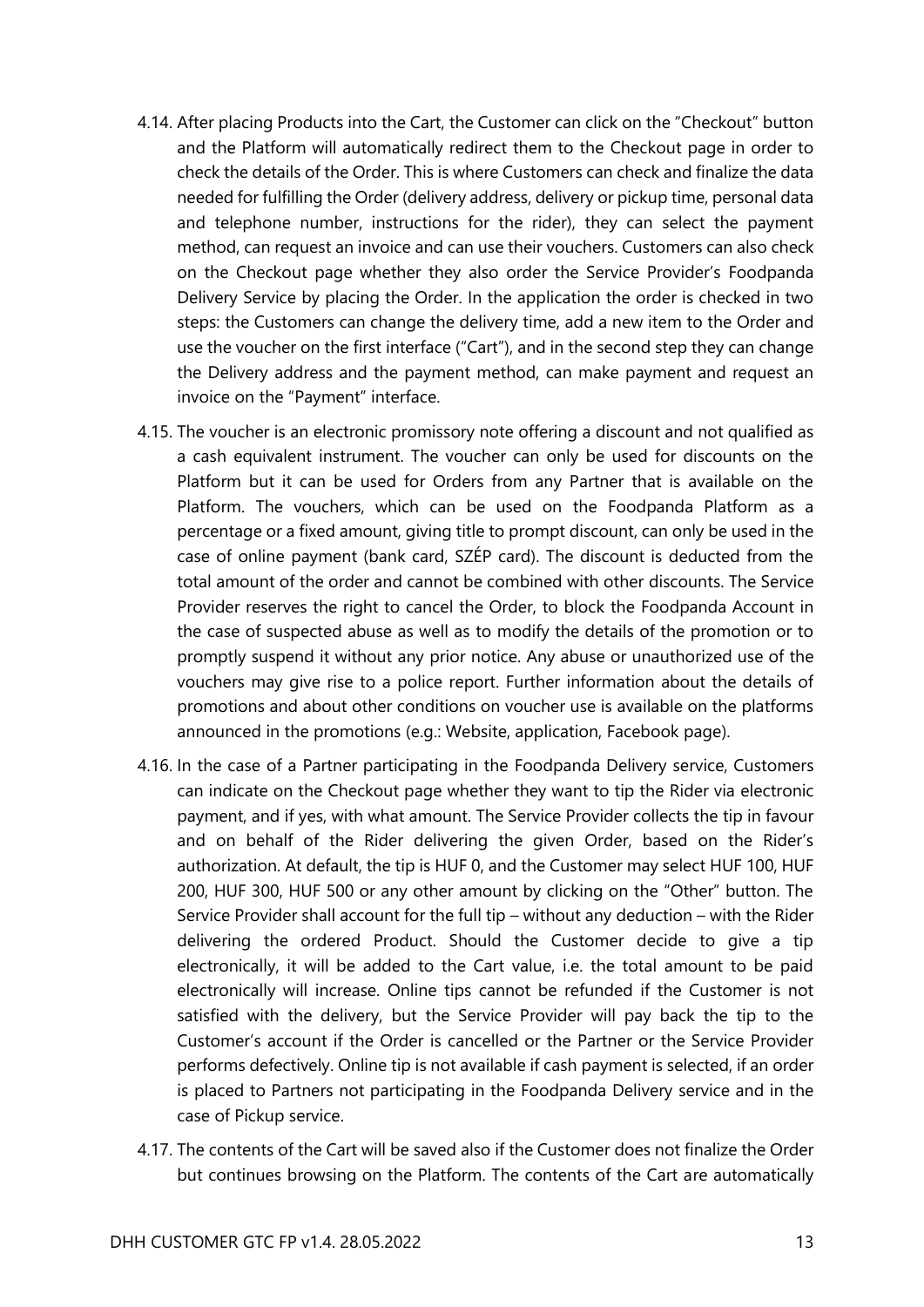deleted on the website if the Customer clicks on the page of another Partner. In the application the contents of the Cart are deleted if the Customer places a product into the Cart on the page of another Partner and confirms in a pop-up window that the product earlier placed into the Cart may be deleted. The cart is always emptied on all Platforms upon logout from the Foodpanda Account.

- 4.18. The Customer submits the Order by clicking on the "Place Order" button on the Checkout page and in the Application on the Payment page. After placing the Order, the Service Provider automatically forwards the Order details to the Partner with the help of the Platform. The Partner sends an electronic confirmation to the Service Provider about accepting the Order.
- 4.19. The Mediated Contract is concluded if the electronic confirmation is received by the Service Provider. The contents of the Mediated Contract are set forth in the Annexes to the GTC, except where the Partner displays its own GTC on the Platform, in which case the contents of the Mediated Contract are set forth in the Partner's own GTC.
- 4.20. By registering and placing the Order, the Customers declare to have read and agreed to these GTC and Annexes hereto as well as to accept their provisions as binding on them.
- 4.21. Once the Order is placed and the Mediated Contract is concluded, the Service Provider confirms the Order details via e-mail and sends to the Customer the Partner's contacts (name and address of the Partner's unit). The confirmation e-mail specifies the Delivery address selected by the Customer – except for the floor, door and doorbell the telephone number, the Order ID number, the date of placing the order, the selected payment method, the Product price, the delivery fee, if applicable, the extra delivery fee and the amount of the tip. The Service Provider also displays these data in the "My Orders" menu point under Profile on the website and in the "My Orders" menu point on the left-hand side in the application.
- 4.22. The Partner is exclusively liable for delivering the Product ordered by the Customer, except where the Customer uses the Foodpanda Delivery Service. Deliveries by the Partner are governed by the provisions of the Mediated Contract, while deliveries by the Foodpanda Delivery Rider are governed by the chapter of these GTC on Foodpanda Delivery Services.
- 4.23. The Order can be tracked on the website and in the application through textual information on its status (the Order is prepared by the Partner, delivery is in progress etc.) and the delivery time as well as through a map illustration in the case of the Foodpanda Delivery Service. The delivery time displayed on the Order tracking page may change continuously, it is only for information, and the Service Provider bears no liability for the accuracy of the data. The order status can be tracked through the automatic push notification message sent by the Platform (if enabled on the mobile phone) and the Platform also sends an SMS message if the order is cancelled.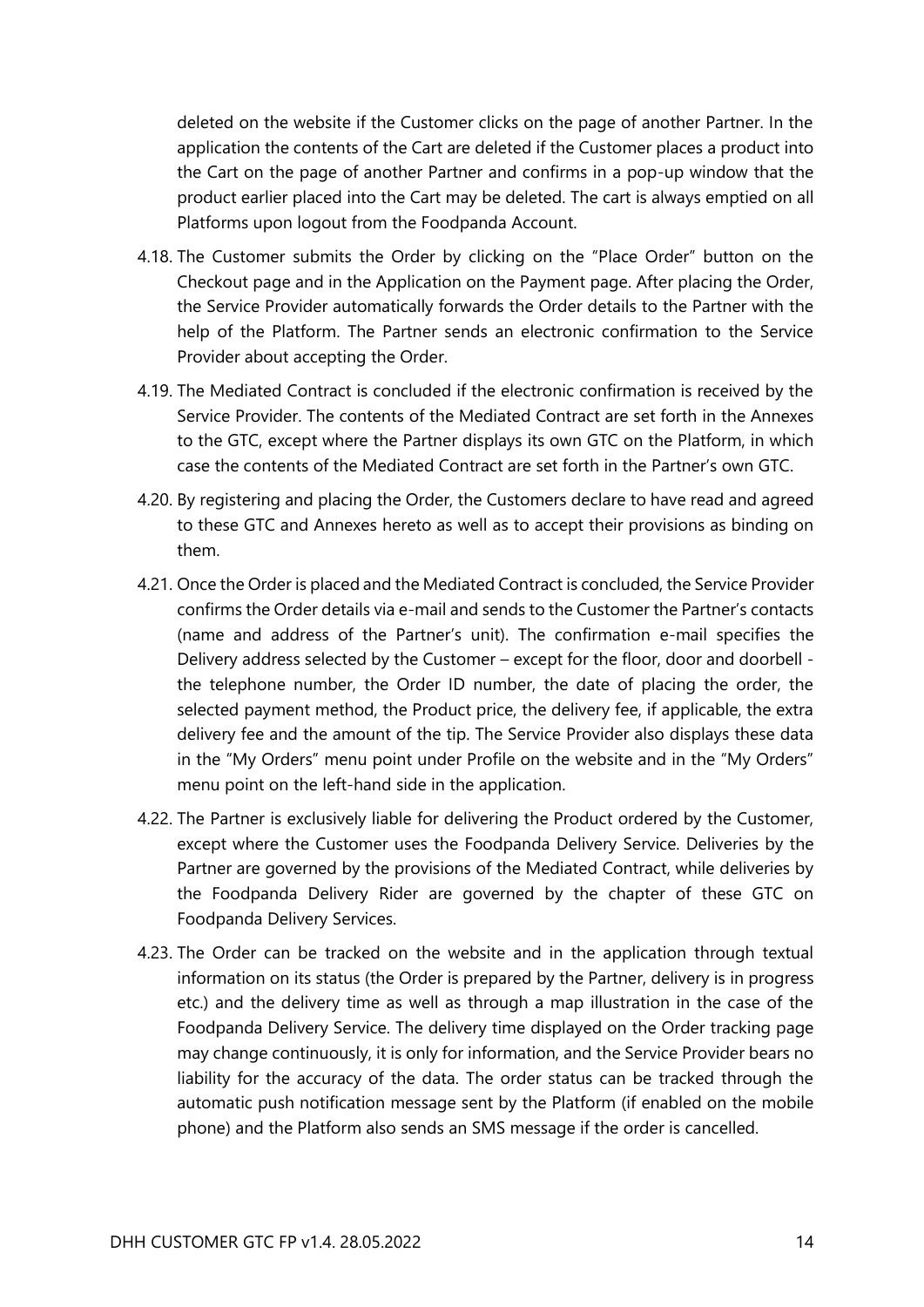4.24. The Partner issues a receipt for the Products as well as an invoice if requested by the Customer. The Partner also issues a receipt or an invoice for the delivery, except where the Product is delivered by the Foodpanda Delivery Rider through the Foodpanda Delivery Service, in which case after paying the delivery fee the Service Provider issues and sends an invoice for the delivery fee, the extra delivery fee and the tip acting on behalf of the Rider, instead and in the name of the Rider via e-mail to the Customer, that is the Customer acknowledges that in the case of the Foodpanda Delivery Service the invoice for the delivery fee is issued on behalf of the Rider.

#### <span id="page-14-0"></span>**5. Special orders**

- 5.1. When placing the Order, the Customer may also decide instead of delivery to pick up the Product themselves at the Partner's Commercial Unit (Pickup or Pickup service). If Pickup is selected, the Customer can select upon the Order the Commercial Unit of the Partner where they wish to pick up the Product and when. Should the Customer request the order immediately, the Product can be picked up at the earliest at the date indicated on the Platform. In the case of Pickup service, the Partner List page will feature Partners offering Pickup service available within a 5-km distance from the set Delivery address. In order to pick up the Product, the Customers shall identify themselves and the Order with the details - especially with the order ID number given in the confirmation e-mail. In the case of Pickup, the Customer does not have to pay any delivery fee either to the Service Provider or to the Partner. If pickup is selected, the Partner shall ensure the pickup of the prepared and packed Product for the period specified by itself. If the Customer fails to turn up at the time indicated on the Platform or selected by the Customer but at the latest by the time set by the Partner for pickup, the Partner may cancel the Order for quality assurance or for any other reason (i.e. rescind the mediated contract), which shall be construed as defective performance by the Customer and neither the Service Provider nor the Partner may be obliged to refund the Customer the order that was paid online.
- 5.2. Customers can also place a pre-order on the Platform (hereinafter: Pre-order). The availability of the Pre-order function may change from Partner to Partner. If delivery or Pickup is selected, the pickup date can only fall within a period until the end of the third day following the Order, with the proviso that the Customer can select 15-minute time ranges. No pre-order may be made outside the Partner's opening hours. In the case of a Pre-order, the Customer may withdraw their Order until the date when the Partner confirms the Order to the Service Provider. In the case of pre-order, the order is forwarded to and confirmed by the Partner on the day of delivery right before delivery takes place, as though the Customer placed an order for immediate delivery.
- 5.3. If displayed on the Platform for the Customers, the Customers can use the so-called Ízkalandor service of the Service Provider (hereinafter: Ízkalandor service), where the Customers have the opportunity to order from a specific Partner at a fixed discount (for the purposes of this paragraph "Discount") for a specific period in a pop-up window or interface when logging in the Platform or when opening the application if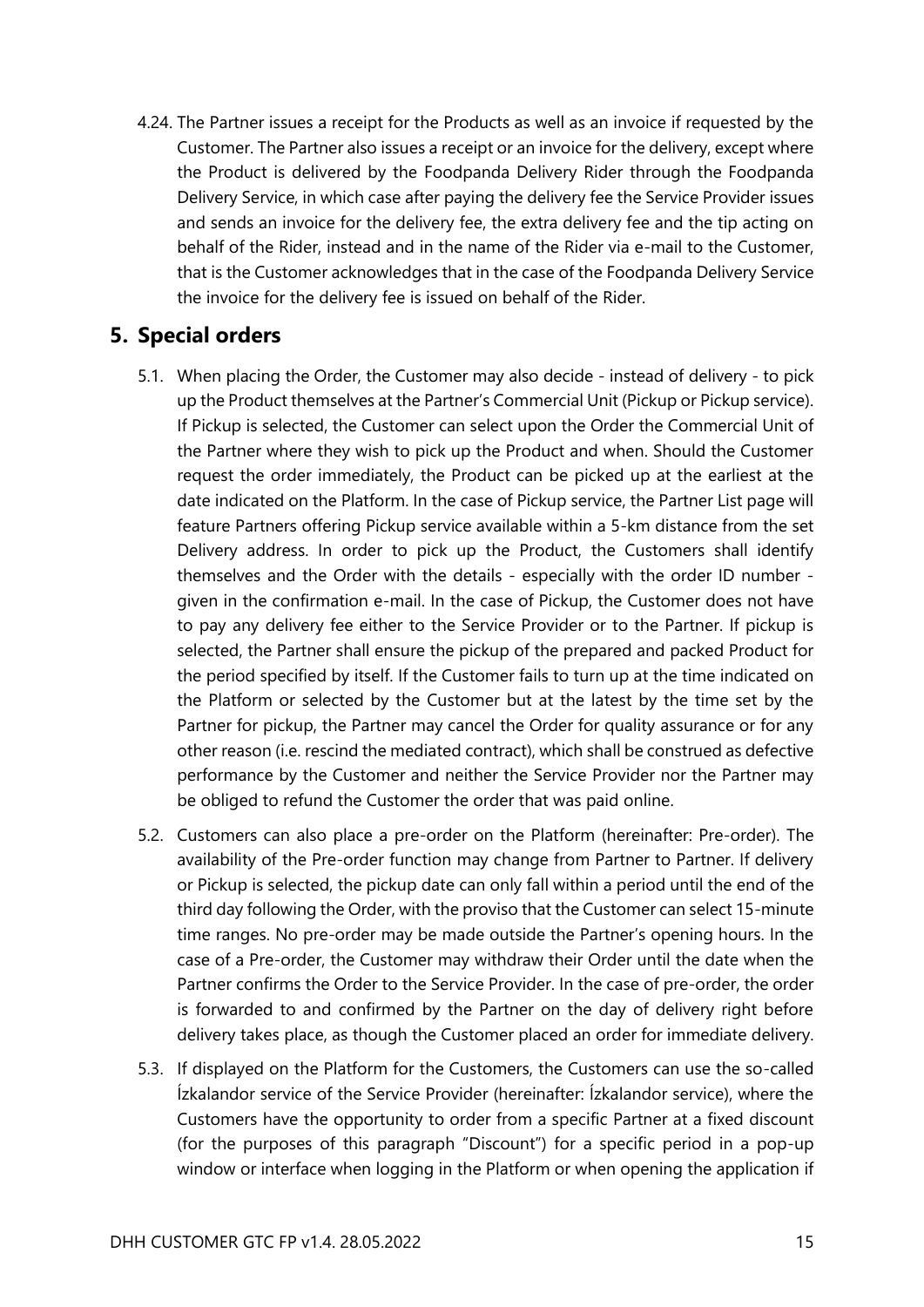they reach the minimum ordering value needed for using the Discount. The Service is available only with specific Partners. The Service Provider may unilaterally specify Customers who may use the Ízkalandor service, with the proviso that the Discount is primarily focused on new Customers or Customers who use the Platform rarely. The page displaying the Discount can be seen on the Platform for a limited time (e.g. 15 minutes) after login, if the Customer closes the platform, the time limit will expire and if the Customer quits the Partner's page during the ordering process, they will lose their right to use the Discount. The Discount relevant to a Partner is displayed to a specific number of Customers for a specific period of time. If the Discount is used, its amount - depending on the ordered value - is deducted from the total value of the Order (excluding the delivery fee, the extra delivery fee and the tip). No foodpanda voucher can be used for the Order if the Ízkalandor service is requested.

#### <span id="page-15-0"></span>**6. Withdrawal, modification, rescission, cancellation of the Order**

- 6.1. The placed Order shall constitute a binding offer to the Customers. The binding offer shall terminate if the Service Provider fails to send a confirmation e-mail about the Order within 30 minutes after placing the Order.
- 6.2. The Customer may withdraw the Order if the confirmation of the Order has not yet been received by the Service Provider from the Partner but at most for five minutes from placing the Order. Customers have the right to withdraw the Order (the offer) until the conclusion of the Mediated Contract in the event of buying Products where they have a right of rescission under Section 20 of the Fvkr. After the performance of the Mediated Contract (delivery), the Customers may withdraw from the Mediated Contract by their statement made within 14 days if they have a right of rescission under Section 20 of Fvkr. The detailed rules of rescission are set forth in Section 5 of Annex 1. Pre-orders may be withdrawn by the Customers until the Order performance is accepted and confirmed by the Partner to the Service Provider.
- 6.3. Customers may modify their Order only until the Partner has confirmed the Order to the Service Provider. The Order cannot be extended, therefore, if the Customers intend to purchase further Products from the particular Partner, they shall place a new Order. In the event where the Partner has confirmed the Order and the Customer requests cancellation of the Order, they will not be exempt from their payment obligation but they continue to be obliged to pay and in the event of online payment they may not claim back the amount already paid, unless the Customer exercised its right of rescission pursuant to Section 20 of Fvkr.
- 6.4. The Service Provider may cancel the cash order of Customers who gave a wrong address repeatedly when selecting the cash payment method or if they failed to receive the Order taken to the delivery address or they failed to pick up the product in the case of Pickup service. The Customer's Foodpanda Account will not be terminated and they will be entitled to continue to use the Platform and to place orders via online payment but their cash orders will be cancelled and the Service Provider will notify the Customer about this fact.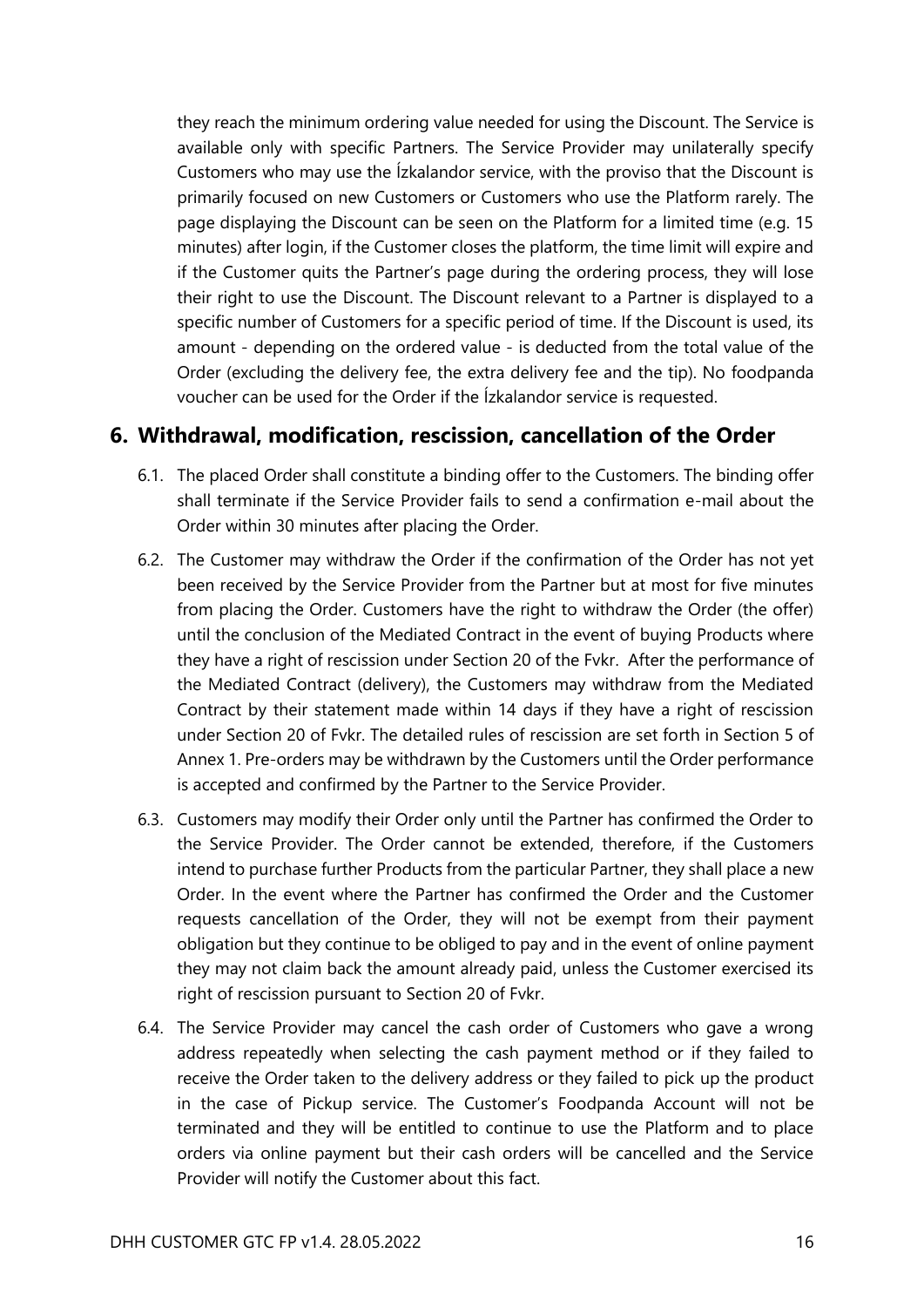#### <span id="page-16-0"></span>**7. Payment**

- 7.1. The Customer may choose among the following payment options: payment by card (Mastercard, Maestro, VISA), Apple Pay, SZÉP card or cash. Available payment methods may vary by Service Providers. Orders placed at Stores, namely not catering service providers cannot be paid for by SZÉP card. Customers can gather information on the "Payment" interface of the Checkout page about the available payment methods with regard to the given Partner and the Order after selecting the Partner and the Products to be ordered, but before finalizing the Order.
- 7.2. The Service Provider shall be entitled to introduce further payment options or terminate them at its sole discretion. The Service Provider shall be entitled to periodically suspend any payment options anytime, especially in the case of technical issues or temporary failure.
- 7.3. The Customer may pay by bank card, SZÉP card or Apple Pay (online payment) based on the relevant agreement of the Service Provider and the Partner. If the Customer chooses the online payment option on the Platform, the Order is solely accepted by the Service Provider if the online payment was successful after the finalization of the Order.
- 7.4. In the case of online payment, the successful transaction results in the blocking of the amount on the card and the Service Provider is automatically notified of the successful Order payment on the Platform.
- 7.5. In the case of online payment, the Service Provider is entitled and obliged to accept performance (payment) from the Customer based on the separate agreement entered into by and between the Partner and the Service Provider. Performance is accepted if the Customer pays the full Order amount through the payment service provider contracted by the Service Provider, and the amount is credited to the bank account of the Service Provider based on the authorization of the Partner. The payments made by the Customer in connection with selling the Partner's Products (sale and purchase) and in connection with the delivery fee and extra delivery fee in the case of services other than Foodpanda Delivery Services are collected by the Service Provider in the name and on behalf of the Partners.
- 7.6. The Service Provider does not save or store the bank and SZÉP card details of the Customer. Pursuant to privacy requirements the Service Provider has no access to the card details, which may solely be processed by payment service providers.
- 7.7. Bank card payment is totally independent from the Platform, and it is made through the electronic systems run by the payment service providers that are contracted by the Service Provider:
	- Adyen payment scheme operated by Adyen N.V., registered seat: Carmiggeltstraat 6-50, 1011 DJ Amsterdam, the Netherlands, company registration number: 34259528, or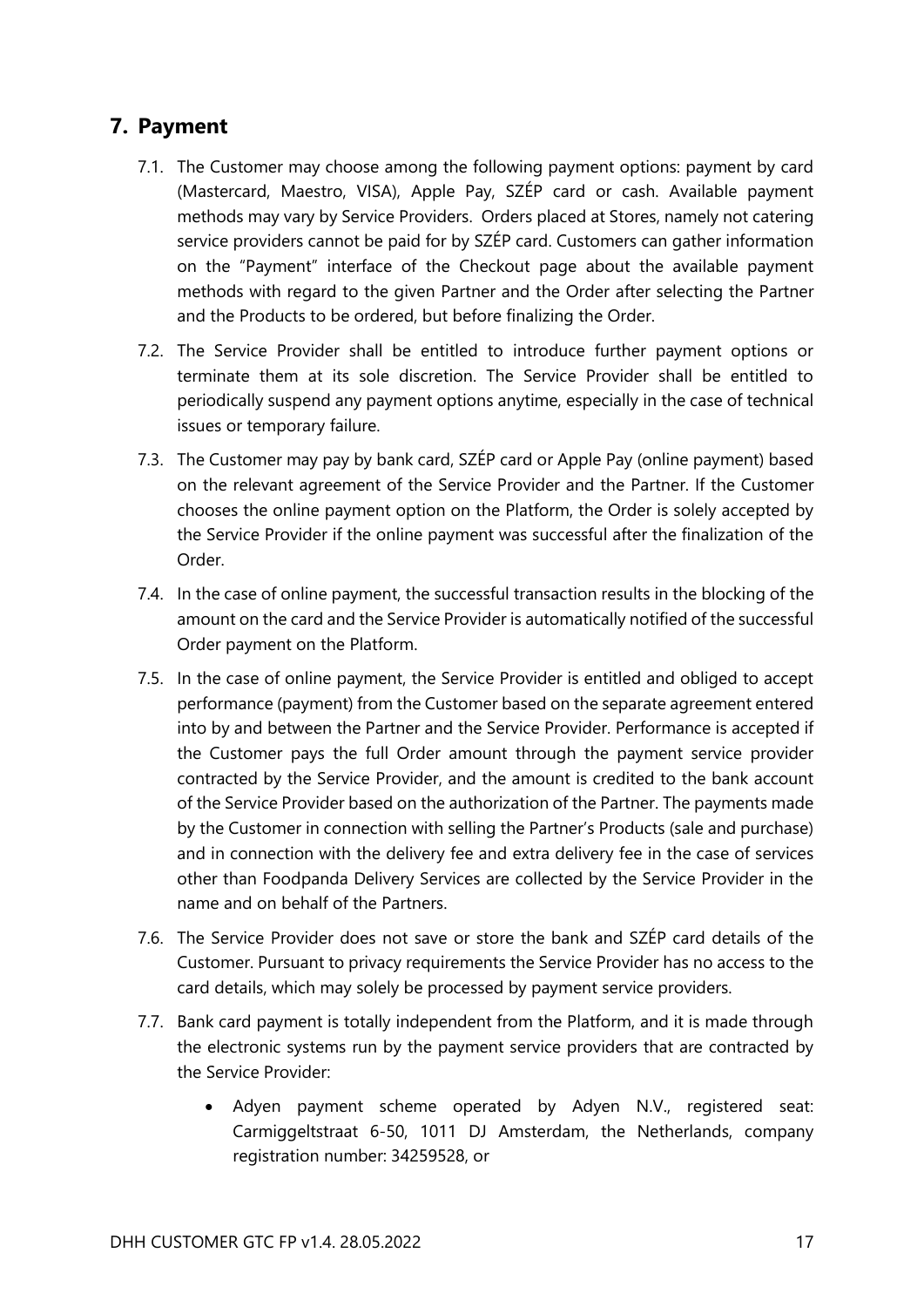- Simple Pay scheme operated by OTP MOBIL Szolgáltató Korlátolt Felelősségű Társaság (H-1143 Budapest, Hungária krt. 17-19.; company registration number: 01-09-174466).
- 7.8. The Service Provider shall be entitled to switch between the primary and backup payment service provider schemes at its sole discretion and shall be entitled to periodically suspend the payment option provided by any payment service provider anytime, especially in the case of technical issues or temporary failure.
- 7.9. In the case of Adyen payment scheme bank card details are entered and saved on the Service Provider's interface without forwarding, however, bank card and Order details are encrypted thanks to the enhanced CSE technology applied and the encryption key is solely accessible to the payment service provider.
- 7.10. If the online payment transaction is successful, the payment service provider immediately blocks the relevant amount on the card and automatically notifies the Service Provider about the payment made, so the successful payment for the Order can be immediately seen on the Platform. The Service Provider receives the Orderrelated information and the payment service provider receives exclusively the card details needed for the payment transaction (through the payment page encrypted with 128-bit SSL encryption) from the Customer. The Service Provider is not notified about the content of data flow through the external payment interface, it is only accessed by the payment service provider.
- 7.11. If the online payment is unsuccessful, the Service Provider unambiguously shows this fact on the Platform, in the case of Simple Pay the Simple page redirects the Customer to the Checkout page where the Order can be placed again by selecting another payment method or by entering the details needed for payment. The transaction qualifies as unsuccessful if the Customer does not return to the Platform from the external electronic interface (Simple Pay). The transaction also qualifies as unsuccessful if the Customer clicks on the "Back" or "Refresh" button of the browser on the external payment interface.
- 7.12. The Customer may save its bank card details (bank card number, name displayed on the card, expiry date, CVC) in order to avoid having to re-enter them upon future Orders and simplify the Order process. Details are saved as tokens (irreversible codes) and upon future Orders only tokens are processed and forwarded. Bank card details are saved by the payment service providers.
- 7.13. Online payment is governed by the business rules of the payment service provider, the relevant card company and the financial institutions that issued and credit the amount. The browser of the Customer must support SSL encryption in order to proceed with an Online payment.
- 7.14. In the event of online payment, if Customer cancels the Order before concluding the Mediated Contract or within 5 minutes after placing the Order, the Service Provider shall transfer the amount back to the Customer and the Order is cancelled on the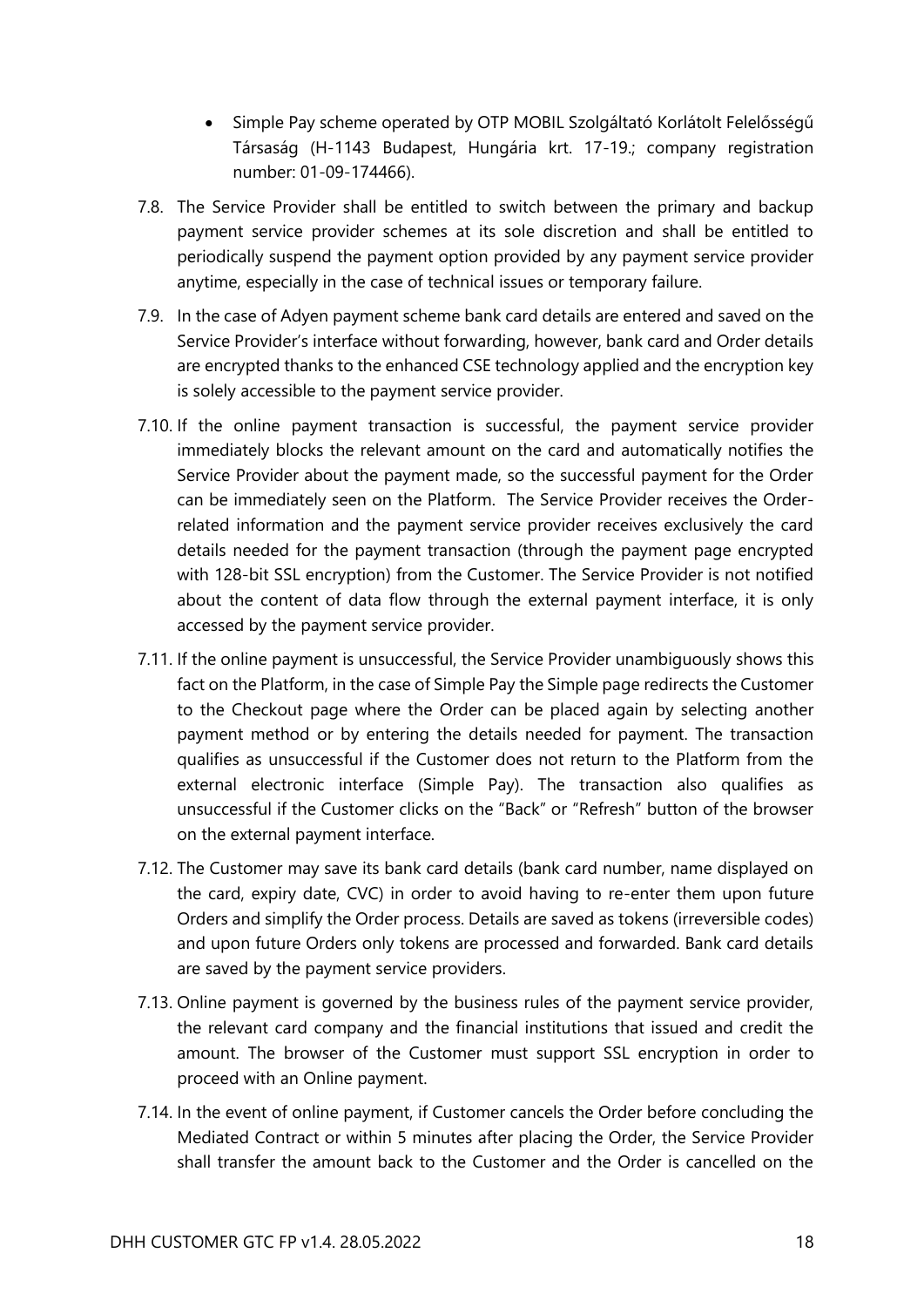Platform. Customers have the right of rescission at any time in the event of buying Products where they have a right of rescission under Section 20 of the Fvkr., and they may rescind the Mediated Contract within 14 days upon the performance of the Mediated Contract (delivery), in which case the Service Provider shall refund the relevant amount to the Customer.

- 7.15. Customers can pay by SZÉP card if it is made possible by the Service Provider and the Partner and the given Product meets the conditions laid down in Section 5 of the Decree on SZÉP cards. Payment by SZÉP card can be made with a SZÉP card issued by OTP Bank, MKB Bank and K&H Bank using the balance credited to the catering and hospitality sub-account of the SZÉP card.
- 7.16. When the Order is cancelled upon payment with a SZÉP card, the Service Provider confirms the Order cancellation to the SZÉP card provider and has the deducted amount placed back through the SZÉP card issuer bank.
- 7.17. If the Order is withdrawn or cancelled, the Service Provider shall take action to refund the bank card payment in 3-5 business days or to transfer back to the SZÉP card the amount transferred via the SZÉP card. The Customer acknowledges that the date when the amount paid online is transferred back to the Customer's account depends on the financial institution keeping the Customer's bank account or SZÉP card account, also considering the bank's opening hours. The Customer acknowledges that in the case of a blocked or debited amount such amounts will be released pursuant to the expiration of the period set forth in the prevailing business conditions of the particular financial institution, which is beyond the responsibility of the Service Provider.
- 7.18. If the cash payment option is selected, the Customer shall pay for the Order in cash upon receiving the Product.

### <span id="page-18-0"></span>**FOODPANDA DELIVERY SERVICE**

#### <span id="page-18-1"></span>**8. Terms and conditions of the Foodpanda Delivery Service**

8.1. The Service Provider and the Partner may agree that the Product is delivered to the Customer by Foodpanda Delivery Rider based on a Contract directly concluded with the Customer. In this case, the Customer authorizes the Service Provider by ordering to search for and choose a Rider for the delivery of the Products, and to conclude the contract with the Rider on behalf of and with the authorization of the Customer, with terms and conditions accepted by the Customer. In the case of the Foodpanda Delivery Service, the Partner and Customer or the Service Provider and the Customer do not conclude a contract for Product delivery, the contract is concluded between the Customer and the Rider. The Service Provider shall indicate on the Platform if delivery by a particular Partner falls under the scope of the Foodpanda Delivery Service.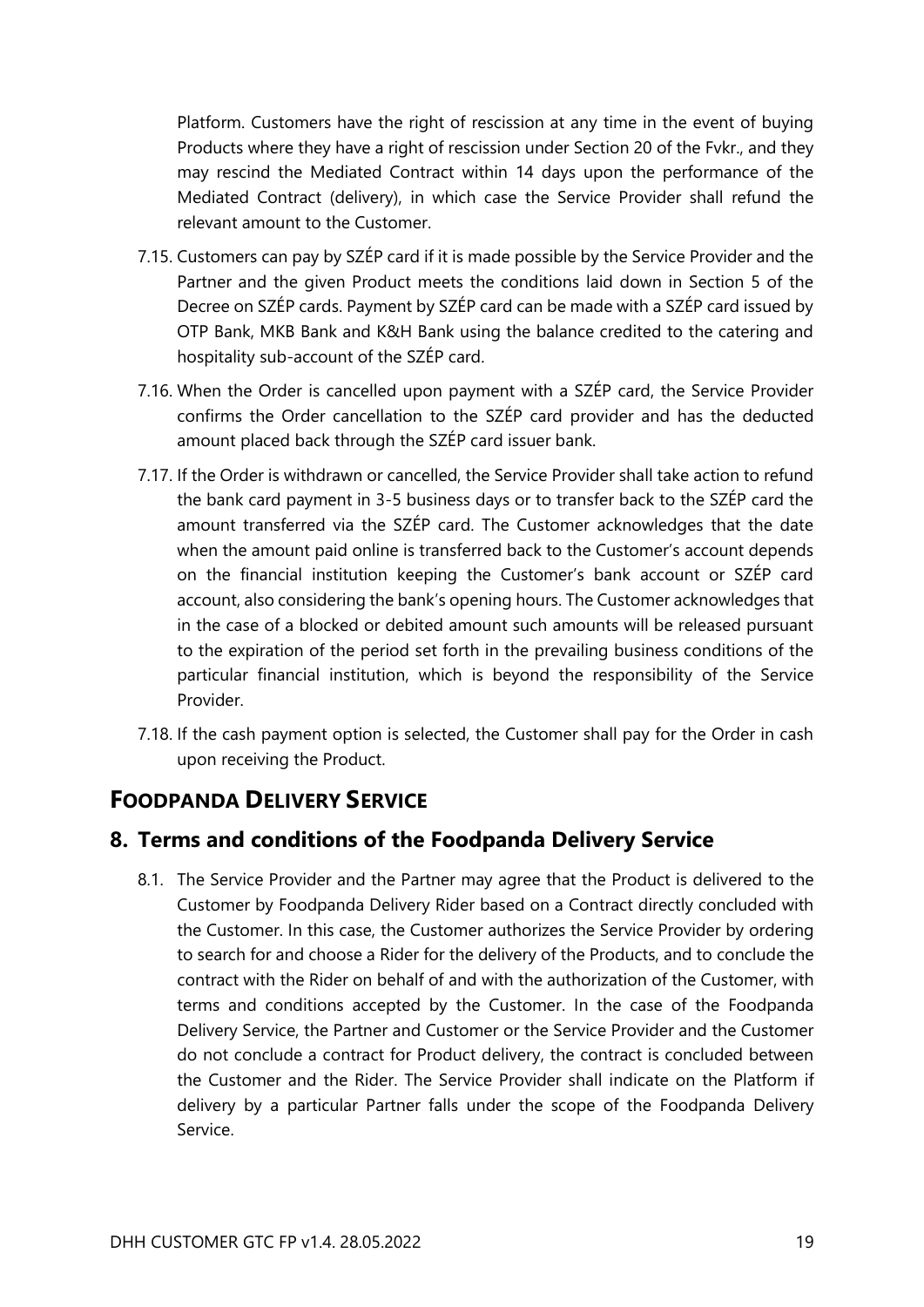- 8.2. The Customer shall pay the delivery fee also including the extra delivery fee directly to the Rider provided by the Service Provider, although the Service Provider collects the delivery fee on behalf of and in the name of the Rider. The Service Provider issues an invoice about the delivery fee on behalf of and in the name of the Rider and it shall be sent to the Customer via e-mail after completing the delivery.
- 8.3. . If the Foodpanda Delivery Service is selected, the Customer expressly orders the delivery service and expressly authorises the Service Provider to conclude the contract regarding the delivery on behalf of the Customer, between the Customer and the Rider with terms and conditions accepted by the Customer, and the Rider consents to offer delivery services to the Customer by accepting the call for delivery, based on the contract concluded between the Customer and the Rider. The online tip paid to the Rider under this contract qualifies as an auxiliary service related to the delivery.
- 8.4. The Customer acknowledges that the Service Provider unilaterally determines the conditions of the delivery agreement concluded between the Customer and the Rider, in particular its method (bicycle, moped, passenger car etc.), deadline (delivery time), territorial limits (delivery area), the minimum ordering value and the delivery fee and the Service Provider may unilaterally change them at any time, even temporarily.
- 8.5. The amount of the delivery fee may vary depending on the distance from the given Commercial Unit, the date of the Order, the availability of riders in the given zone and the quantity of the Order, i.e. the Service Provider may charge different delivery fees to the same address of the Customer for orders placed with the same Partner at different dates. The Customer notes that the Delivery fees charged may be different in case of Orders from the same Partner to another address or at another date.
- 8.6. The expected delivery time and delivery fee can be viewed on the Platform at any time when placing the Order. The Customer acknowledges that both the delivery time and the delivery fee may change if they modify the Delivery address on the Partner's page or on the Checkout page, and if the Foodpanda Delivery Service is no longer available to the given Delivery address in case of the selected Partner, the Customer will not be able to place an Order to the given address, which is clearly indicated on the Platform.
- 8.7. The delivery time displayed on the Platform is only an estimated time. The actual delivery times are also affected by other, unforeseeable external factors that are independent from the Service Provider and the Partner.
- 8.8. The availability of the Foodpanda Delivery Service varies according to areas. The Partner List page displays exclusively those Partners using the Foodpanda Delivery Service from whom the Foodpanda Delivery Riders deliver to the address given by the Customer.
- 8.9. The Service Provider may modify the delivery area dynamically, even from minute to minute, therefore it may happen that a given Foodpanda Delivery Partner is available on the Partner List page at a given moment but not at another moment. In exceptional, justified cases – extraordinary weather conditions, technical problems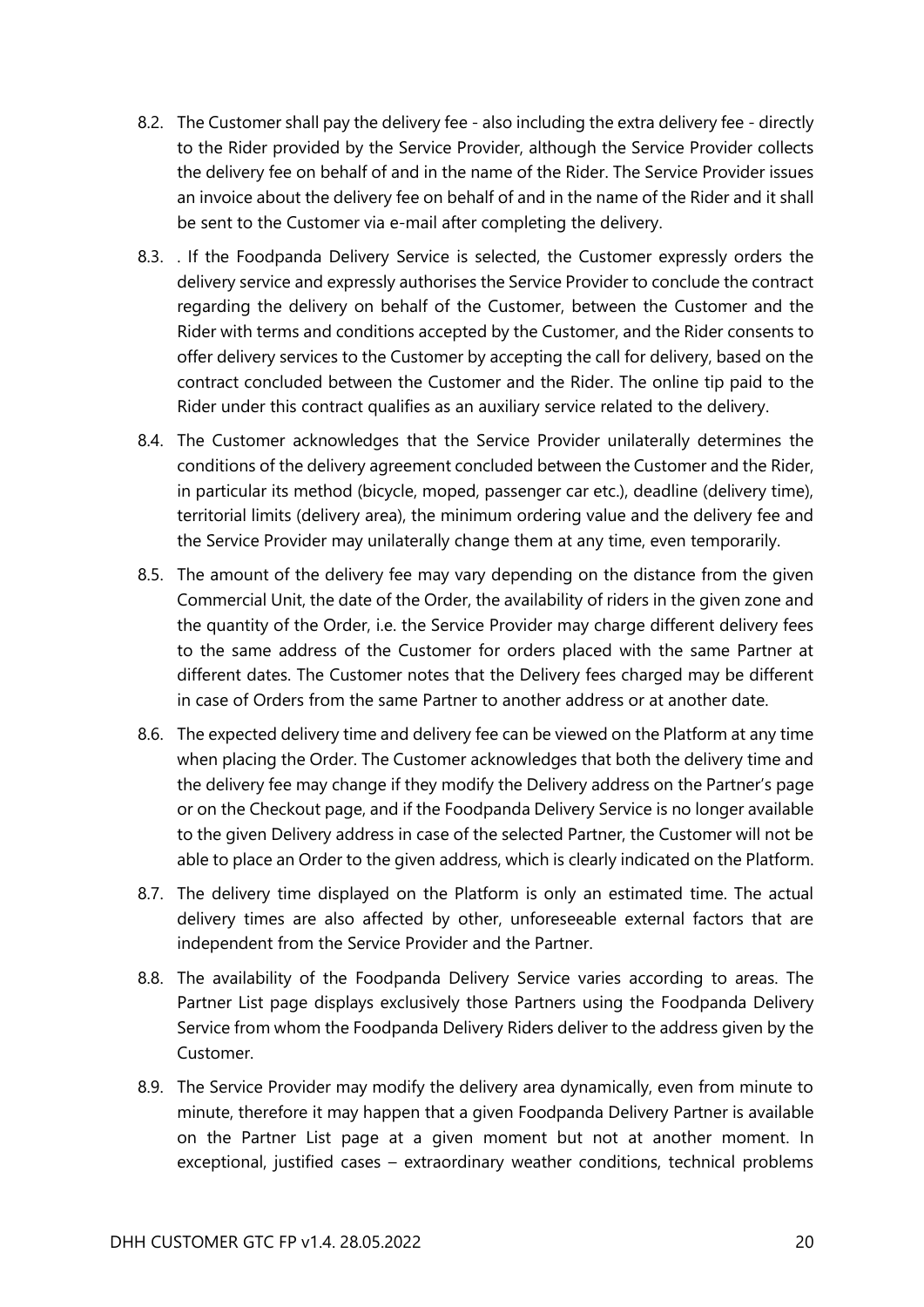fully disabling the Service - the Service Provider may temporarily suspend a given delivery area, including the entire Foodpanda Delivery Service, and in this case no order can be placed with the Foodpanda Delivery Partner available in, or delivering to the given area.

- 8.10. Customers accept that the Service Provider may also specify a maximum order quantity (item number, gross amount), especially with respect to available Riders' delivering capacities.
- 8.11. In the event of the Foodpanda Delivery Service, the Partner receives the Order from the Service Provider, properly prepares and packs the Product and hands it over to the Foodpanda Delivery Rider, and the Rider delivers the ordered Product to the Customer based on the contract concluded between them.
- 8.12. The Rider receives the ordered Product from the Partner and delivers it to the delivery address given by the Customer, the Customer pays for the Product - if cash payment was selected - receives the Product and the service qualifies as completed.
- 8.13. The Service Provider and the Foodpanda Delivery Rider shall not be held liable for late or defective delivery or for any other problem or error if it is due to data that were erroneously and/or inaccurately given by Customer. With regard to this, if the Customer is not available at the address given upon the Order or the Customer fails to receive the Product at the delivery date and cannot be contacted on the telephone number given upon the Order by two calls within 10 (ten) minutes after the delivery time, the Service Provider cancels the Order based on the notification of the Foodpanda Delivery Rider and neither the Service Provider or the Foodpanda Delivery Rider nor the Partner may be obliged to fulfill the Order again or to repay the Product value, including the delivery fee, the extra delivery fee and the tip, that was already paid online.
- 8.14. Riders delivering alcoholic drinks, sex products and other Products qualifying as products subject to similarly strict regulations may demand from the Customers to verify themselves with a photo ID card and that they are of legal age, i.e. that they are allowed to buy the given Product. Should the Customer not be willing to do so or if it has been established that the Customer is not of legal age, the delivery rider refuse to hand over the Product.
- 8.15. The provisions of this chapter do not apply to Orders delivered by the Foodpanda Delivery Rider that were not placed on the Foodpanda Platform but through the Partner's own ordering channels. In the case of such orders the Service Provider acts as the Partner's vicarious agent, the Customer ordering on the Partner's own page contracts with the Partner both for product sale and delivery, and the delivery fee shall be paid by the Customer to the Partner based on the Partner's invoice. The Service Provider shall not be held liable and shall not be obliged to pay damages to the Customer ordering on the Partner's own page for the delivery service provided by it as an agent.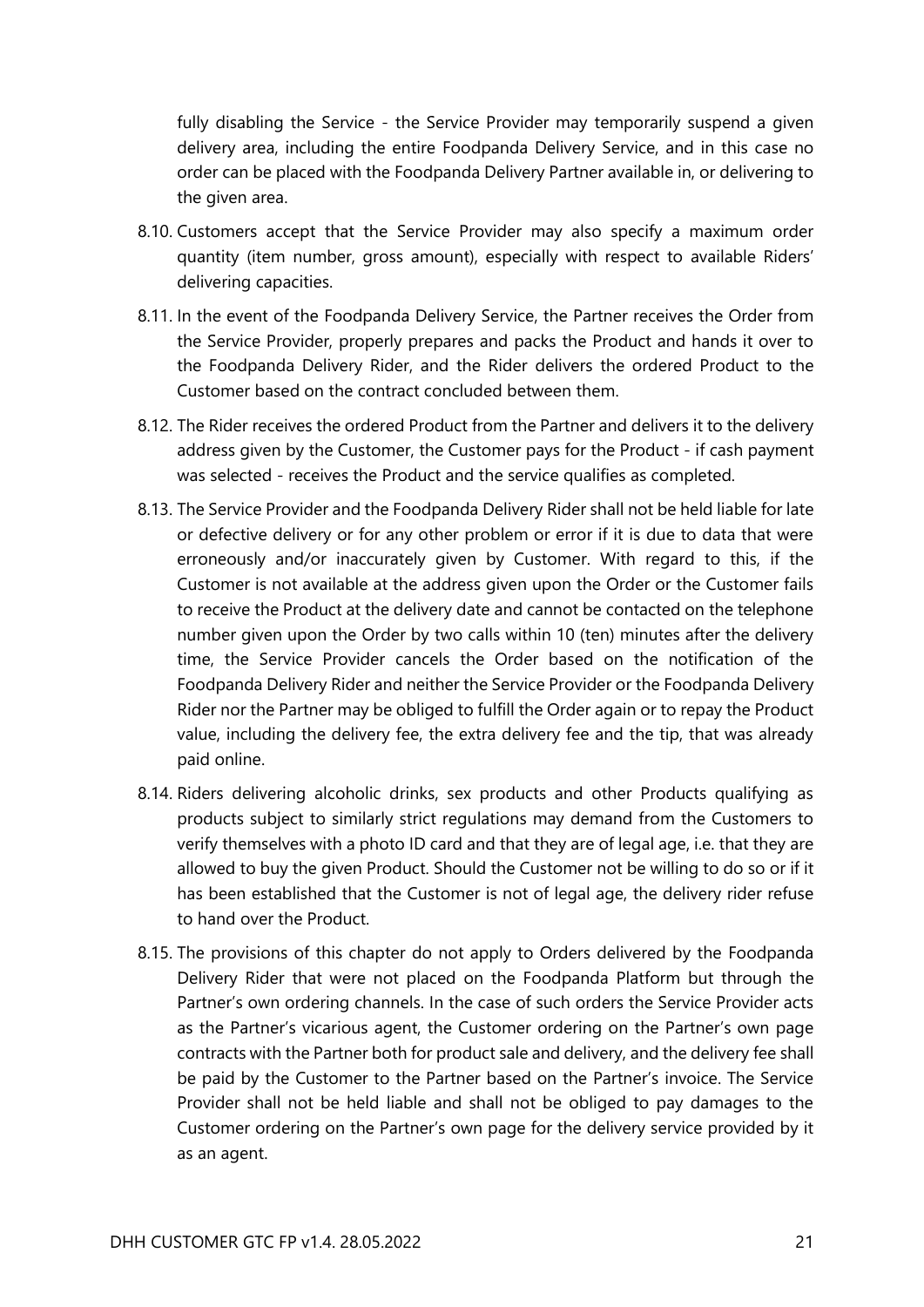#### <span id="page-21-0"></span>**MISCELLANEOUS PROVISIONS**

#### <span id="page-21-1"></span>**9. Defective Delivery, Failed Order**

- 9.1. The Parties shall fulfill the Order in good faith, as specified on the Platform and under the terms and conditions of these GTC and the legal regulations and they shall cooperate with each other upon fulfilling the Order.
- 9.2. Should the Order delivery fail for a reason within the Customers' control, they may not demand from the Service Provider to repay the value of the already paid Order, including the delivery fee, the extra delivery fee and the tip in the case of online payment, and if the cash payment method was selected the Customer shall not be exempt from their payment obligation but they continue to be obliged to pay the value of the Order. The Parties agree that the order fails for a reason within the Customer's control especially in, but not limited to, the following cases:
	- the Customer selected a wrong Delivery address or entered a wrong address, when the Customer is not accessible ten minutes after arriving at the delivery address and the Rider called the Customer on the telephone at least twice;
	- the Rider cannot find or reach the Customer, when the Customer is not accessible ten minutes after arriving at the delivery address and the Rider called the Customer on the telephone at least twice;
	- iln the event of Pickup service, the Customer fails to pick up the Product at the given date or at the date provided by the Partner for Product pickup;
	- the Customer placed a pre-order by accident but requests cancellation of the Order only after confirmation by the Partner (conclusion of the Mediated Contract);
	- the Customer placed an Order by accident but requests cancellation of the Order only after confirmation by the Partner (conclusion of the Mediated Contract).;
	- the Customer placed a double Order by accident but requests only one of the Orders and requests cancellation of the Order only after confirmation by the Partner (conclusion of the Mediated Contract).
	- The Customer wanted to use the voucher but this failed upon placing the Order due to Customer's fault and requests cancellation of the Order only after confirmation by the Partner (conclusion of the Mediated Contract).
	- The Customer wanted to modify the Order after placing the same but requests cancellation of the Order only after confirmation by the Partner (conclusion of the Mediated Contract).
	- The Customer changed their mind but requests cancellation of the Order only after verification by the Partner (conclusion of the Mediated Contract).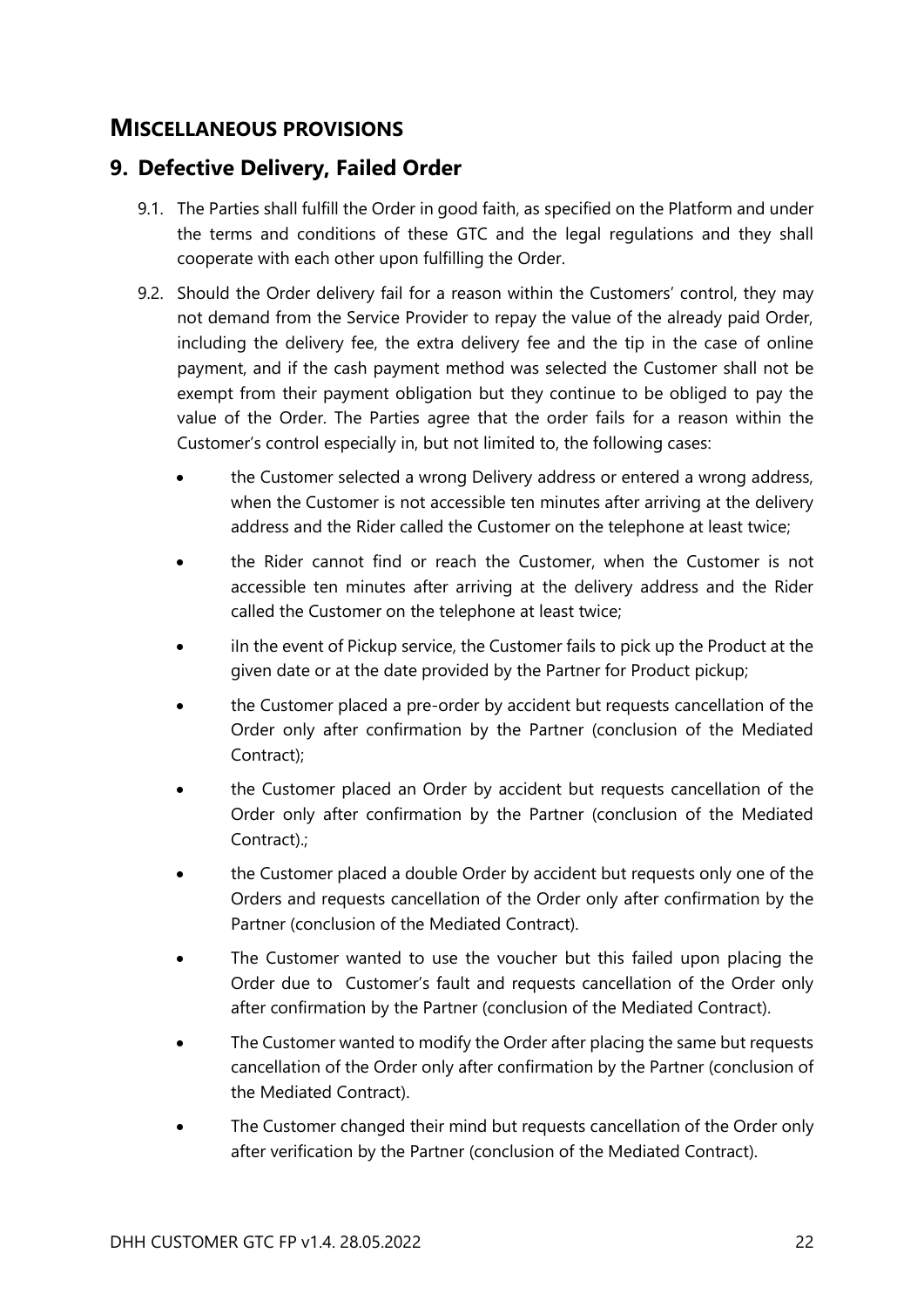- 9.3. The Parties agree that the provisions of this chapter shall not apply for Product sales where the Customer has the right of rescission specified in Section 20 of the Fvkr.
- 9.4. It shall qualify as the Service Provider's defective delivery and in the case of Online payment the Service Provider shall repay the whole value of the Order to the Customer if it is proven without any doubt that the Order fails due to the Service Provider's or the Foodpanda Delivery Rider's fault, e.g. technical error of the Platform or the payment interface, in the case of Foodpanda Delivery Service: rider shortage, rider's accident, unavailability or technical problem of the rider, quality problems with the delivery (if it is not the Partner's liability), Orders swapped by accident or item/s missing due to the rider's fault).
- 9.5. The Customer notes that the Service Provider may cancel the Order if it cannot deliver the Order or perform the Delivery, thus it may terminate the Mediated Contract concluded by the Partner and the Customer. The Service Provider shall notify the Parties about the order cancelled due to its own fault by sending a push notification message or SMS to the Customer, and in the case of Online payment it shall take action to transfer or place back the amount paid by the Customer.
- 9.6. The Service Provider is not obliged to compensate for the Customer's damage (damage to property, lost profit) even if the Order fails due to the Service Provider's own fault. However, the Service Provider may, at its discretion and based on its individual consideration, provide the Customer with a voucher, in addition to repaying the value of the Order. In the case of Foodpanda Delivery Service, the Service Provider may provide the Customer with a voucher even in the case where it was not expressly requested by the Customer.

#### <span id="page-22-0"></span>**10. Complaints**

10.1. Complaint shall include, but not be limited to, the following:

- comments or issues related to the Products (e.g. ingredients, prices) or the availability and organization of the delivery service (e.g. website, information, expected ordering time, costs),
- questions, issues related to the Ordering process,
- comments, issues related to deliveries (e.g. delivery time),
- comments, issues regarding the delivered Products (quality, packaging),
- comments, issues concerning the rider providing the delivery service (clothing, conduct, communication).
- 10.2. In the event of any complaint or issue, the Customers can contact the Service Provider's customer service in any of the following channels:
	- Chat: by clicking on the "Help Center" menu point of the pop-up menu in the top right corner of the Website, and in the "Help Center" menu point on the left hand side in the application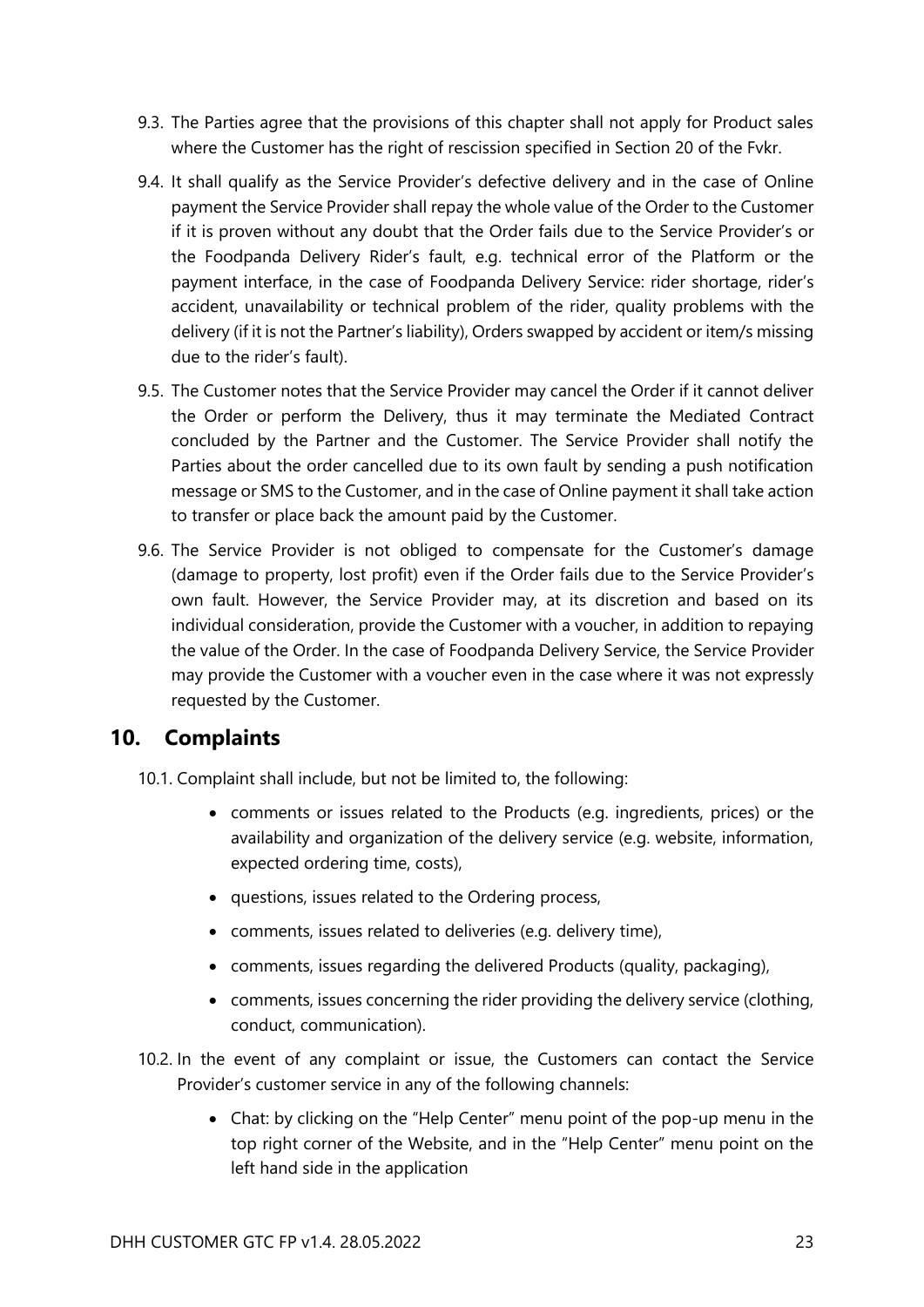- Mailing address: 1234 Budapest, P.O.B. 655
- Email address: [help@foodpanda.hu](mailto:help@foodpanda.hu)
- 10.3. In the Chat window you can start a chat with our agent about your current Order or an earlier order. The Service Provider offers the live chat service from Monday to Friday between 9 am and 11 pm and on Saturday and Sunday between 11 am and 11 pm. Customers can also find answers to their questions in the Frequently Asked Questions (FAQ) section in the Help Center window.
- 10.4. The complaints are always processed by the Service Provider free of charge.
- 10.5. The Service Provider shall address without delay all problems that need immediate solution and provide remedy as soon as possible, and in all other cases respond to the complaint within 24 days.
- 10.6. If the problem cannot be solved in another manner, the Service Provider may contact the Customer on the telephone. Should the Service Provider contact the Customer in connection with a complaint, the Service Provider shall record the Customer's complaint made on the telephone in order to process and document the complaint and store the recorded conversation for 5 years from the date of recording. If the Customer does not agree for the Controller to record the telephone conversation as specified in the Privacy Policy, they may place the complaint via Chat, by mail (1243 Budapest, Pf. 655) or e-mail [\(info@foodpanda.hu\)](mailto:info@foodpanda.hu). The Customer may request a copy of the recorded telephone conversation and the Service Provider shall comply with the request within 25 days from receiving the relevant request. The Customer may submit the request for releasing the recorded conversation by mail (1243 Budapest, Pf. 655) or e-mail [\(info@foodpanda.hu\)](mailto:info@netpincer.hu). The Controller shall provide the copy of the sound recording free of charge (by mail).
- 10.7. The Customer shall cooperate with the Service Provider when investigating the complaint and shall supply the required information and documents.
- 10.8. Should the Service Provider find the complaint substantiated, it shall pay back to the Customer the fee of the Order concerned that was paid online. In addition, if the Service Provider finds the complaint partly or fully substantiated, the Service Provider may grant a voucher to the Customer, which can be freely redeemed on the Platform.
- 10.9. Should the Customer's complaint be fully or partially declined or if the above deadline set for investigating the complaint expired without any result, the Customer may contact the authority competent at their residence:

#### **Contacts of the consumer protection authorities:**  [https://fogyasztovedelem.kormany.hu/#/fogyasztovedelmi\\_hatosag](https://fogyasztovedelem.kormany.hu/#/fogyasztovedelmi_hatosag)

#### **Consumer Protection Division at the 5th District Branch of the Budapest Government Office**

Address: 1051 Budapest, Sas u. 19. III. em

phone number: +36 (1) 450-2598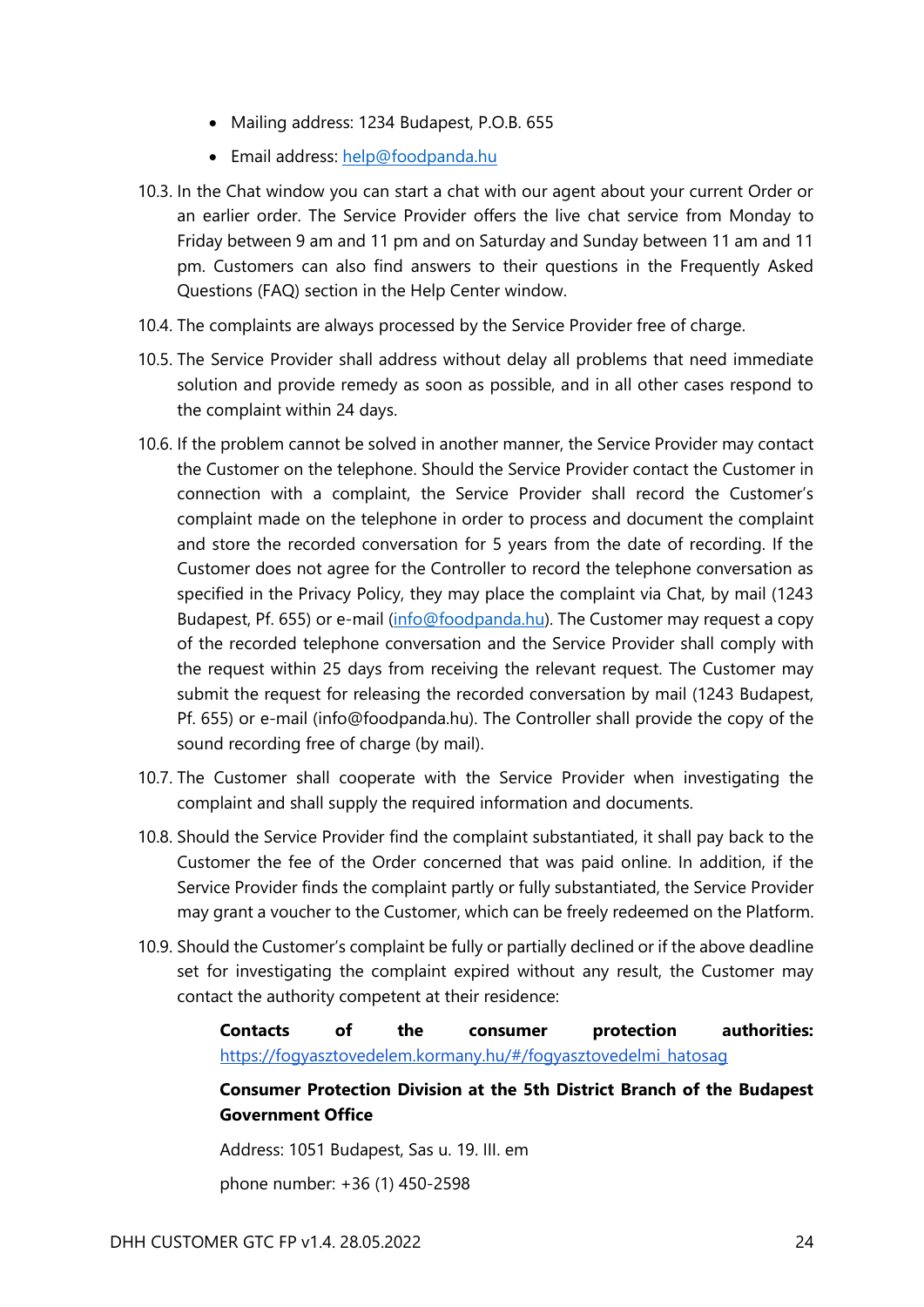email address: [fogyved\\_kmf\\_budapest@bfkh.gov.hu](mailto:fogyved_kmf_budapest@bfkh.gov.hu)

**Contact of the Conciliation Boards according to territorial competence:** <https://www.bekeltetes.hu/index.php?id=testuletek>

#### **Contacts of the Conciliation Board of Budapest**

Address: 1016 Budapest, Krisztina krt. 99.

Phone number: +36 (1) 488-2131

Fax number: +36 (1) 488-2186

Email: [bekelteto.testulet@bkik.hu](mailto:bekelteto.testulet@bkik.hu)

10.10. In the case of legal disputes, the Customers may turn to court with their complaint.

#### <span id="page-24-0"></span>**11. Processing personal data**

11.1. The detailed rules on processing the Customers' personal data are set forth in the Service Provider's Privacy Policy: [https://www.foodpanda.hu/en/contents/privacy](https://www.foodpanda.hu/en/contents/privacy-policy)[policy.](https://www.foodpanda.hu/en/contents/privacy-policy)

#### <span id="page-24-1"></span>**12. Intellectual property rights concerning the Platform**

- 12.1. All materials placed on the Platform, their full text, graphics and other contents, the structure and the source code of the Platform as well as any other intellectual property are under copyright and other legal protection. The copyrights and other intellectual property rights are exclusively owned by the Service Provider. The contents of the Platform and the Service Provider's other intellectual property may be used in any form exclusively with the Service Provider's prior written consent.
- 12.2. In addition to trademark law, copyright law and civil law claims, the unauthorized use of the contents of the Platform may also give rise to criminal law sanctions.

#### <span id="page-24-2"></span>**13. Conclusion and termination of the Contract**

- 13.1. The Contract between the Service Provider and Customer is established upon the registration of the Customer.
- 13.2. With regard to the Customer, the Service Provider and the Foodpanda Delivery Service, the Contract qualifies as an electronically concluded contract that is governed by the provisions on electronic commercial services of the Civil Code and the Act on Electronic Commercial Services. The Contract shall be deemed a written contract and its data stored in writing are identical with the data of the Order. The data of the Contract and the Order can also be viewed retroactively under the menu point "My Orders". The language for contracting and keeping contacts is the Hungarian.
- 13.3. The Mediated Contract is concluded if the electronic Order confirmation is received by the Service Provider from the Partner, provided that Customer did not cancel the Order before that.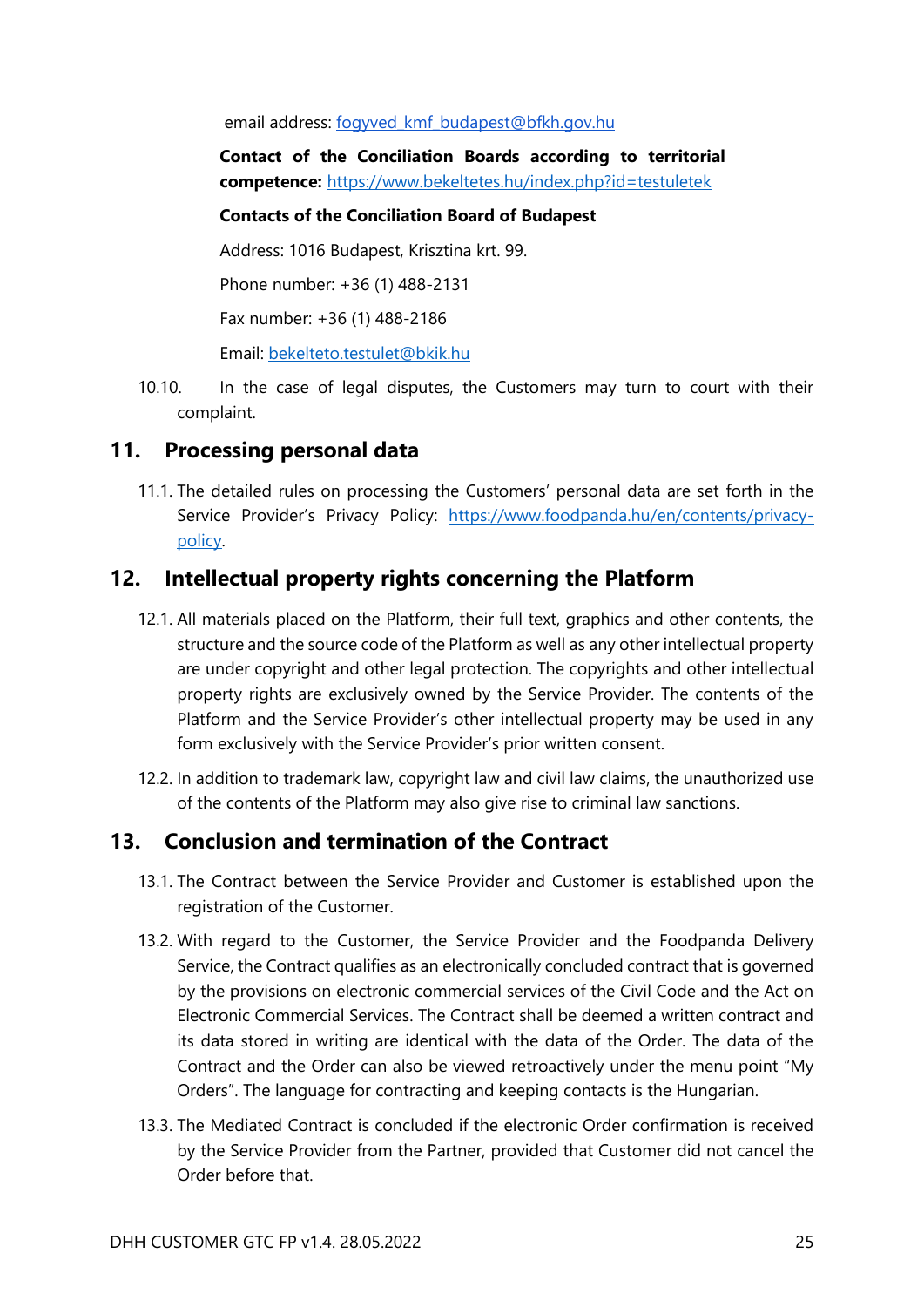#### <span id="page-25-0"></span>**14. Scope and duration of the GTC**

- 14.1. These GTC cover the Service provided by the Service Provider to Customers in the territory of Hungary.
- 14.2. These GTC shall also apply if the Service Provider's services are accessible through other websites and shall govern all usage methods of the Services (mobile website, mobile applications, Facebook page etc.) through which the Platform can be accessed.
- 14.3. In the event where orders are placed with Progress Étteremhálózat Kft., which runs the McDonald's restaurants, or from a franchise partner contracted with Progress Étteremhálózat Kft., the different rules on the Parties' relationship are contained in Annex 2 to the GTC.
- 14.4. An Order placed at Delivery Home Dmart Hungary Kft., the operator of Panda market shall be governed by the separate rules for the legal relationship of the Parties laid down in Annex 3 attached hereto.
- 14.5. The GTC is effective from the above mentioned day and for an indefinite period.

#### <span id="page-25-1"></span>**15. Modifications and accessibility of the GTC**

- 15.1. The Service Provider may unilaterally modify the terms and conditions of these GTC at any time. This authorisation expressly includes the Annexes to these GTC. Any modification shall enter into effect simultaneously with its publication on the Platform.
- 15.2. The GTC and its formerly effective versions are available here: [https://www.foodpanda.hu/contents/terms-and-conditions](https://www.netpincer.hu/contents/terms-and-conditions)

#### <span id="page-25-2"></span>**16. Closing Provisions**

- 16.1. The Platform run by the Service Provider has a suitable security level, however, it is recommended for Customers to take the following precautionary actions: using virus and spyware protection software with a fresh database and installing security updates of the operating system. Using the Platform presumes that the Customer knows the technical limits of the internet and accepts the possible errors that are involved by the technology.
- 16.2. The Service Provider assumes no responsibility for the contents as well as the data and information protection practices of external websites that can reached from the Platform via a hyperlink. Should the Service Provider learn that the page linked by it or such linking itself violates third party rights or the effective legal regulations, it shall immediately remove the link from the Platform.
- 16.3. The Service Provider shall not be held liable for any damage arising due to connection to the Platform. Customers are obliged to protect their own computer and the data stored on it.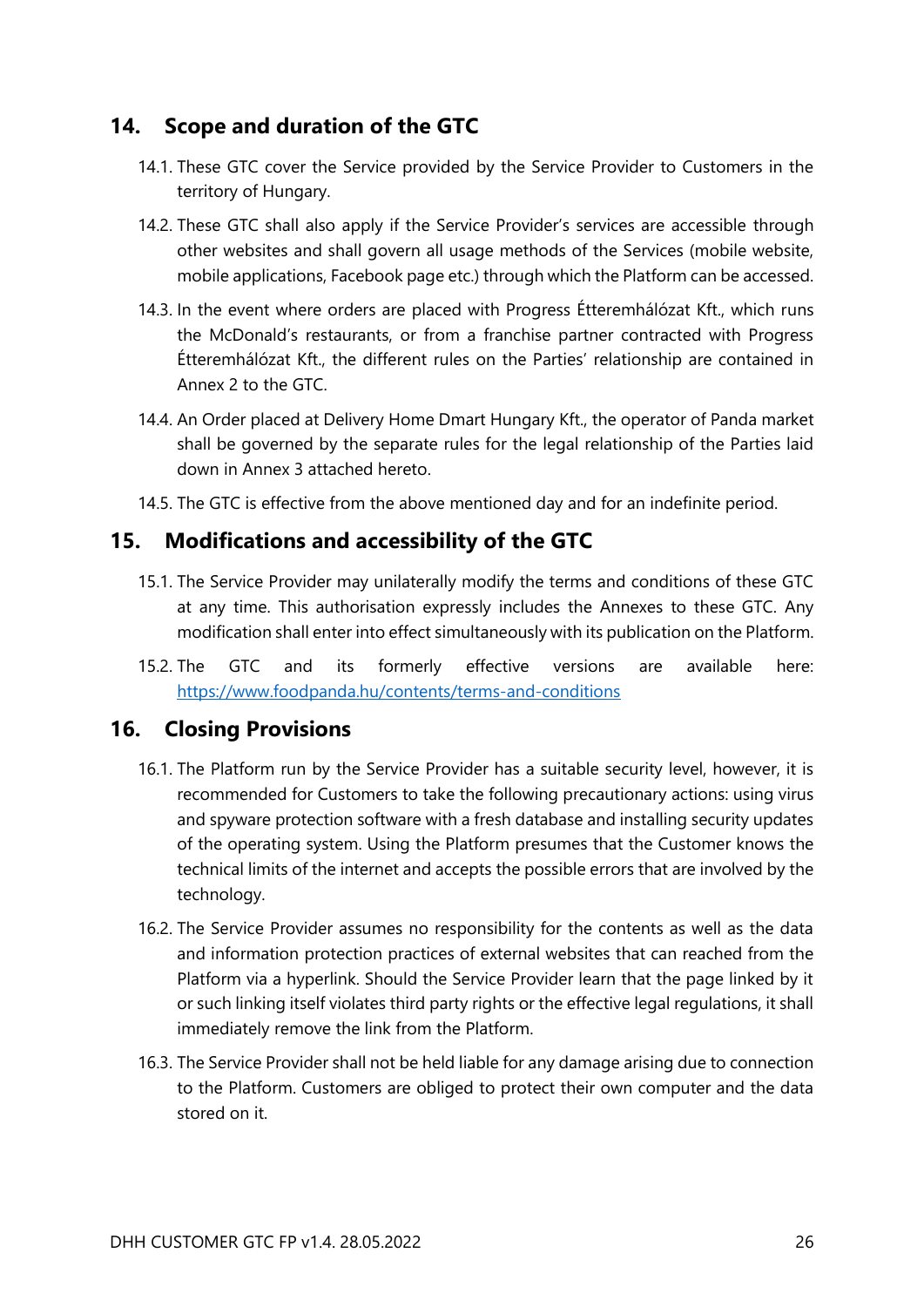- 16.4. It is expressly forbidden to forward, disclose and share contents on the Platform that are not permitted by law. The Service Provider reserves the right to delete any contents uploaded by the Customers.
- 16.5. The Contract may be terminated both by Customer and the Service Provider, without giving reasons, by way of e-mail sent to the Customer or to the Help Center, furthermore the Customer may delete their Account by clicking on the "Delete My Account" button in the Profile menu point, and in this case the contract between the Service Provider and the Customer shall terminate simultaneously with deleting the Account and the pertaining personal data.
- 16.6. The Service Provider may assign any of its rights or obligations arising from the Services - partly or in full, and without the Customer's consent - to its successor, subsidiary or to another business company acquiring the Service Provider's assets and asset elements.
- 16.7. The Service Provider does not submit to the provisions of any code of conduct.
- <span id="page-26-0"></span>16.8. The Contract shall be governed by the provisions of the Hungarian laws.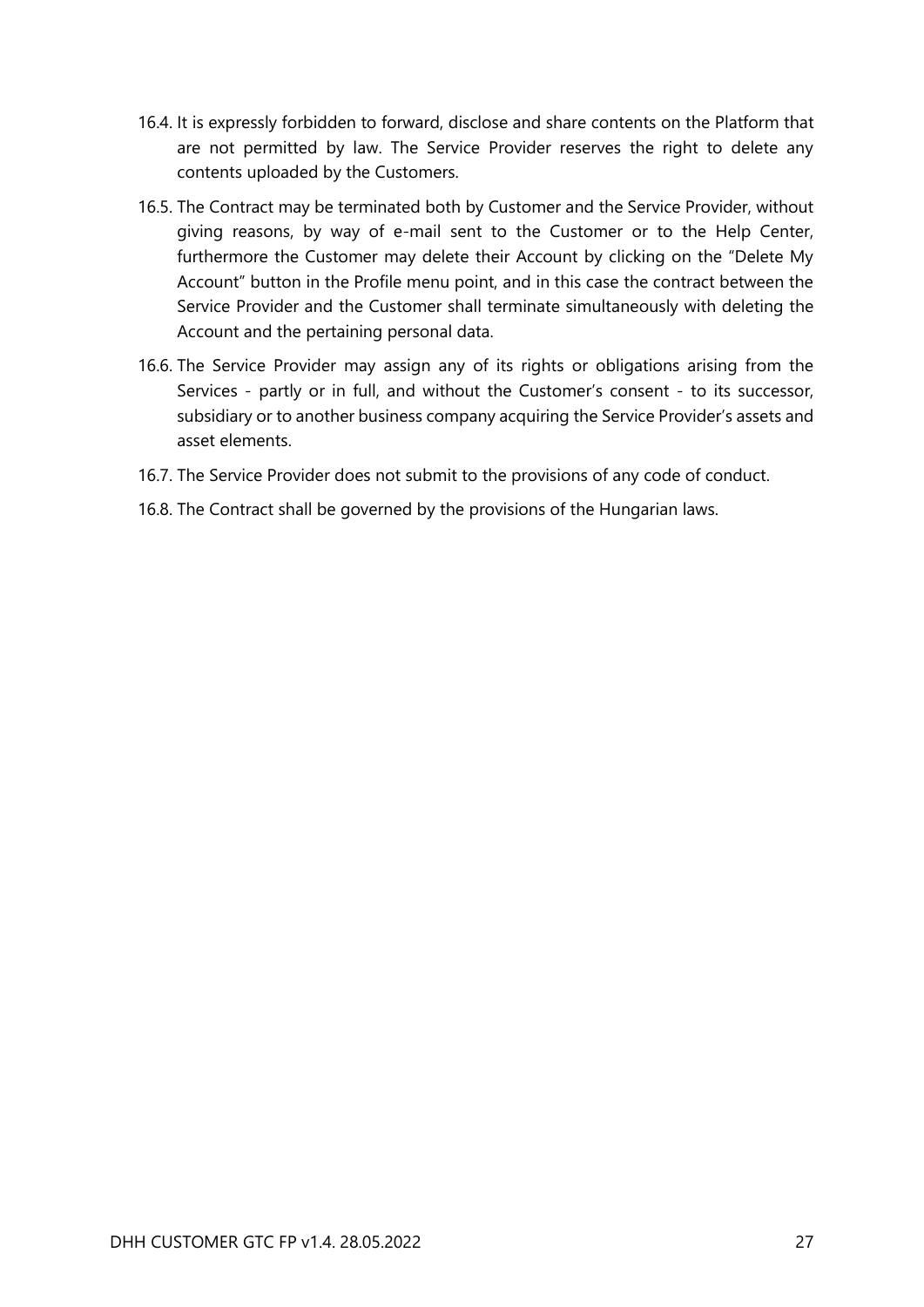# **LEGAL REGULATIONS**

Legal regulations referred to in the GTC and other legal regulations otherwise applicable to the Contract and the Service:

- Act V of 2013 on the Civil Code ("**Civil Code**")
- Government Decree 76/2018 (IV.20.) on the rules of issuing and using Széchenyi Recreation Cards ("**SZÉP decree**")
- General Data Protection Regulation (Regulation 2016/679/EU; "**GDPR**")
- Act CXII of 2011 on the Right of Informational Self-determination and Freedom of Information (**"Infotv."**);
- Regulation on the Provision of Food Information (Regulation 1169/2011/EU, "**Éktr**.")
- Decree 36/2014. (XII. 17.) FM on the Provision of Food information (**"FMr."**)
- Act CVIII of 2001 on Electronic Commercial Services and on Certain Legal Aspects of Services related to the Information Society (**"Elkertv."**)
- Act XLVII of 2008 on the Prohibition of Unfair Trading Practices against Consumers ("**Fttv**.")
- Act XCL of 1997 on Consumer Protection (**"Fvtv."**)
- Government Decree 45/2014 (II.26.) on the Detailed Rules of Contracts between Consumers and Businesses (**"Fvkr."**)
- Act LVII of 1996 on the Prohibition of Unfair and Restrictive Market Practices ("**Tpvt**.")
- Act XI of 1997 on the Protection of Trademarks and Geographical Indications (**"Vtv."**)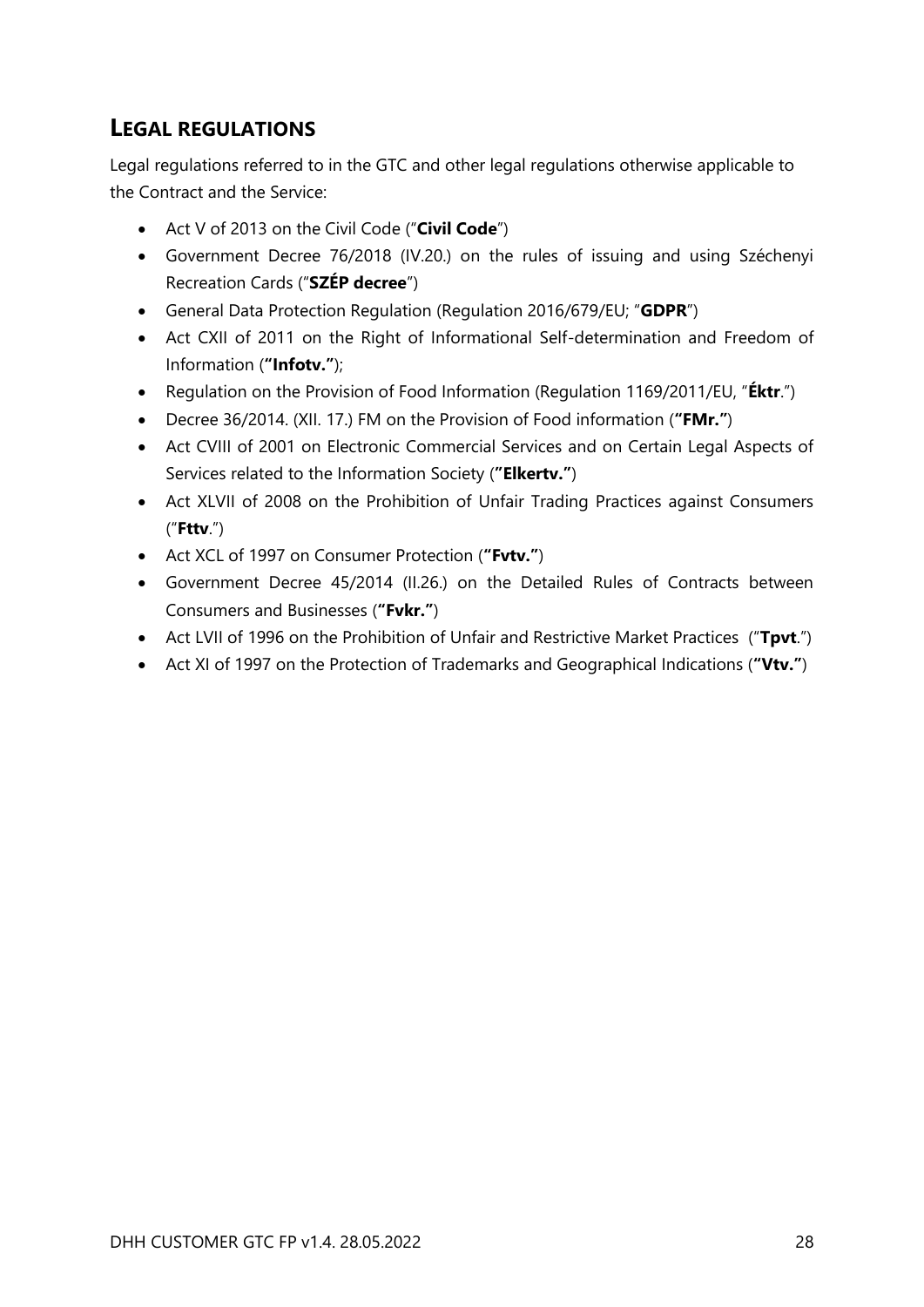# <span id="page-28-0"></span>**Annex 1 - The Contents of the Mediated Contract**

#### <span id="page-28-1"></span>**1. General Rules**

- 1.1. The Mediated Contract is concluded when the electronic confirmation is received by the Service Provider after placing the Order. The contents of the Mediated Contract are set forth in this Annex, except where the Partner displays its own GTC on the Platform, in which case the contents of the Mediated Contract are set forth in the Partner's own GTC.
- 1.2. The Mediated Contract qualifies as an electronically concluded contract that is governed by the provisions on electronic commercial services of the Civil Code and the Act on Electronic Commercial Services. The Mediated Contract shall be deemed a written contract and its data stored in writing are identical with the data of the Order. The data of the Mediated Contract and the Order can also be viewed retroactively under the menu point "My Orders". The language for contracting and keeping contacts is the Hungarian.
- 1.3. Once the Order details have been received and the Mediated Contract has been concluded, the Partner prepares or picks the ordered Products, packs them and hands them over to the rider for the purpose of delivery, or prepares it for pickup by the Customer if the Pickup service was selected.
- 1.4. If Pickup has been selected, the Customer shall identify themselves and the Order to the Partner by providing the order identifier upon the personal pickup.

#### <span id="page-28-2"></span>**2. The Partner's Responsibility**

- 2.1. The Partner shall be fully liable for the current contents and offers displayed on the Platform as well as for their availability and quality. Customers may place quality complaints about the delivered Products to the Partner who sells the Products, and any related claim may only be enforced against the Partner.
- 2.2. The Partner shall provide the legally prescribed information about the Products with appropriate contents. The Service Provider only mediates Orders, therefore, it does not cooperate in, has no control over or insight into the preparation and production of the Products, therefore, the Service Provider is not bound by the obligation to provide information hereunder. Nevertheless, the Service Provider agrees to design the Platform so as to create the necessary conditions for the Partner distributing such Products to fully comply with the applicable legal regulations mentioned above. The Service Provider's liability shall be limited to accurately displaying the data sent by the Partner in an appropriate form. The Partner shall provide the Service Provider with the data required by the applicable legal regulations before appearing on the website, and shall notify the Service Provider immediately in the event of any change. The Partner shall be solely liable for the lawfulness, completeness and truthfulness of the data so disclosed.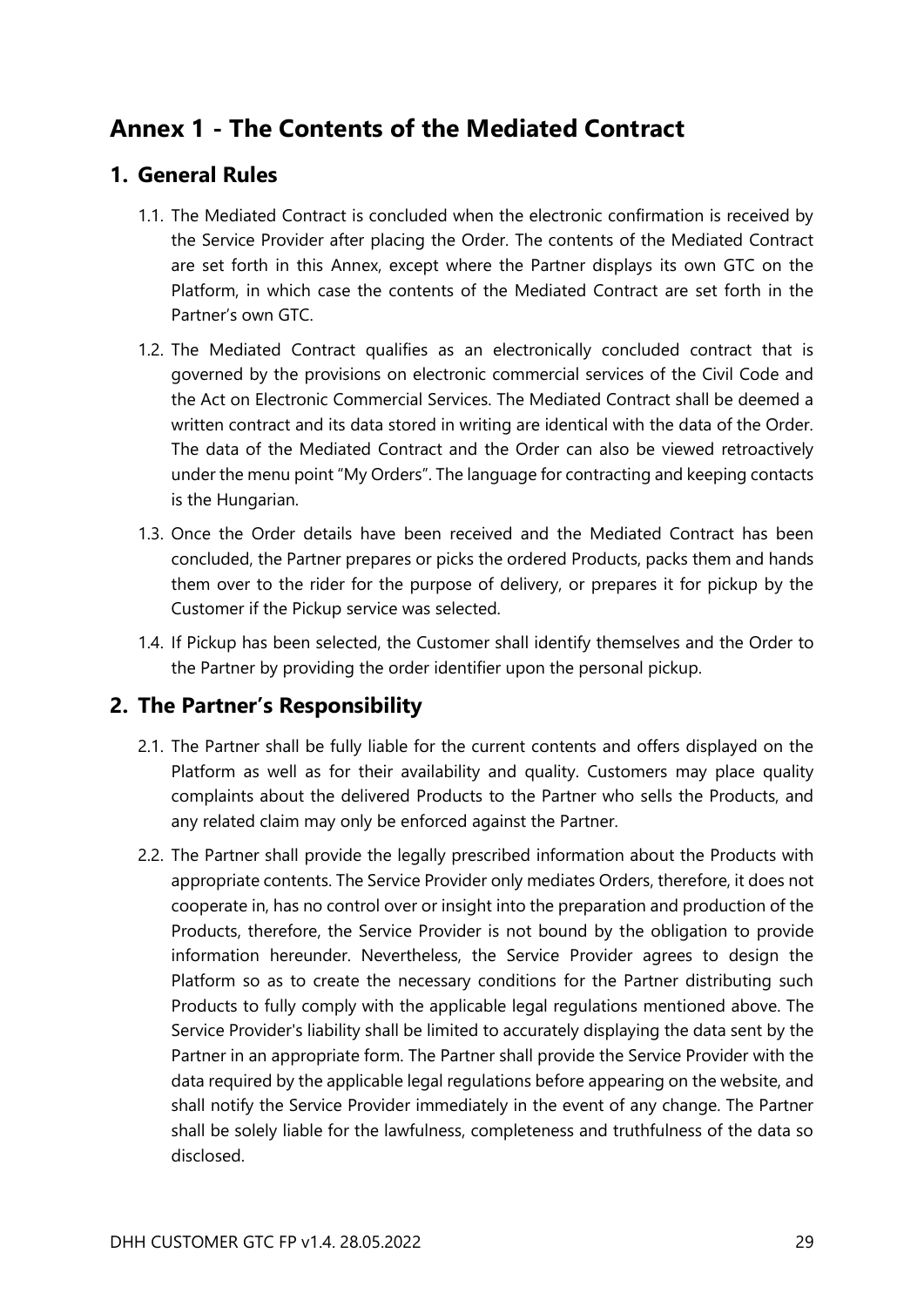- 2.3. The Partner shall be fully liable towards the Customers for providing information concerning the below items in conformity with the relevant Hungarian and EU regulations: allergens, ingredients causing intolerance, food colours, sweetener, added sugar.
- 2.4. If expressly requested by the Customer, the Partner selling the relevant Products shall in all cases inform the Customer - over and above the obligatory information - about the ingredients and the mass of the given food, the best-before/use-by date and the storage conditions. This obligation shall be fulfilled directly by the Partner, i.e. the Service Provider does not collect, store or disclose these data. The Service Provider agrees to forward the Customer's relevant requests to the Partner.
- 2.5. It is the Partner's responsibility to process the Customers' complaints with the proviso that the Service Provider shall also be involved (see the provisions of the GTC on complaints).

#### <span id="page-29-0"></span>**3. Delivery**

- 3.1. Delivery is the Partner's exclusive liability, except where it is completed under the Foodpanda Delivery Service. This chapter specifies the terms and conditions of delivery by the Partner.
- 3.2. The Partner shall receive the delivery fee, also including the extra delivery fee, and the Partner shall issue a receipt or invoice to the Customer.
- 3.3. The Partner shall fulfill the previously specified delivery conditions and shall immediately notify the Customer if it is unable to fulfill the delivery conditions (e.g. the delivery time set forth on the Platform is exceeded).
- 3.4. The delivery time displayed on the Platform is only an estimated time. The actual delivery times are also affected by other, unforeseeable external factors that are independent from the Service Provider and the Partner.
- 3.5. The Partner shall not be held liable for late or defective delivery or for any other problem or error if it is due to data erroneously and/or inaccurately given by Customer.
- 3.6. No delivery is made if the Customer selected Pickup service upon the Order.

#### <span id="page-29-1"></span>**4. Defective Delivery, Failed Order**

4.1. Neither the Service Provider nor the Partner may be obliged to complete the Order and to pay compensation if the Customer is not available at the address given upon the Order and cannot be contacted on the telephone number given upon the Order by two calls within 10 (ten) minutes after the Rider arrived at the address, the Customer refuses to receive the order without any reason, or fails to pick up the Product in the case of Pickup service at the indicated date or at the date set by the Partner for picking up the Product. In the event where the Order was not completed for a reason within the Customer's control, the Customer shall not be exempt from their payment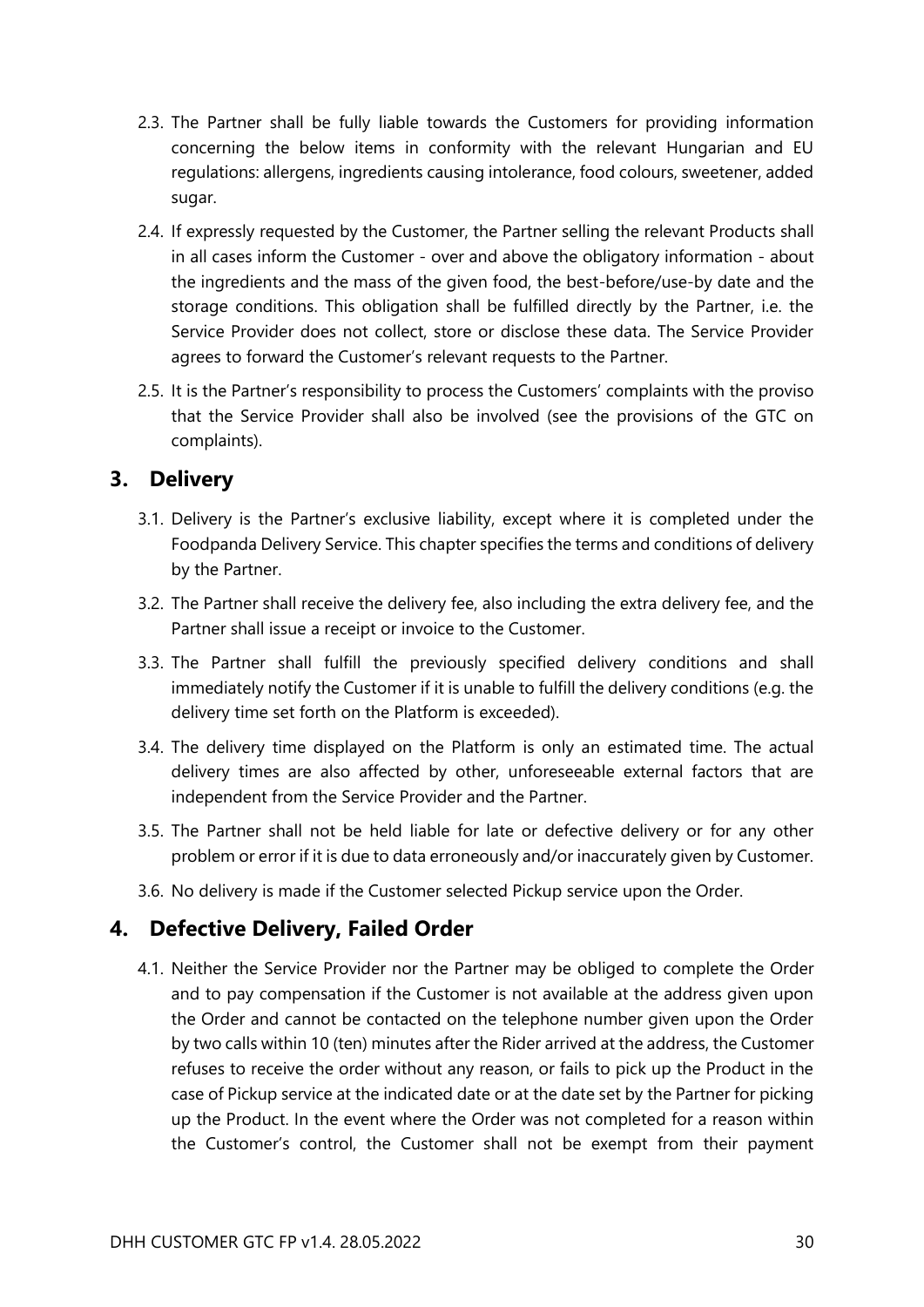obligation but shall continue to be obliged to pay the value of the Order and may not claim back any amount already paid.

- 4.2. The provisions of chapter 9 of these GTC shall apply if the Mediated Contract is not, or not appropriately delivered, provided that those provisions can be appropriately applied to the Mediated Contract between the Partner and Customer.
- 4.3. The Partner is responsible for the failure to complete the Order or for its inappropriate completion and shall assume liability towards the customer especially in, but not limited to, the following cases: the Partner's unit is closed, product shortage, technical problem, erroneous information or offer on the Platform, delay in preparing the Product as well as any delivery-related event within the Partner's control in the case of own delivery.

#### <span id="page-30-0"></span>**5. Rescission**

- 5.1. Should the Partner distribute a Product for which the Customer has the right of rescission under Section 20 of the Fvkr., the Partner shall provide conditions enabling the Customer to properly exercise that right. The Partner shall promptly notify the Service Provider in writing about the Customer's rescission.
- 5.2. The Customer may not exercise their right of rescission with regard to the cases and Products specified in Section 29 of the Fvkr., for example, with respect to products (foods) that are perishable or retain their quality only for a short period.
- 5.3. Customers may exercise their right of rescission by forwarding a relevant, unambiguous notice to the Service Provider or directly to the Partner. The notice can also be submitted by using the sample notice available in Annex 2 to the Fvkr. The Service Provider forwards the notice of rescission to the Partner for consideration.
- 5.4. In the event where the Partner accepts the notice of rescission and, where applicable, the Customer has returned the product and thus the Partner decides to refund the Customer, it shall notify the Service Provider about this fact and the Service Provider shall refund the Customer the full amount paid by the Customer, including the costs incurred in connection with the delivery  $-$  i.e. the delivery fee, the extra delivery fee and the tip.
- 5.5. The Service Provider shall not examine the lawfulness of the refund claim or its possible rejection. The Service Provider shall refund the Customer in the manner identical with the payment method used by the Customer.
- 5.6. The refund shall be the responsibility of the Partner if the Service Provider has already settled accounts with the Partner.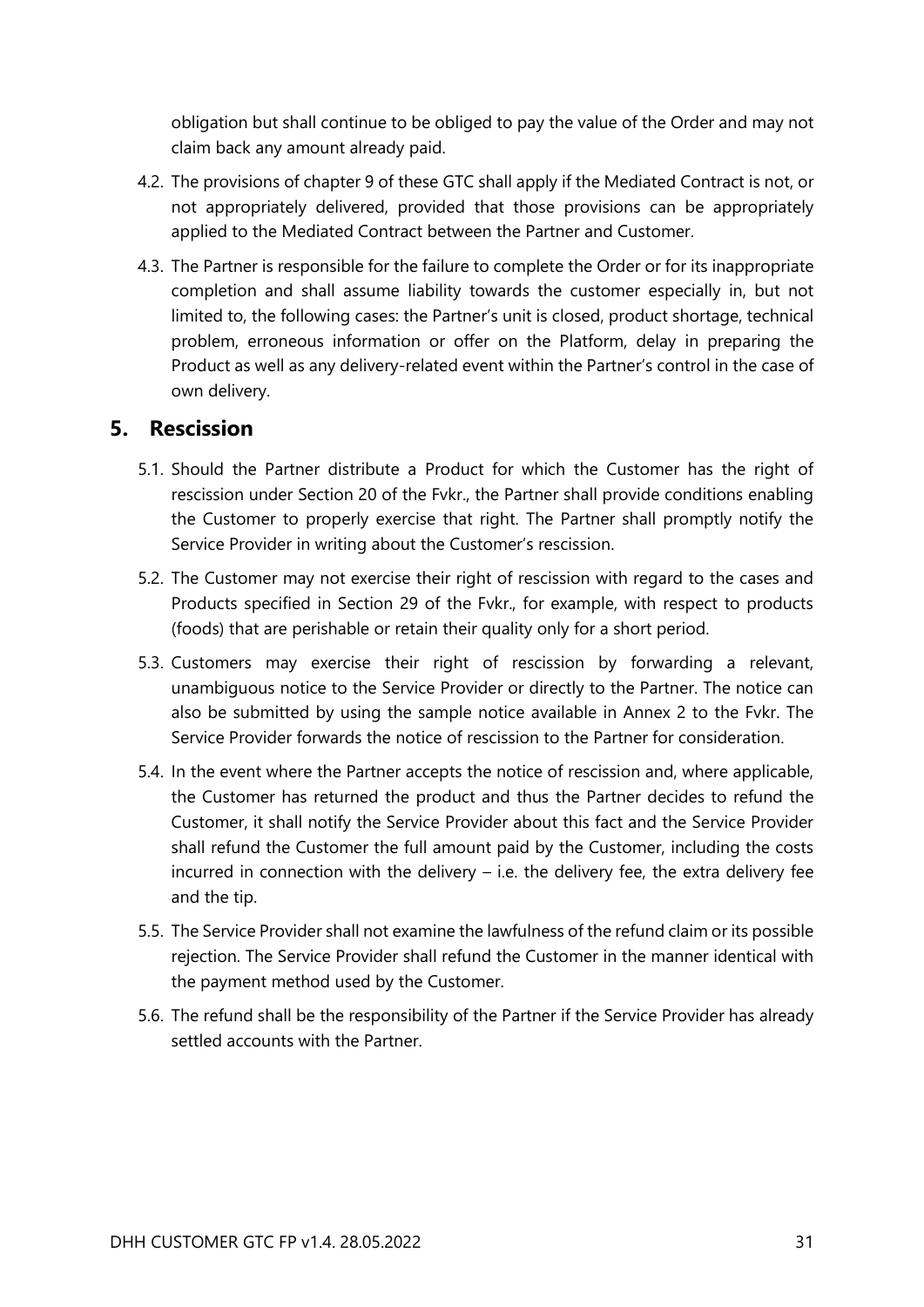# <span id="page-31-0"></span>**ANNEX 2 – GENERAL TERMS AND CONDITIONS APPLICABLE TO ORDERS PLACED WITH MCDONALD'S RESTAURANTS**

The McDonald's restaurants are operated by Progress Étteremhálózat Kft. (registered office: 1095 Budapest, Soroksári út 30-34.), the McDonald's Developmental Licensee Partner or a contracted Franchise partner of Progress Étteremhálózat Kft.

In cases defined in Section 5.2 of these GTC, the operators and controllers of the McDonald's restaurants involved in the home delivery service are as follows: Operators and controllers of McDonald's restaurants [https://www.foodpanda.hu/mcdonalds-lista.](https://www.foodpanda.hu/mcdonalds-lista)

#### <span id="page-31-1"></span>**1. Legal nature of the McDonald's GTC**

- 1.1. The general terms and conditions (hereinafter: 'McDonald's GTC') applicable to McDonalds restaurants and included in this chapters shall be applied to all ecommerce services provided by Delivery Hero Hungary Kft. Service Provider (hereinafter: 'Service Provider') through the www. [foodpanda.hu](https://www.netpincer.hu/) website (Website) or the Foodpanda Application (hereinafter: the Website and Foodpanda Application shall jointly be referred to as Foodpanda Platforms), within the framework of which natural or legal person users (hereinafter: User) order McDonald's products and the Service Provider performs the home delivery service for the McDonald's products; irrespective whether or not the given McDonald's restaurant is operated by Progress Étteremhálózat Kft. (registered office: 1095 Budapest, Soroksári út 30-34., company registration number: 01-09-078924, hereinafter: Progress) or a franchise partner thereof.
- 1.2. Should there be any conflict between these McDonald's GTC and the Service Provider's GTC, then the provisions of these McDonald's GTC shall prevail and apply to any order for food and drinks from McDonald's restaurants and the delivery thereof. **With regard to any issue not regulated in these McDonald's GTC the Service Provider's general terms and conditions shall be applied.**

#### <span id="page-31-2"></span>**2. Order, delivery**

- 2.1. Users may place their orders for McDonald's products to be delivered by Foodpanda on the Foodpanda Platforms. For any order placed by the User on Foodpanda Platforms, the contract for the purchase of food and drinks is established between the User and Progress or the franchise partner operating the restaurant; furthermore, a service contract for the delivery of the food and drink is established between the User and the Foodpanda Delivery Rider.
- 2.2. The Service Provider collects all payments made by the Users in relation to orders for McDonald's products in the name and on behalf of Progress or the franchise partners.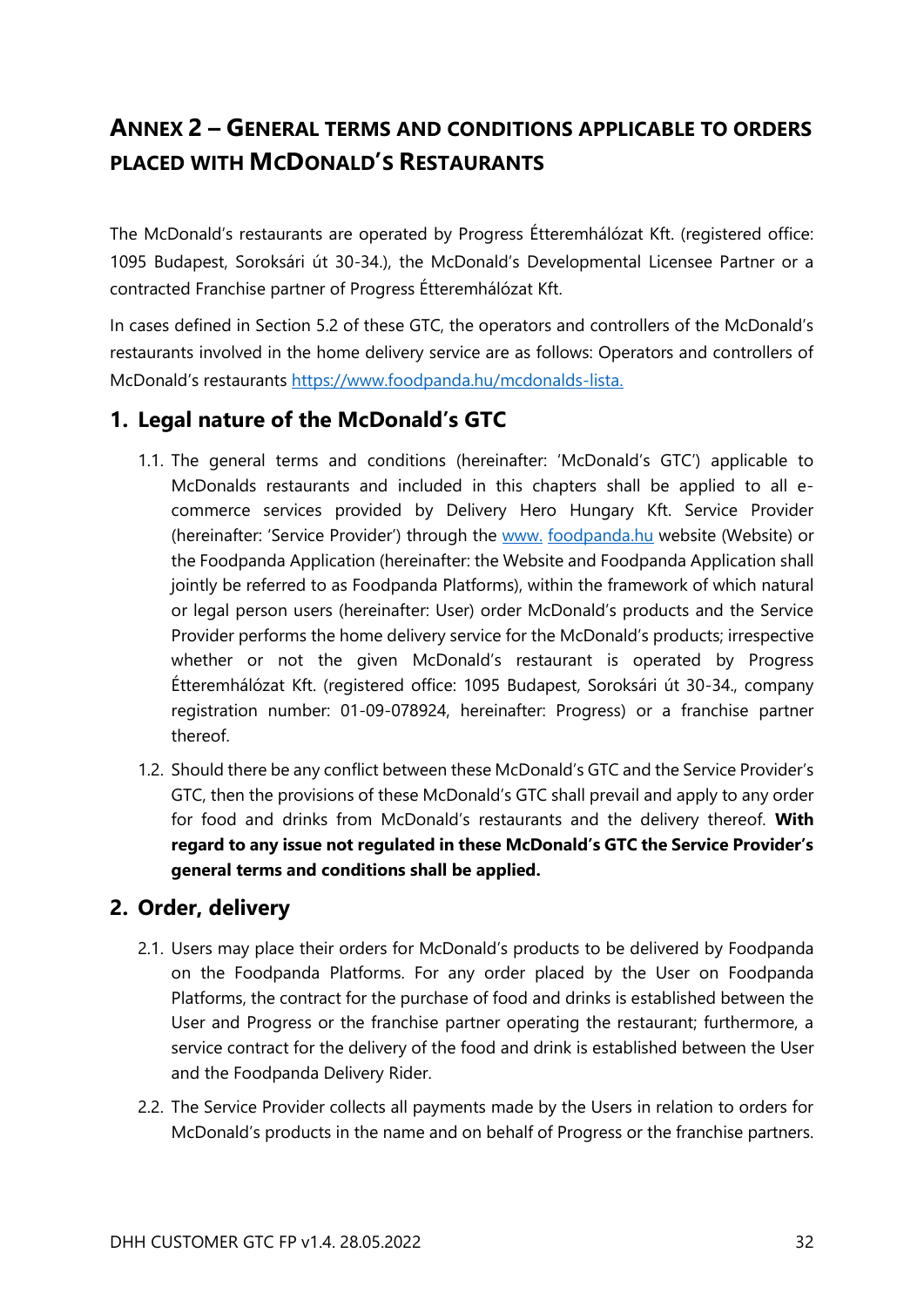- 2.3. The Service Provider shall have the right to charge a fee to the Users to the delivery services, which the Users shall pay only to the Service Provider. This fee is gross HUF 590/order in the domestic territory.
- 2.4. The Users accept that the Service Provider does not have the right to collect orders for collection on behalf of McDonald's restaurants, therefore the Service Provider cannot allow purchases to be made from McDonald's restaurants where the User orders the products on Foodpanda Platforms and then collects them in person or through a third party in a McDonald's restaurant.
- 2.5. The Users accept that Progress has the right to define a minimum order volume, which currently is gross HUF 2,000/order. The Users accept that Progress also has the right to define a maximum order volume (number of items, gross amount) especially in view of the capacity of the transportation means of the Service Provider. The User is informed of the maximum order volume while placing the order, before it is finalised.
- 2.6. The period of orders with delivery for McDonald's restaurants is from Monday to Sunday, from 11 a.m. to 10 p.m, but Progress has the right to change it anytime based on an agreement with the Service Provider.
- 2.7. Users may pay for their orders only with the following methods: bank/credit card, Szép Card. Cash payment is not acceptable.
- 2.8. Progress and the franchisee partners have the right to exceptionally suspend the acceptance of orders when justified. The Users also accept that Progress and its franchise partners have the right to suspend the acceptance of orders for certain products, especially when the product on order is temporarily out of stock.
- 2.9. The Service Provider discloses on the Foodpanda Platforms and makes accessible to User before placing their orders the expected time of delivery from the given restaurant. Users may enforce any claim relating to the delay in delivery only against the Service Provider. The Users also accept that the Service Provider is responsible only for delivery, but has no responsibility for the products, their components or quality or quantity.
- 2.10. The Users accept that the Service Provider performs the service individually, as a separate legal entity. The Users accept that Progress and its franchise partners are not responsible at all for the Service Provider's services or operation which also includes the activities of the delivery staff.
- 2.11. The Users accept that the promotion coupons of Progress or its franchise partners may not be used for ordering McDonald's products.
- 2.12. By placing an order the User declares accepting these McDonald's GTC as binding.
- 2.13. The User may cancel the order, even without any explanation, within 5 minutes from the posting of the order by contacting the Service Provider's customer service unless the order has already been processed. An order is considered processed if the order arrives at the restaurant. If therefore an order is received at a McDonald's restaurant,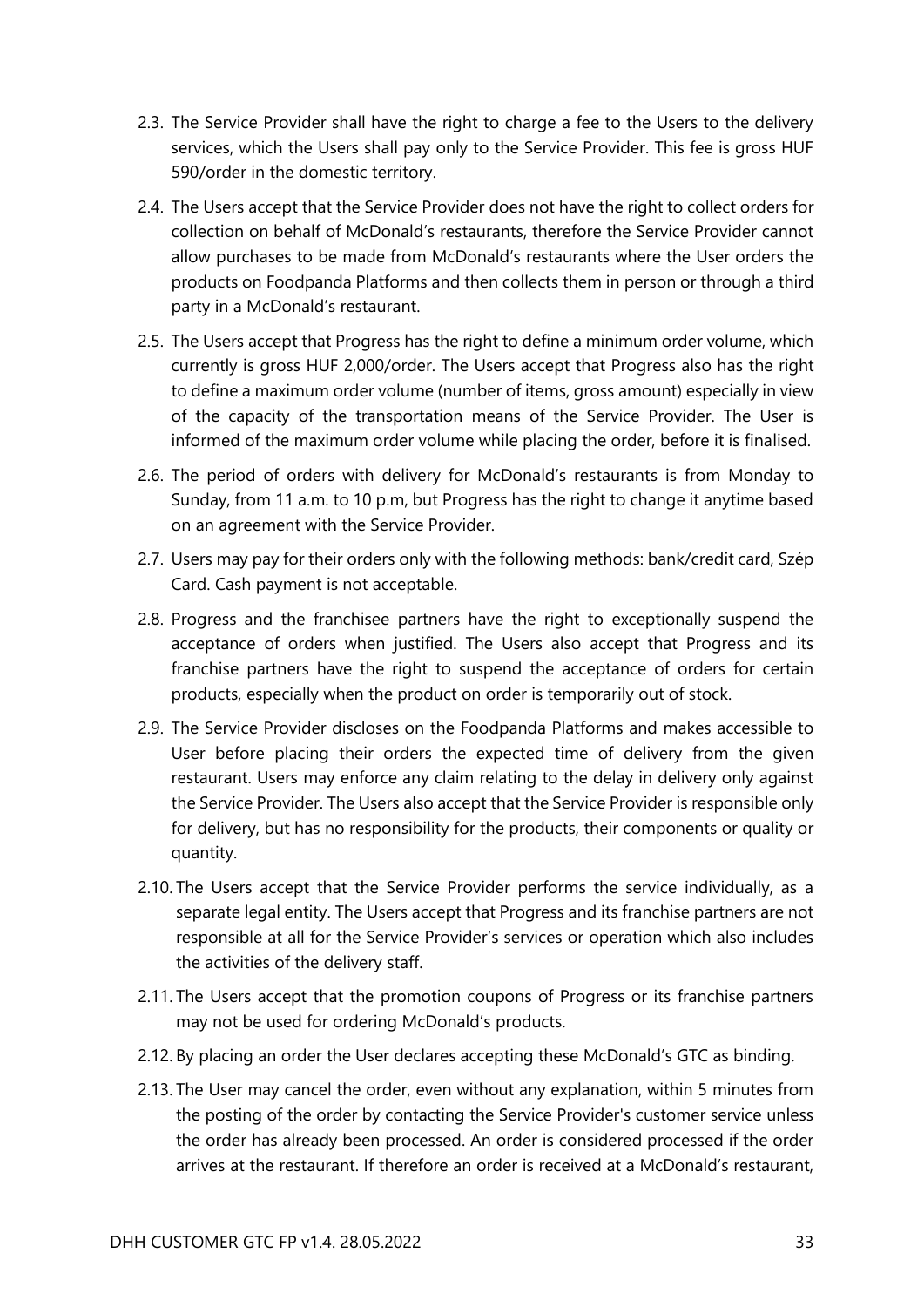the User cannot cancel the order. Cancellation may not be reported directly to s McDonald's restaurant. The Users accept that in addition to the right of cancellation included in the first sentence of Section 2.14, Users may not cancel or withdraw an order in anyway, and shall pay the total price of the ordered McDonald's products.

- 2.14. Only the Service Provider is liable towards the Users in every case when the Foodpanda Platforms contain information which is contrary or different from the information provided to the Service Provider by Progress or the franchise partners in relation to the McDonald's restaurants and products.
- 2.15. Only Foodpanda is responsible for the flawless and safe (especially virus-free) operation of Foodpanda Platforms and the Users accept that they cannot enforce any claim in that respect against Progress or its franchise partners.
- 2.16. The Users accept that the McDonald's restaurant chain does not offer the same products on the Foodpanda Platforms as in its restaurants, and in particular cases, also provides a reduced choice. Consequently, the Users accept that the McDonald's products and offers available in Foodpanda Platform may be different from those available in the restaurant.
- 2.17. The Users acknowledge that in the case of ordering from McDonald's restaurants no unique or special requests may be indicated related to products, including, but not limited to the amendment, commission or replacement or certain ingredients. Should the User make a relevant request upon placing the Order, the Progress or franchise partners are not obliged to fulfill such requests.

#### <span id="page-33-0"></span>**3. McDonald's product information**

- 3.1. The Users accept that the McDonald's products available on order and all related information (including especially but not exclusively: mandatory product information required under the effective laws and other product information, including components, allergy information, product images and other data) are available on the [www.mcdonalds.hu](http://www.mcdonalds.hu/) website, to which links point also on the Foodpanda Platforms. The Service Provider is not responsible for the completeness and compliance with the legal regulations of that information.
- 3.2. The Users accept that prior to ordering McDonald's products on Foodpanda Platforms, they shall obtain information about the McDonald's products, and that they shall especially obtain information on the components and allergens as well as other data on the McDonald's products intended to be ordered. Progress and its franchise partners assume responsibility only for the compliance of the McDonald's products with the product information published on the [www.mcdonalds.hu](http://www.mcdonalds.hu/) website. The Users accept that the Service Provider is not responsible for the contents of this section. The Users are exclusively responsible for selecting the products that suit their requirements, including e.g., the selection of gluten-free products.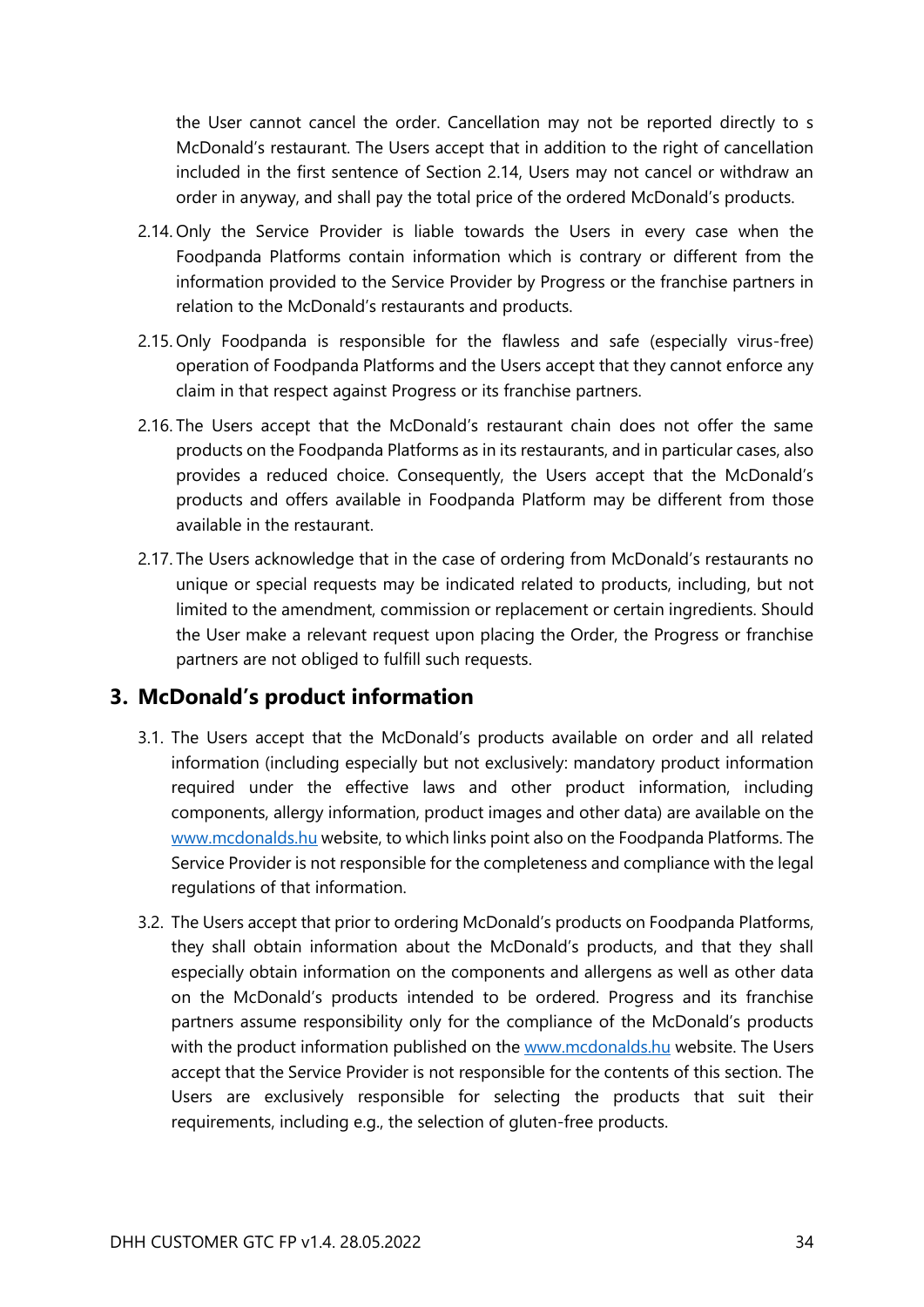#### <span id="page-34-0"></span>**4. Complaint handling**

- 4.1. The Parties agree that this Section 4 applies to all complaints, feedback and questions received from any existing or potential User that relates to McDonald's products and/or the home delivery (delivery) service or is connected with them (hereinafter: Complaint).
- 4.2. The Service Provider operates a customer service, with continuous availability for the Users for complaint handling: by phone, e-mail or post, as indicated below:

Delivery Hero Hungary Kft.

H-1243 Budapest, P.O. Box 655

Customer Service: Monday - Friday: 9:00-23:00

Saturday - Sunday: 11:00-23:00

chat: by clicking the "Can we help you" button on the website, by choosing "Help" button in the application

+36 1 610 5715

info@foodpanda.hu.

Nevertheless, if they decide to do so, Users can also submit their Complaints on the Progress info line, available for the public at [info@hu.mcd.com](mailto:info@hu.mcd.com) or may send a letter to Progress Étteremhálózat Kft. Budapest 1476, Po Box 53. The Users accept that Progress may transfer complaints related to home delivery, received on the info@hu.mcd.com email address or on some other McDonald's Kft. platform, forum or address to the foodpanda customer service.

4.3. The Users accept that foodpanda shall transfer all complaints and requests to the [info@hu.mcd.com](mailto:info@hu.mcd.com) e-mail address, at the earliest time permitted under the circumstances, or not later than within 24 hours from the receipt of the Complaint or request if the Complaint relates to McDonald's and/or its products or if the Complaint indicates the competence of the restaurant (whether or not it is proved) with the exception of complaints relating to orders for McDonald's products and/or the home delivery and delivery service.

In the cases specified in this section, Progress and/or the franchise partner shall investigate the complaints and respond to Users and provide remedy and shall notify foodpanda about it as necessary. However, in cases specified in this section, foodpanda may also respond to and/or provide remedy for the Complaint.

4.4. If a Complaint relates to an order for products and/or the home delivery, delivery service (other than the items included in Section 4.3 above, when Progress or the franchise partner are obliged to respond to the Complaints) only the Service Provider shall handle the Complaint. In such cases, Users may turn only to the Service Provider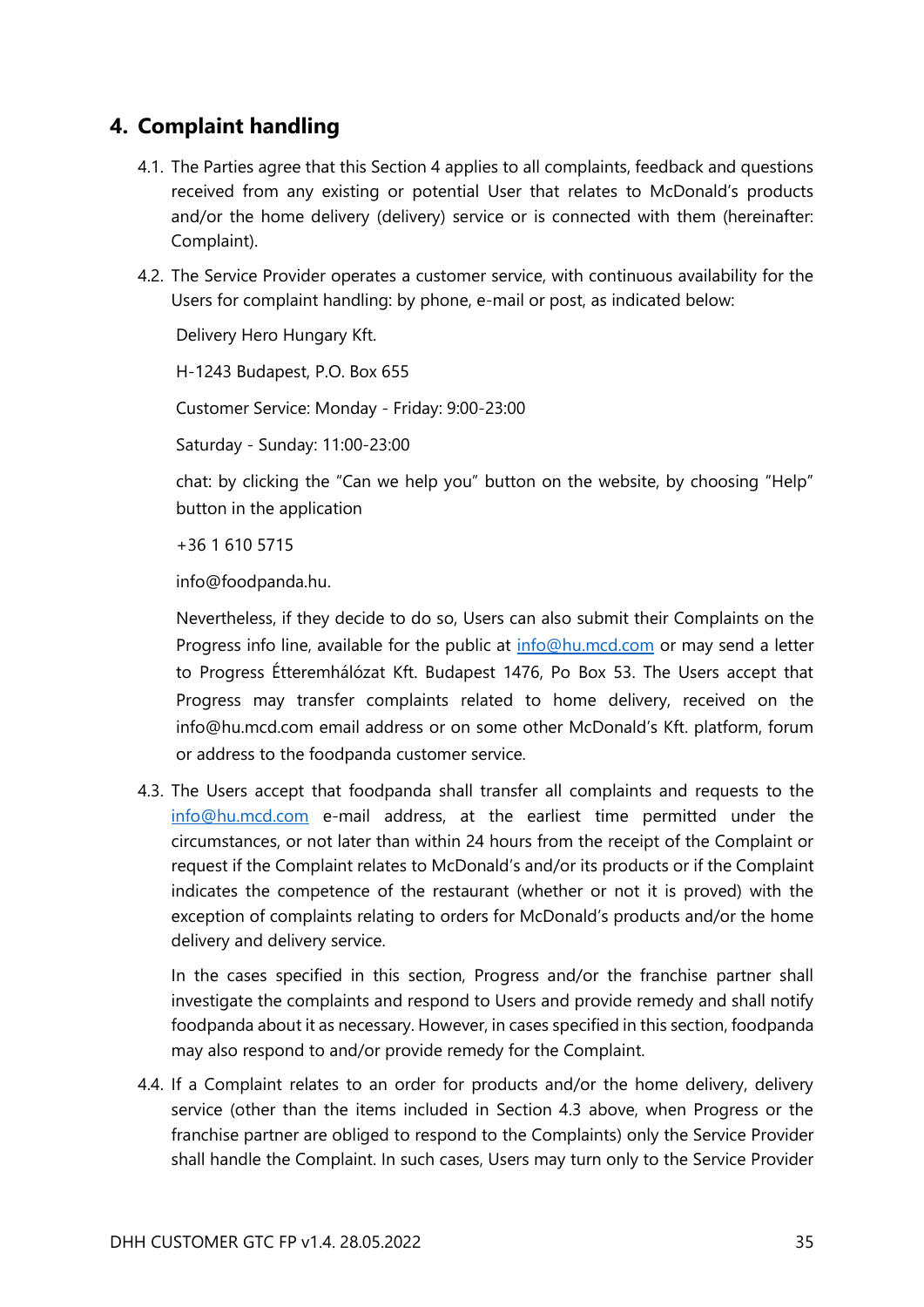and the Service Provider shall remedy their complaints, although the option referred to in the last paragraph of Section 4.2 shall still prevail.

4.5. The Users accept that the Service Provider, Progress and its franchise partners have the right and are also obliged to respond to and remedy complaints attributable to them within the shortest possible time permitted under the circumstances and within the deadlines stated in the effective legal regulations.

#### <span id="page-35-0"></span>**5. Data Protection**

5.1. The Users accept that the Service Provider, Progress and franchise partners are individual controllers as specified below:

The Service Provider informs Users about the processing involved in the use of the Foodpanda Platforms (including e.g., visits to the website, registration and orders) in its Privacy Policy available online at [https://www.foodpanda.hu/adatkezelesi](https://www.foodpanda.hu/adatkezelesi-tajekoztato)[tajekoztato.](https://www.foodpanda.hu/adatkezelesi-tajekoztato)

Processing related to orders for McDonald's products and their performance is primarily performed by the Service Provider. Progress and its franchise partners process personal data only in compliance with *Chapter 5 Data Protection* of these GTC. Should these provisions be contrary to the provisions of the Service Provider's [Privacy](https://www.netpincer.hu/adatkezelesi-tajekoztato)  [Policy,](https://www.netpincer.hu/adatkezelesi-tajekoztato) then this present Notice shall prevail.

5.2. The personal data of the User are processed by Progress Kft or its franchise partners for the conclusion and performance of the contract between the Service Provider and Progress and its franchise partners or between the User and the Service Provider and the User and Progress and its franchise partners in the following cases:

#### • **Order and delivery**

After sending the order, the Service Provider sends the order information (order number, date, time, names and prices of the ordered products) as well as the User's name, address and phone number to Progress or its franchise partner pursuant to Article 6 (1) b) of the GDPR.

Data transfer is required for order identification, for the arrangements with the delivery service and the delivery of the products.

Progress and its franchise partner does not store the received data after they have been transferred to the delivery services unless the User requests a registered invoice with VAT when the order is posted.

When a registered invoice with VAT is requested, the recipient processes the received data in their own till system for 8 years in order to document the purchase and the payment and to fulfil the accounting obligations pursuant to Article 6 (1) b) and c) of the GDPR and Section 169 (2) of Act C of 2000 on Accounting.

Processors: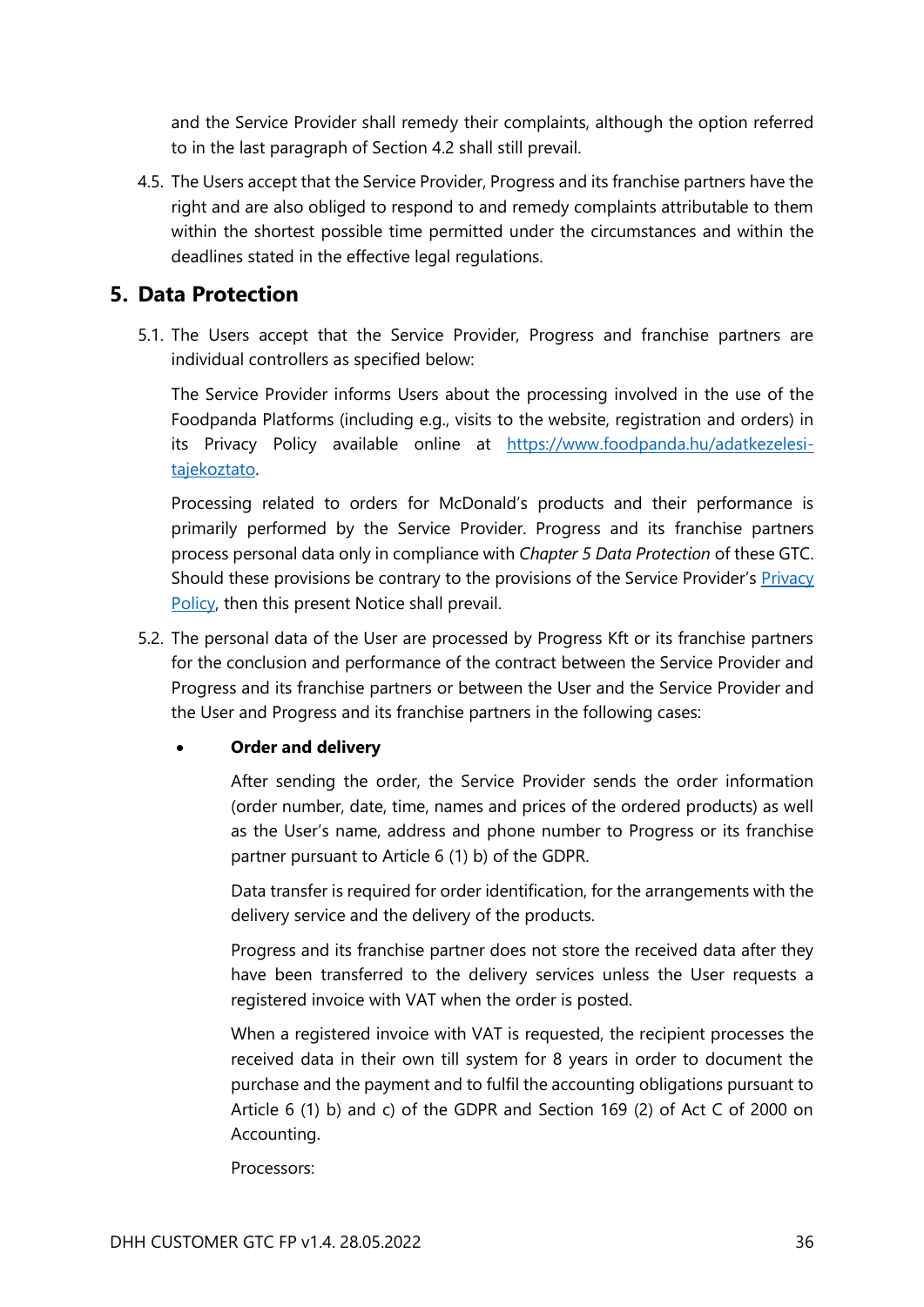| <b>Name</b>                        | <b>Registered</b><br>office | <b>Responsibility of the Data Processor</b>                                                      |
|------------------------------------|-----------------------------|--------------------------------------------------------------------------------------------------|
| Pannon Support<br>Rendszerház Kft. | 50.                         | 1119 Budapest, Performance of the system administrator<br>Petzvál József u. tasks of restaurants |
| BBOX Solutions Kft. 2040 Budaörs,  | Gyár utca 2.                | Maintenance of the till system of restaurants                                                    |

#### • **Complaint handling**

The Service Provider transfers the User's personal data to Progress and the franchise partners in order to handle complaints falling within the scope of Section 4.3 in compliance with Article 6 (1) b) of the GDPR. The Service Provider informs the User of the data transfer via e-mail simultaneously or in advance, indicating the name, registered office and availability of the Privacy Policy of the recipient of the data transfer.

If Progress or is franchise partner receives a Complaint that falls within the scope of interest of the Service Provider (Section 4.4) or the Complaint falls within the scope of interest of Progress or its franchise partner (Section 4.3) but may also affect the Service Provider, then the User's personal data shall be transferred to the Service Provider by Progress or the franchise partner pursuant to Article 6 (1) b) of the GDPR for the purpose of handling and/or responding to the Complaint.

The Controller receiving the data shall process all data received for the purpose of handling complaints and quality remarks and data generated during the administration of the particular case for 5 years, pursuant to Article 6 (1) b) and c) of the GDPR as well as section 17/A (7) of Act CLV of 1997 on Consumer **Protection** 

#### • **Control**

The Users accept that data transfer from the Service Provider to Progress for control purposes shall take place on the basis of the legitimate interests of the parties. The Service Provider informs the Users of the processing in its Privacy [Policy.](https://www.netpincer.hu/adatkezelesi-tajekoztato)

#### • **Rights and legal remedies**

The data subject may request information on and may request the rectification of the processing of their personal data.

The data subject may request the erasure of data, limitation of processing and may also exercise the right of data portability and objection at the controller.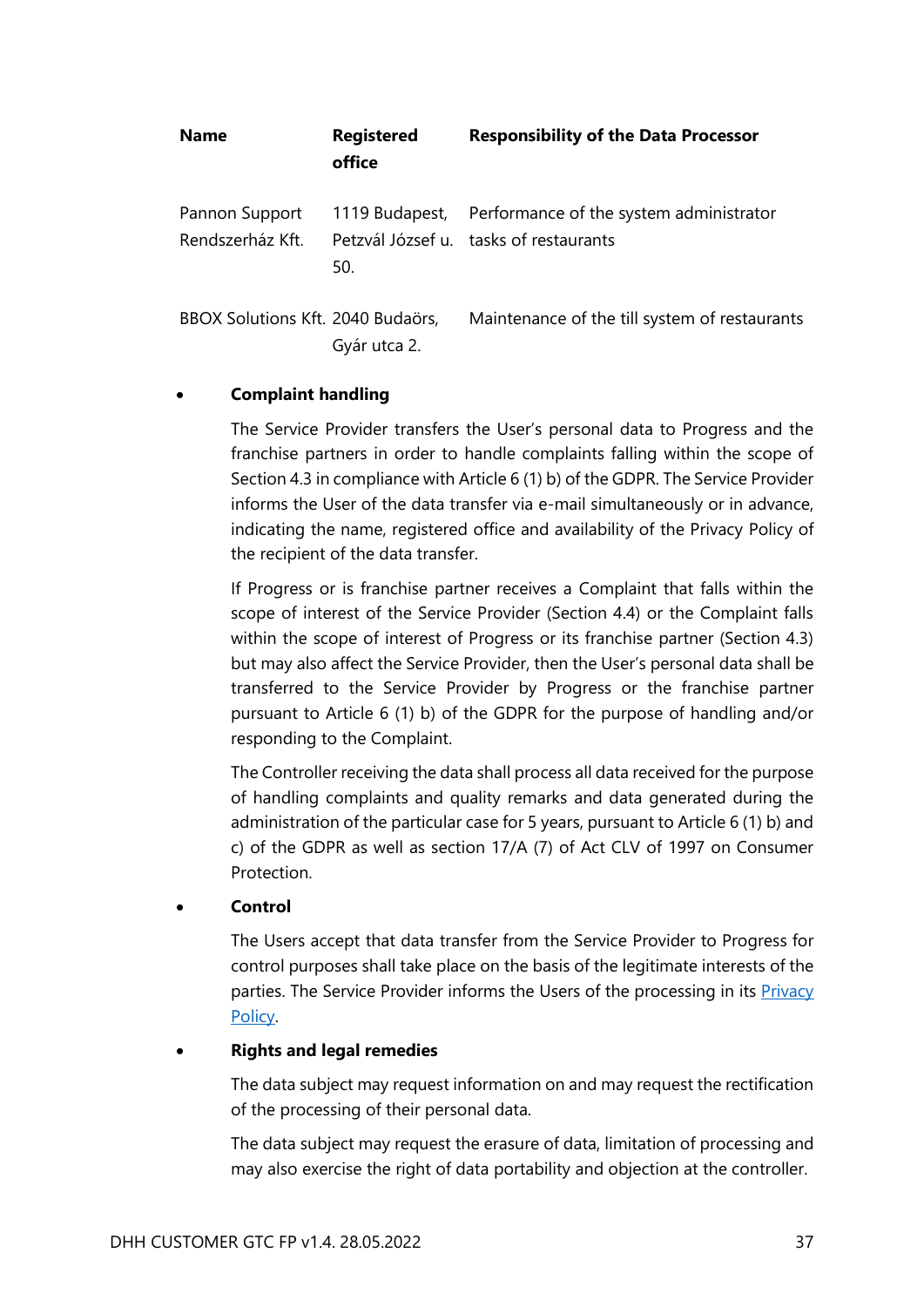The data subject shall have the right to obtain from the controller confirmation as to whether or not their personal data are being processed and if so, whether they can have access to the personal data and information on processing.

If any of the reasons listed in the GDPR prevail, the data subject may request the controller to erase their personal data or restrict processing without any unjustified delay.

The data subject may also object to the processing of their personal data and against profiling performed by using such data. The data subject shall have the right not to be subject to a decision based solely on automated processing, including profiling, which produces legal effects concerning them or similarly significantly affects them

The controller shall provide information on the action taken on a request within one month of the receipt of the request.

The data subject may address their remarks to the controller and may enforce their rights in front of the court that has competence according to the place of residence of the data subject or the registered office of the controller or may submit a complaint to the Hungarian National Authority for Data Protection and Freedom of Information. (1125 Budapest, Szilágyi Erzsébet fasor 22/C.)

#### <span id="page-37-0"></span>**6. Closing provisions**

- 6.1. The Progress and franchise partners do not submit themselves to the provisions of any code of conduct.
- 6.2. Progress or its franchise partner shall have the right to amend the terms and conditions of these McDonald's GTC at any time, based on an agreement with the Service Provider. Any modification enters into force simultaneously with its publication on the Foodpanda Platform.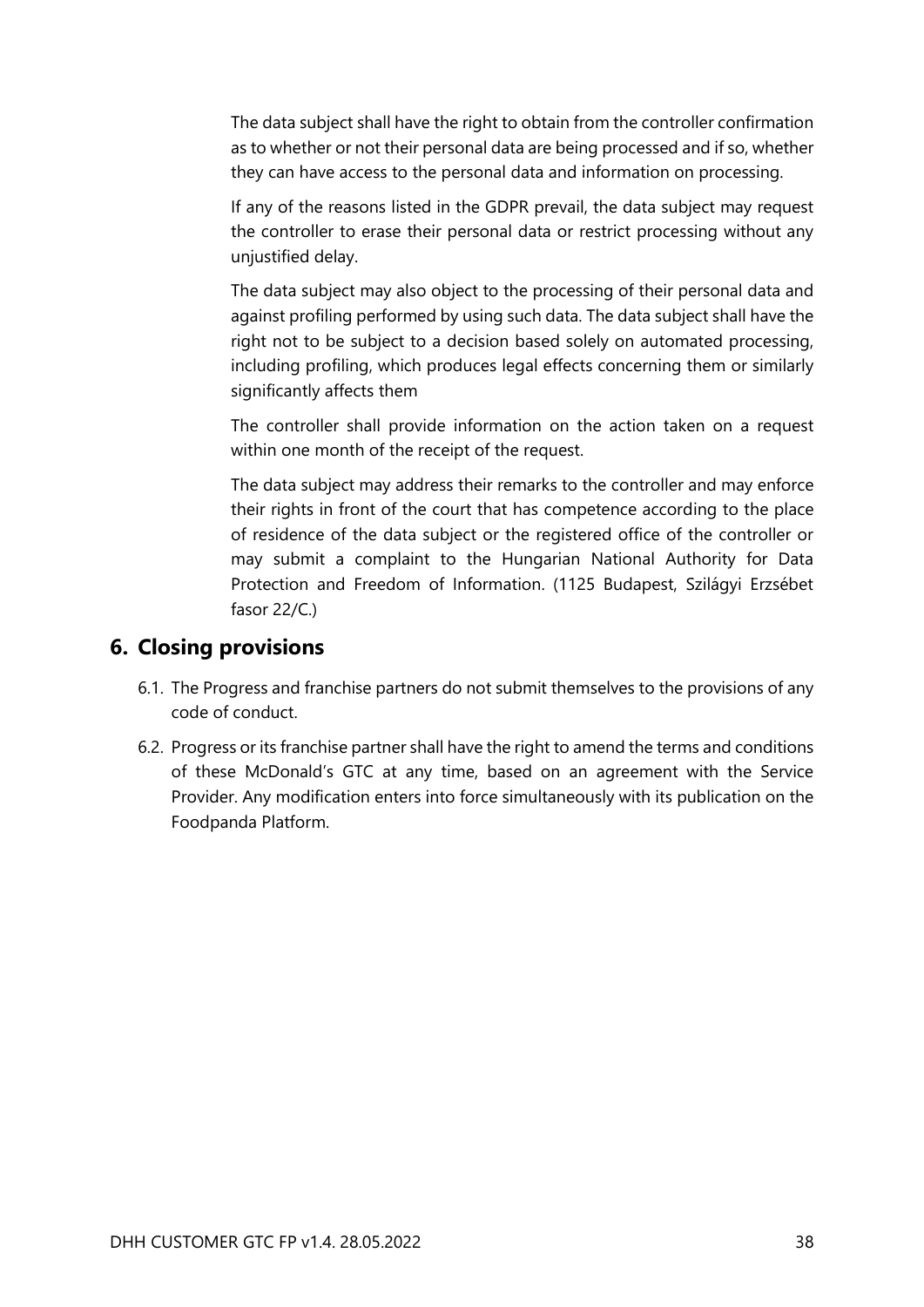# <span id="page-38-0"></span>**ANNEX 3 – GENERAL TERMS AND CONDITIONS APPLICABLE TO ORDERS PLACED WITH PANDA MARKET**

Panda market is operated by Delivery Hero Dmart Hungary Kft. (registered seat: H-1093 Budapest, Czuczor utca 2. I. em.; hereinafter: 'Dmart'). Based on the contract concluded by and between Dmart and the Service Provider, the Service Provider mediates the purchases of the Customers through the Platform. For the purposes of this Contract, Dmart qualifies as a Partner of the Service Provider.

#### <span id="page-38-1"></span>1. **Legal nature of the Panda market GTC**

- 1.1. The general terms and conditions (hereinafter: 'Panda market GTC') applicable to Panda market and included in this chapter shall be applied to all e-commerce services provided by the Service Provider through the Platform (Foodpanda Service), within the framework of which Customers order Products offered by Panda market.
- 1.2. The Panda market GTC also stipulates the provisions that constitute the content of the contract between the Customer and Dmart for the sale and delivery of products. The provisions included in Annex 1 also constitute the content of this contract, should there be a conflict between Panda market GTC and Annex 1, the provisions of the Panda market GTC shall prevail. Section 4.20 of the GTC does not apply.
- 1.3. Should there be any conflict between these Panda market GTC and the GTC, the provisions of these Panda market GTC shall apply to the ordering and delivery of the Products offered by Panda market. With regard to any issue not regulated in these Panda MarketGTC, the Service Provider's general terms and conditions shall be applied.

#### <span id="page-38-2"></span>**2. Special rules applicable to the Foodpanda Service**

- 2.1. Pickup is not available for Customers, only Delivery under the terms and conditions set forth in Section 3 of the Panda market GTC. The Customer is therefore in no cases entitled to order the Product on the Platform and receive it from Dmart in person or through another person. The products of Panda market can only be purchased through the Platform, with the mediation of the Service Provider.
- 2.2. The Customer does not have a Pre-order option.
- 2.3. Cash and SZÉP card payments are not available to Customers. Only online payment is available by credit card or Apple Pay.
- 2.4. The Customer agrees that Dmart is also entitled to determine a maximum order quantity (number of pieces, weight, etc.), primarily with regard to the capacity of the means of transportation used for delivery. The Customer will be informed about the maximum order quantity when placing the Order and before finalizing it.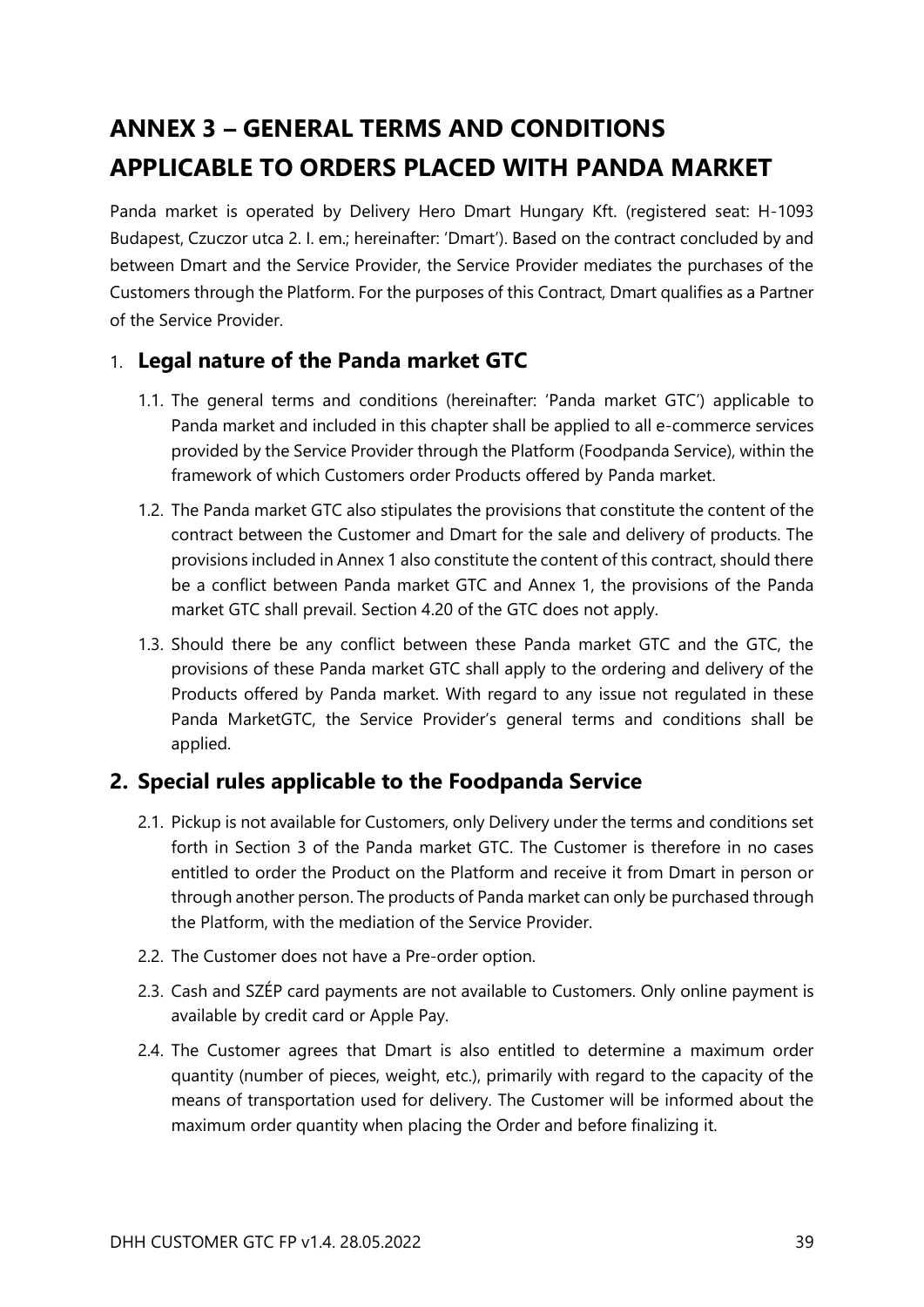#### <span id="page-39-0"></span>**3. Terms applicable to Delivery**

- 3.1. Products are delivered within the framework of the Foodpanda Delivery Service. The Customer authorizes the Service Provider by ordering to search for and choose a Rider for the delivery of the Products, and to conclude the contract with the Rider on behalf of and with the authorization of the Customer, with terms and conditions accepted by the Customer. With regard to the order placed by the Customer on the Foodpanda Platform, the contract for the sale of the Products is concluded between the Customer and Dmart; and the service contract for the delivery of the Products is concluded between the Customer and the Foodpanda Delivery Rider.
- 3.2. The e-invoice for delivery will be issued by the Foodpanda Delivery Rider to the Customer. The invoice will be sent by the Foodpanda Delivery Rider through the Service Provider as a mandated invoice issuer to the e-mail address provided by the Customer during the registration of the Foodpanda Account.
- 3.3. Delivery-related complaints are handled by the Service Provider in accordance with the provisions of Section 10 of the GTC.
- 3.4. The rules of the GTC concerning the Foodpanda Delivery Service (Chapter 8 of the GTC) shall also apply to the delivery of Panda market Products, the delivery fee shall be paid by the Customer to the Foodpanda Delivery Rider based on the invoice issued by the Foodpanda Delivery Rider.

#### <span id="page-39-1"></span>**4. Special Provisions of the Mediated Contract**

- 4.1. The e-invoice for Products will be issued by Dmart to the Customer. The invoice will be sent by Dmart through the Service Provider as a contributor to the email address provided by the Customer during the registration of the Foodpanda Account.
- 4.2. Product-related complaints are handled by the Service Provider as a contributor of Dmart in accordance with the provisions of Section 10 of the GTC.
- 4.3. Pursuant to the Mediated Contract concluded by and between the Customer and Dmart, the Customer has the right of rescission, namely, to unilaterally terminate the Mediated Contract under Section 20 of the Fvkr. for any Products offered by Panda market. The rules on rescission are set out in Fvkr., Annex 1 to the GTC and Section 5 of the present Panda market GTC. The sample rescission form is included in Section 6 of these Panda market GTC.
- 4.4. In the case of a defective performance of the Mediated Contract (exchanged goods, defective goods), missing goods (not Included), delay beyond the day or failure, the Mediated Contract shall be terminated immediately for the Products concerned, and Dmart shall settle accounts with the Customer. However, in case of partial termination, the Service Provider or the Foodpanda Delivery Rider is not obliged to refund the Delivery Fee if incurred. The rules of settlement shall be governed by these Panda market GTC pursuant to Section 20 of Fvkr on rescission, provided that the Customer has no obligation to return the undelivered Product.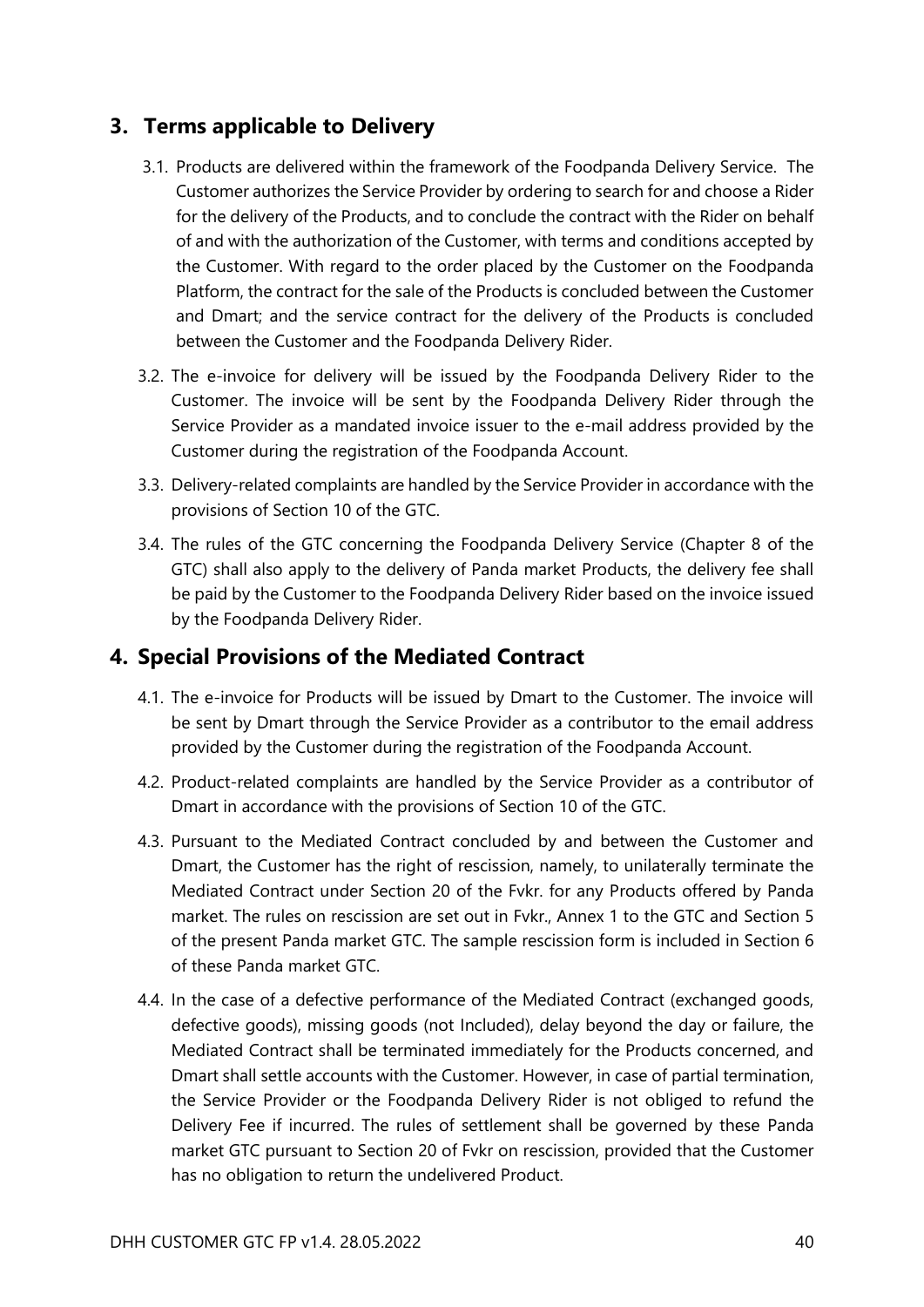- 4.5. The provisions of chapter 9 of these GTC ('Defective performance, order failure'), as well as the provisions of Chapter 4 of Annex 1 to the GTC ('Defective performance, order failure') shall also apply to Panda market, provided that they are not in conflict with the provisions of the Panda market GTC.
- 4.6. Pursuant to the data protection laws, the Service Provider and Dmart are considered joint data controllers. The Service Provider's Data Processing Guide applies to Dmart as well. Where the Data Processing Guide mentions the Service Provider as a data controller, the same applies to Dmart with regard to Orders placed for Panda market Products. The Data Processing Guide is available under:

<https://www.foodpanda.hu/adatkezelesi-tajekoztato>

- 4.7. Dmart is not responsible for the accuracy or completeness of the information provided regarding the Products offered by Panda market. Dmart recommends that Customers read the label on Panda market Products upon receipt in all cases and do not solely rely on information displayed on the Platform. Dmart makes every effort to ensure that the product information displayed is accurate enough to meet all requirements, however, Product-related information is constantly changing. If the Customer has any questions about a Product, he may contact Dmart through the customer service of the Service Provider as a contributor or contact the manufacturer of the Product.
- 4.8. In other respects, the content of the contract concluded by and between the Customer and Dmart is set out Annex 1 to the GTC.

#### <span id="page-40-0"></span>**5. Rescission guide (Pandamarket)**

#### **RESCISSION GUIDE PURSUANT TO GOVERNMENT DECREE NO. 45/2014 (26 FEBRUARY)**

#### *Right of rescission*

You have the right to rescind from this Contract without providing any reason within 14 days upon receipt of the product.

The 14-day period open for exercising the right of rescission is calculated from the day when you or a third party designated by you, other than the person performing delivery receives the last product of the particular order.

If you intend to exercise the aforementioned right of rescission, you shall send an unambiguous statement of your intention to rescind to **Delivery Hero Dmart Hungary Kft.** via the live chat interface of [www.foodpanda.hu](http://www.foodpanda.hu/) accessible from the Customer Service menu on the website and in the Foodpanda Mobile Application, via e-mail: help@foodpanda.hu or via post to Delivery Hero Dmart Hungary (1093 Budapest, Czuczor utca 2. 1. em.).

You can make a statement without formal requirements, however, you can also use the attached sample rescission form for this purpose.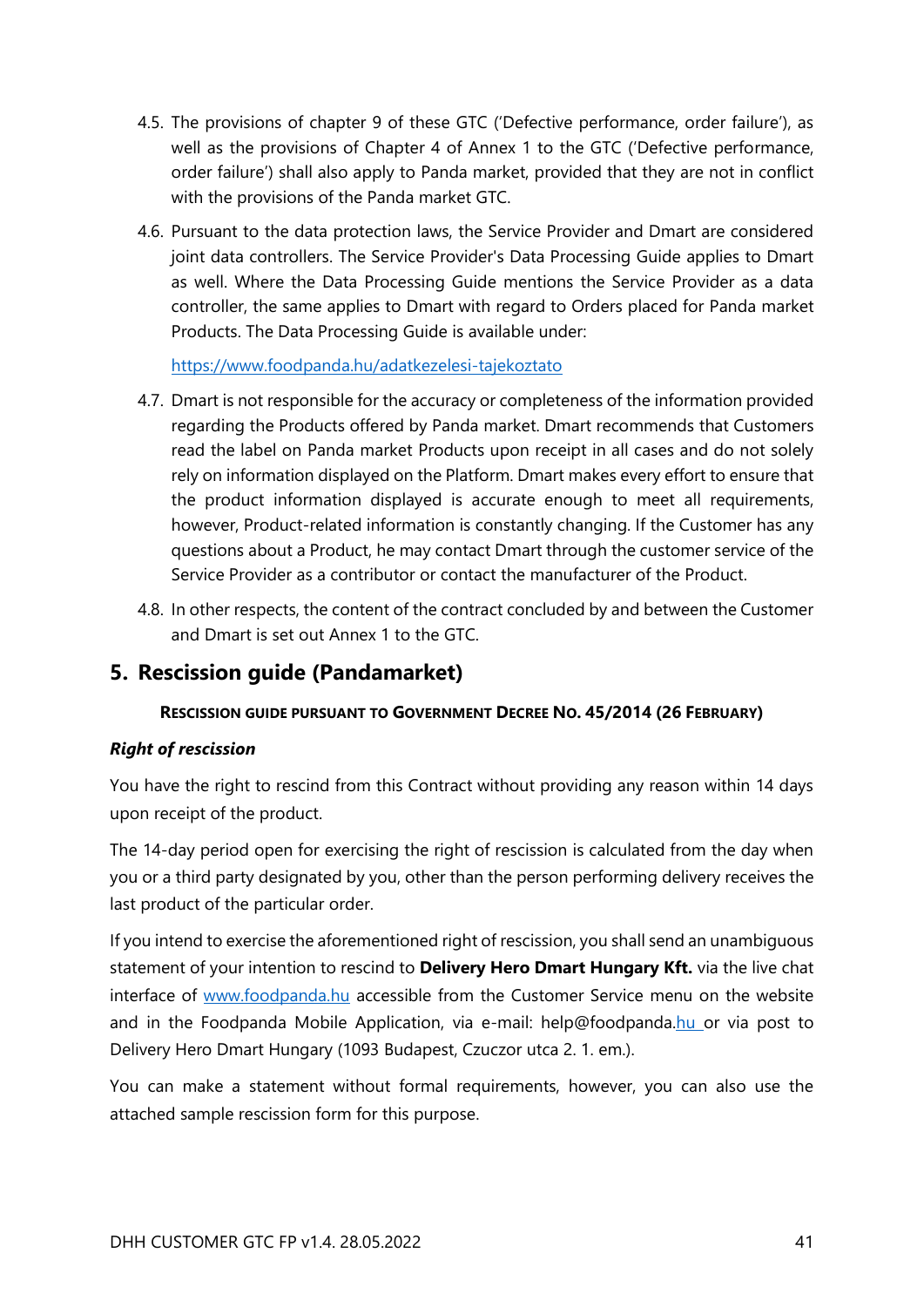The right of rescission shall be deemed to have been exercised within the aforementioned period if you send your statement in a manner and before the expiry of the period indicated above.

#### *Legal effects of a rescission*

If you rescind from this contract, we will reimburse you immediately, but no later than 14 days after receipt of your statement of rescission, for any consideration you paid, including delivery fees and tips.

We apply the same payment method as the payment method used in the original transaction, unless you expressly consent to the use of another payment method; due to the application of this refund method, no additional costs will be incurred by you.

We may withhold a refund until we have received the returned product or you have confirmed that you have returned it: whichever comes first shall be taken into consideration. We accept an acknowledgment of receipt issued by the post or courier service as appropriate, provided that you attach a photograph showing that the package dispatched actually contains the product concerned and in the case of a sealed product which, for health or hygiene reasons, cannot be returned once opened, the packaging is intact.

You shall arrange for and bear all costs of returning the product.

You are entitled to exercise your right of rescission for any product type regardless of its shelf life, however, you may not exercise your right of rescission:

- in the case of a sealed products, which, for reasons of health or hygiene, cannot be returned once opened after delivery.

You shall prove that you have exercised your right of rescission in accordance with the provisions of law. You may only be held liable for the depreciation of the product if it has occurred as a result of its use in excess of that required to determine the nature, characteristics and functioning of the product.

#### <span id="page-41-0"></span>**6. Sample rescission form (Panda market)**

#### **SAMPLE RESCISSION FORM PURSUANT TO GOVERNMENT DECREE NO. 45/2014 (26 FEBRUARY)**

If you intend to exercise your right of rescission provided by law, kindly indicate your unambiguous intent in the manner indicated above, or fill in and send us the sample statement below.

Recipient: **[Delivery Hero Dmart Hungary Kft.](https://net.jogtar.hu/jogszabaly?docid=a1400045.kor#lbj19idd595)** (H-1093 Budapest, Czuczor utca 2. I. emelet; live chat interface of [www.foodpanda.hu](http://www.foodpanda.hu/) accessible from the Customer Service menu on the website and in the Foodpanda Mobile Application, e-mail: help@foodpanda.hu

**\*\*\***